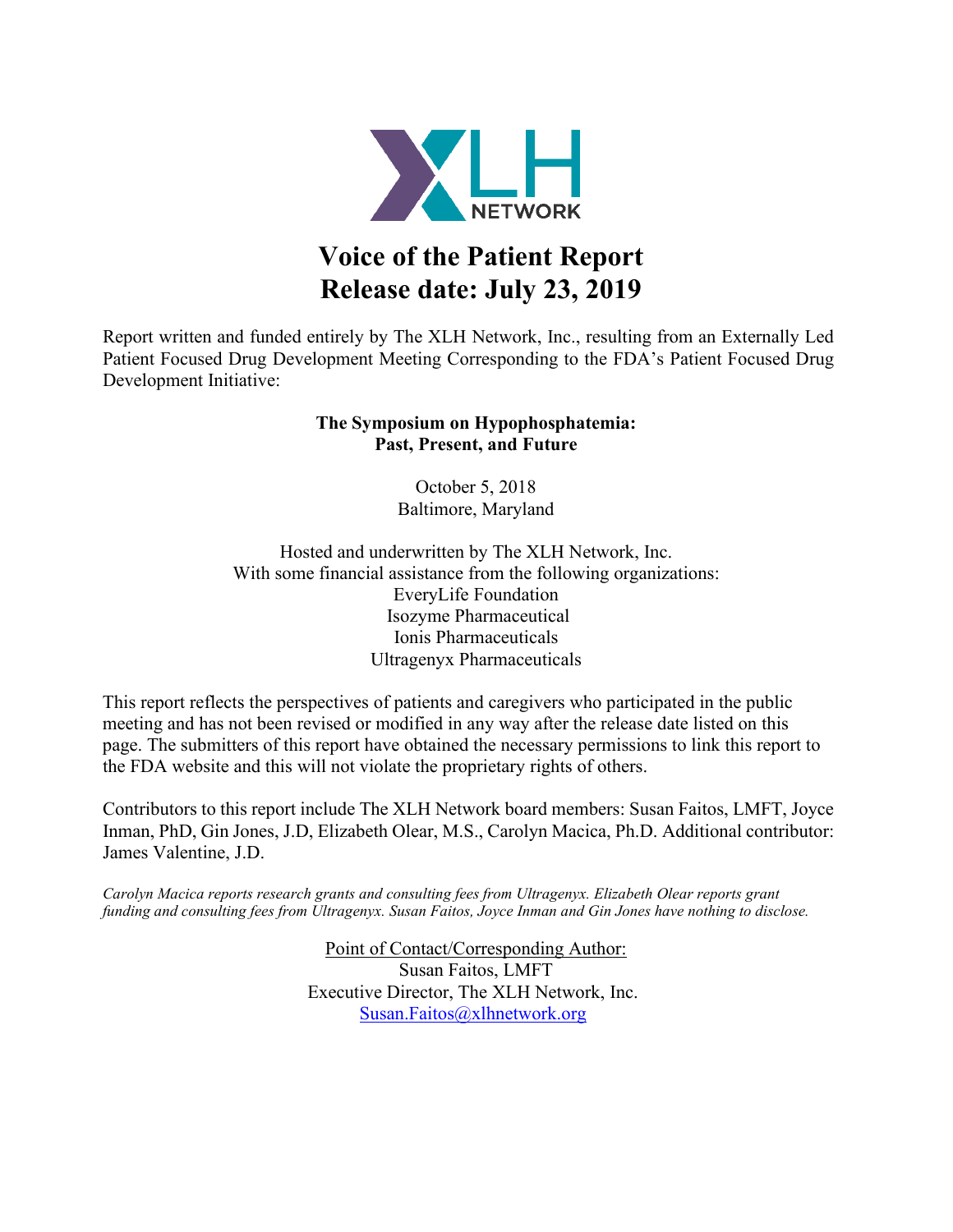# TABLE OF CONTENTS

| I. Introduction                                          |                |
|----------------------------------------------------------|----------------|
|                                                          | 3              |
| B. Overview of Chronic Hypophosphatemias                 | $\overline{4}$ |
| C. Overview of Available Treatments                      | 5              |
|                                                          | 5              |
| II. Perspectives on Disease Symptoms                     |                |
|                                                          | $\tau$         |
|                                                          | 9              |
| C. Calcifications, and nerve and spinal challenges       | 10             |
|                                                          | 11             |
|                                                          | 12             |
|                                                          | 14             |
|                                                          | 14             |
|                                                          | 14             |
| I. Transition from Pediatric to Adult Care               | 15             |
|                                                          | 15             |
| III. Perspectives on Treatment Options                   |                |
|                                                          | 16             |
|                                                          | 16             |
| C. Factors that Affect Choice of Treatment               | 19             |
|                                                          | 21             |
|                                                          | 22             |
|                                                          | 22             |
| V. Appendices                                            |                |
|                                                          |                |
|                                                          |                |
| Appendix 3: Online Survey Questions and Answers29        |                |
|                                                          |                |
|                                                          |                |
|                                                          |                |
| Appendix 7: Additional Resources and Works Cited 36      |                |
| Appendix 8: Expanded Overview of Available Treatments 38 |                |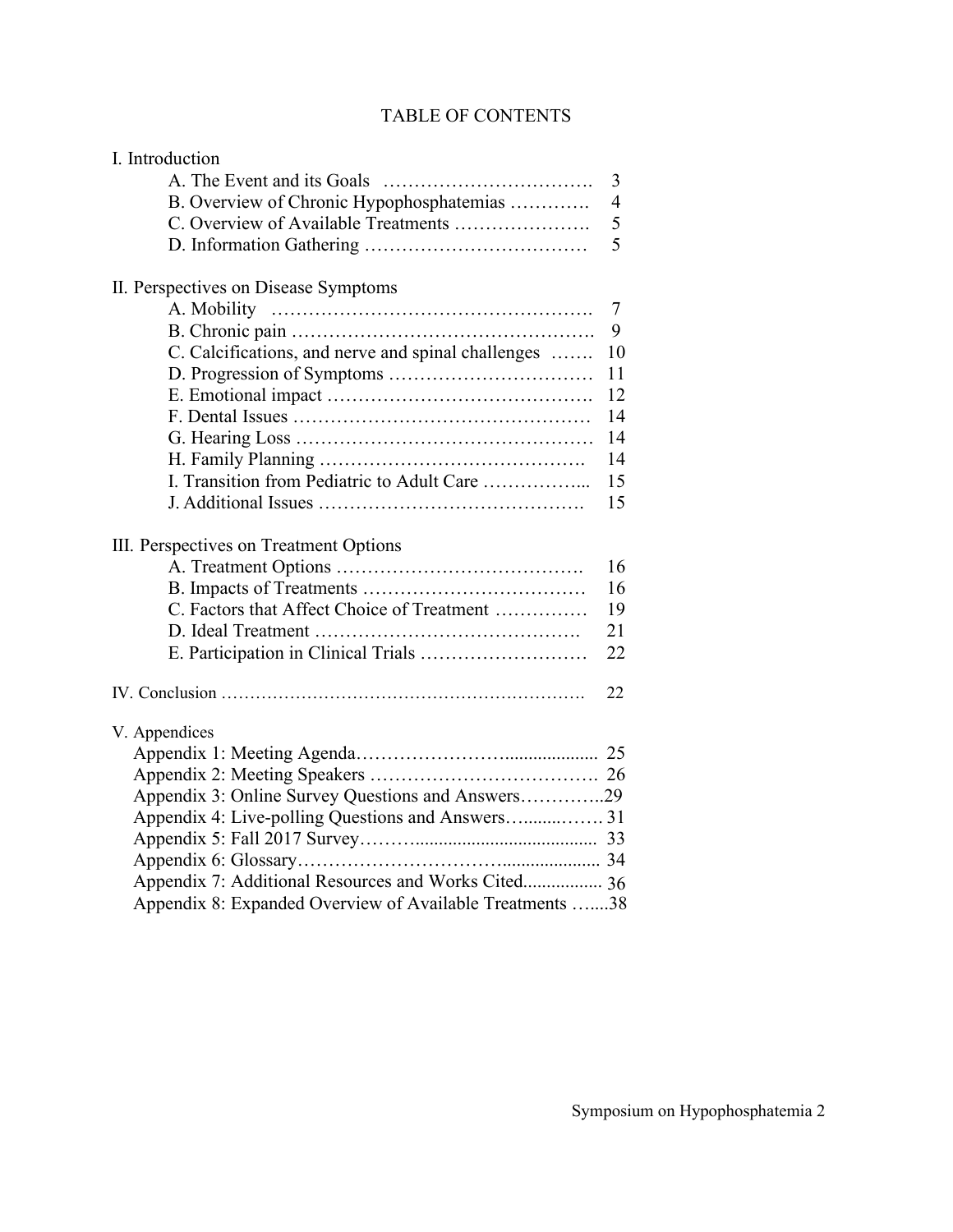# **I. INTRODUCTION**

# **A. The Event and Its Goals**

On October 5, 2018, adult members of the chronic hypophosphatemia community (which includes X-Linked Hypophosphatemia, Autosomal Hypophosphatemia and Tumor-Induced Osteomalacia) met in Baltimore, Maryland, to share their perspectives on living with these disorders, including the wide range of adult symptoms and their effects on daily living, as well as patients' and caretakers' experiences with various treatment options. The event was also open to the public.

The Patient-Focused Drug Development meeting was attended by officials from the U.S. Food and Drug Administration (FDA), and the transcripts and this report will be provided to the FDA for their use and public access. As noted by a journalist covering the Symposium, most such Patient-Focused Drug Development meetings have "occurred in advance of regulatory filings, when FDA had questions about a pipeline of maturing development projects or as a catalyst to jump-start new efforts in an overlooked category" (Werber, 2018). The Symposium on Hypophosphatemia, however, occurred after the approval of burosumab in the spring of 2018, and the journalist noted that it "helps confirm the value of the post-approval session to sustain momentum around a new therapy and to support efforts for further projects."

The event was hosted by The XLH Network, Inc., a  $501(c)(3)$  patient advocacy group whose mission is to promote XLH awareness and education for affected families, medical professionals, and the community at-large; to support physicians and other providers of medical care for better diagnosis and treatment; to create resources and a community for affected individuals and their families so they can understand and cope with the complications of the disease; and to foster the search for a cure.<http://xlhnetwork.org/>

The Symposium on Hypophosphatemia grew out of the realization that the chronic hypophosphatemia community is at a turning point, with new treatment options and better understanding of the wide range of issues faced particularly by adults, since more is known about pediatric symptoms than adult symptoms or treatment.

The goal of the Symposium was to assist in identifying 1) the progression of hypophosphatemiarelated symptoms in adults over time, 2) the treatment endpoints that matter most to adult patients, and 3) how those desired endpoints may change with each decade that passes after the growth plates close. This information is intended to be of use to both researchers working on a cure and to clinicians and adult patients who are making decisions about treatment with currently available options. We also refer the reader to a recently published, comprehensive overview of the lifelong impact of XLH (Skrinar, Dvorak-Ewell et al. 2019).

The Symposium confirmed basic facts about living with hypophosphatemia as an adult that are well-known to patients but under-recognized in the medical literature:

1. Chronic hypophosphatemia is not just a childhood disorder;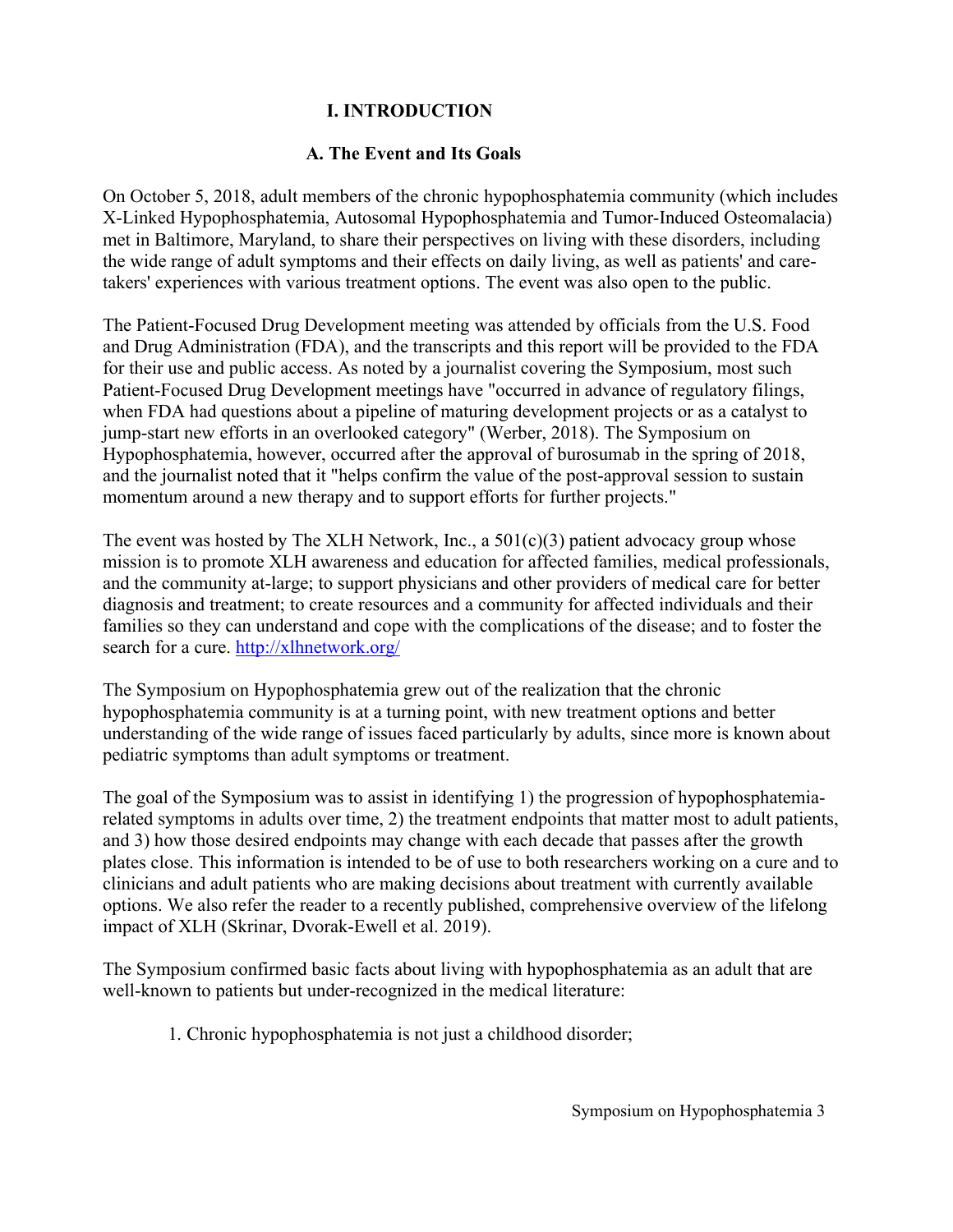2. Chronic hypophosphatemia, whether or not treated during childhood, haslong-term, adverse health consequences during adulthood;

3. Chronic hypophosphatemia manifests in a variety of potentially disabling ways during adulthood, most notably in spontaneous dental abscesses, hearing loss, chronic pain and fatigue, poor muscle function, osteoarthritis from misaligned joints, and widespread calcifications and enthesopathy that reduce mobility and range of motion; and 4. Chronic hypophosphatemia is a multi-system disorder, affecting not just bones and teeth, but also muscle function and energy levels.

This report summarizes the perspectives of adults living with chronic hypophosphatemia, either as patients themselves or as caretakers for a patient. The information came in the form of live testimony during the Symposium, as well as data collected during a pre-meeting survey and live polling during the event.

#### **B. Overview of Chronic Hypophosphatemia**

Hypophosphatemia refers to low levels of phosphorus in the blood. While there are some shortterm causes, the subjects of the Symposium were the chronic forms caused either by a genetic mutation or a tumor.

The majority of patients with a genetic (or familial) hypophosphatemia have a mutation of a gene on their X chromosome (Phosphate Regulating Endopeptidase Homolog X-Linked or PHEX), leading to the name, X-linked hypophosphatemia or XLH (Francis, Hennig et al. 1995). There are also autosomal versions, meaning the mutation occurs on non-sex-determining chromosomes. They're known as autosomal dominant hypophosphatemia, or autosomal recessive hypophosphatemia, types 1 and 2. In addition, there is a form of chronic hypophosphatemia caused by a tumor, and not surprisingly referred to as Tumor-Induced Osteomalacia or TIO (Macica 2017).

Regardless of the cause, patients with chronic hypophosphatemia (as opposed to temporary low phosphorus levels due to dietary or other interventional causes) all experience an excess of a particular hormone, produced either in the bone or by a tumor, known as fibroblast growth factor-23 or FGF23 (Bowe, Finnegan et al. 2001, Yu and White 2005). This hormone interferes with the kidneys' processing of phosphorus and also with the transformation of vitamin D into an active hormone known as calcitriol, which is needed for the absorption of phosphorus and calcium from the intestine.

As a result of the phosphate-wasting and reduced calcitriol production, patients' bones and teeth are not properly mineralized and muscles may be prone to fatigue (Carpenter, Imel et al. 2011, Cremonesi, Nucci et al. 2014, Pesta, Tsirigotis et al. 2016). Patients experience a wide range of symptoms across virtually every system of the body, as the event demonstrated. They include bowed (or knock-kneed) legs, short stature, osteoarthritis, spontaneous dental abscesses, hearing loss or tinnitus, mineralizing enthesopathy (bone spurs), chronic pain, chronic fatigue, poor muscle function, and an increased risk of Chiari malformation and craniosynostosis. While the symptoms and their severity are variable from patient to patient, and may also vary from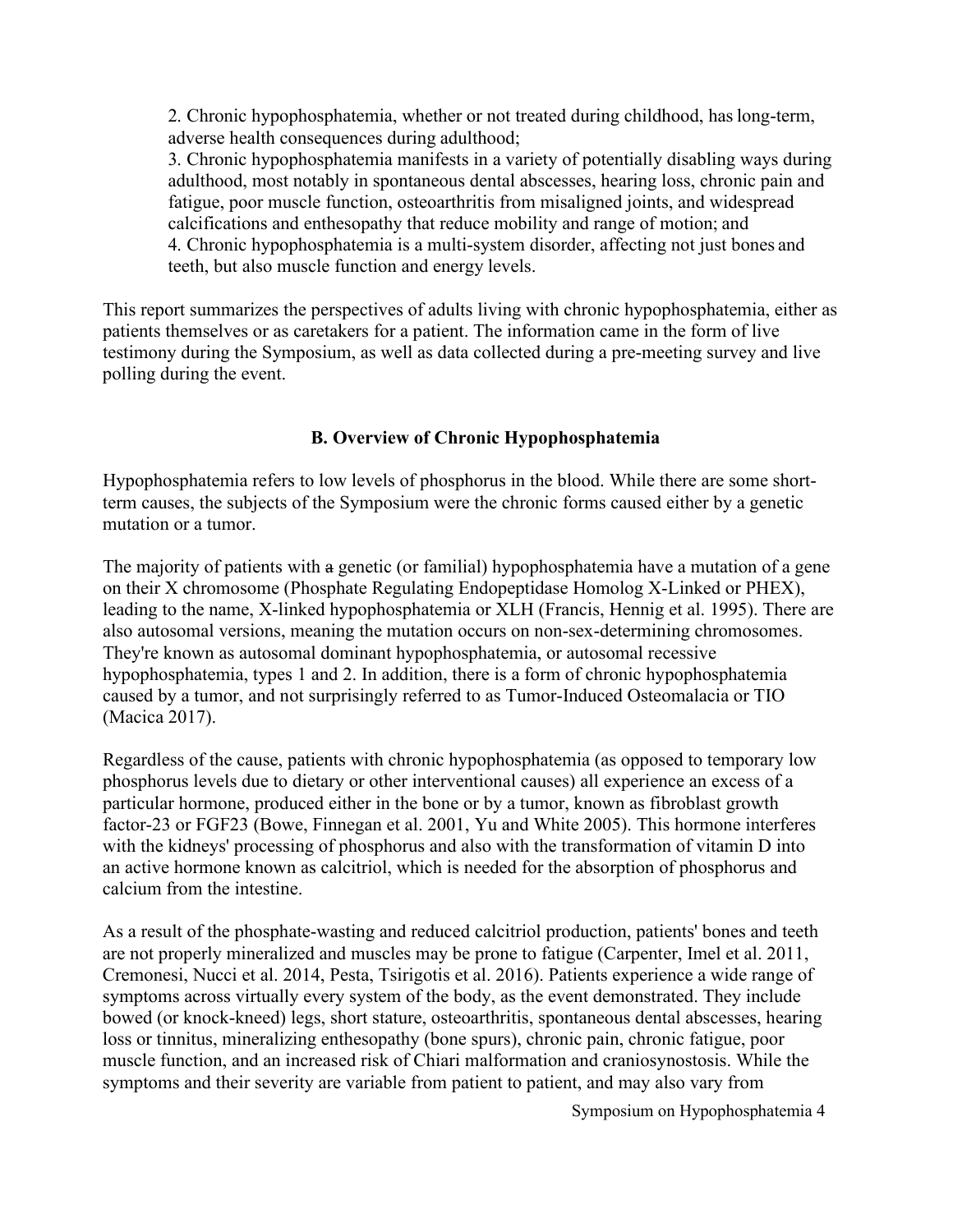generation to generation within a single family, all adults with chronic hypophosphatemia have some of these symptoms to some degree (Ruppe 1993).

For more information on chronic hypophosphatemia, please refer to the Symposium video or the transcript of Karl Insogna, M.D., who presented an overview of the condition from a clinician's and researcher's point of view. (Links in Appendix 8.)

#### **C. Overview of Available Treatments**

According to the panelists, audience participants and survey respondents, three different pharmacological treatments have been available over the course of their lives, leading to different patient experiences. The first, beginning in the 1950s, was high doses of inactive vitamin D, which had serious side-effects (i.e., vitamin D toxicity) and minimal, if any, effectiveness, so orthopedic surgery was often required. Second, beginning around 1980, was a combination of phosphorus supplements and active vitamin D (calcitriol). It too had serious side-effects, including nephrocalcinosis, hyperparathyroidism, and gastrointestinal distress, and required close monitoring (lab tests, x-rays, kidney scans). It offered some benefits for bone and dental health, but it was a burdensome regimen, patients still did not reach their height potential and often required surgical intervention, and the most debilitating adult-onset symptoms such as osteoarthritis, spinal stenosis and enthesopathy still occurred.

A new treatment, burosumab (marketed as Crysvita), was approved by the U.S. Food & Drug Administration in April 2018 for XLH patients, and a clinical trial is underway for its safety and effectiveness in treating Tumor-Induced Osteomalacia. Burosumab is a monoclonal antibody rather than a supplement, and it is the first treatment to address the excess FGF23 levels of chronic hypophosphatemia. Several of the panelists were in the clinical trials for burosumab (including both the XLH trials and the TIO trial), and reported significant improvement in their adult symptoms, with minimal, if any, side-effects. While this treatment appears to be highly effective, it is not a true cure, since the effects last only about two to four weeks.

For more information on the history of these treatments and their effectiveness, with journal citations, please see Appendix 9.

#### **D. Information gathering**

The Symposium consisted of two phases: 1) an online survey to gather basic insights and to help focus the live discussions, and 2) the live event with patient testimony and discussion, along with live polling.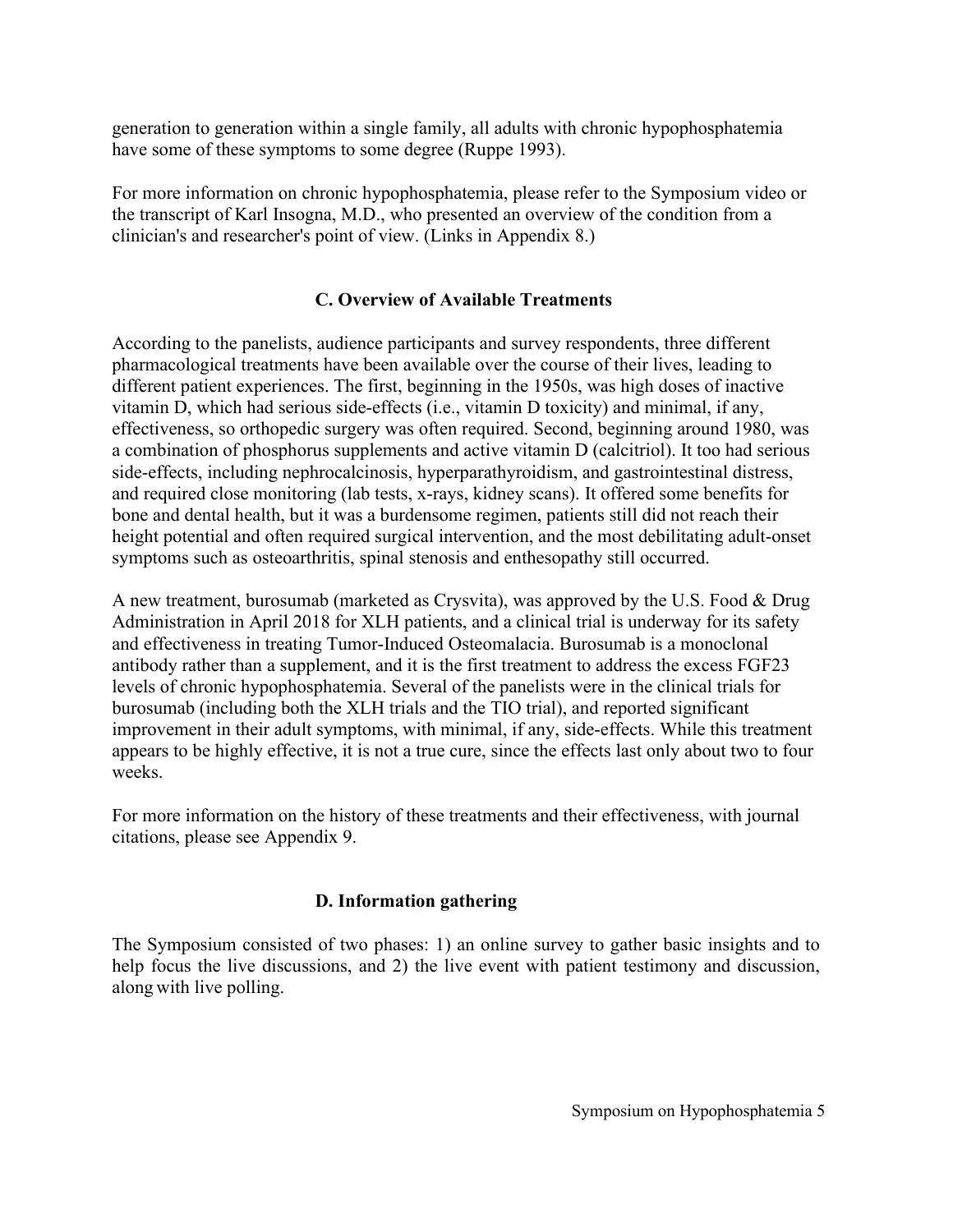#### **Survey questions and answers:**

Survey answers began to be collected 4 months prior to the event. To maximize responses from a community already experiencing survey fatigue, the questions were extremely brief, and the entire set could be completed in just two or three minutes. See Appendix 4 for the full set of questions and answers.

There were 186 survey respondents, representing patients ranging in age from 19-898. (Note that since the subject matter was adult symptoms/treatment, minors were not invited to participate.) Approximately 83 percent (155) were female and 17 percent (31) were male. While it is common for women in any patient group to be more engaged with this sort of event, the disproportion of female responses is also consistent with the fact that there are simply more female patients with XLH, due to the x-linked transmission pattern (statistically, half of the children of an affected mother will inherit the condition, regardless of gender, while all of the daughters of an affected father will inherit the condition and none of the sons will), and the fact that XLH accounts for the vast majority of the chronic hypophosphatemia community.

In response to questions about the most significant negative impact on their daily lives, not surprisingly, survey respondents chose "mobility or range of motion issues (including arthritis and spinal conditions)" and "chronic pain" as the symptoms with the two most significant impacts. This response is consistent with an earlier survey done by The XLH Network, Inc. in preparation for a meeting with the FDA during its review of the safety and effectiveness of burosumab. Then, the adult respondents stated that chronic pain was the symptom with the most significant impact on their daily lives, with mobility or range of motion problems coming in a fairly close second, while short stature (frequently considered a defining feature for XLH) and time spent on treatment trailed behind all other options.

The online survey answers also reflected a fairly consistent progression of the symptoms. All patients experienced a worsening of their condition between childhood and adulthood. In addition, the increasing severity could be seen by comparing the age of respondents, with younger patients generally reporting mild to moderate symptoms, while the older patients generally fell in the moderate to severe range.

In terms of treatment endpoints, most adult patients desired either an improved ability to go about daily life (60.2 percent) or improved long-term health (27.4 percent), while ease of health management and cost were significantly lesser concerns.

The live-polling results were consistent with those in the online survey. There were approximately one hundred responses (although note that the total includes caretakers responding on behalf of patients, whereas the online survey was patients only). They ranged in age from young adult (18 to 25) to over 55. Almost three-quarters of respondents rated the impact of their disorder as moderate (38 percent) to severe (35 percent). The main challenges were joint stiffness (30 percent), fatigue (23 percent) and bone pain (22 percent). The vast majority (84 percent) felt the adverse impact of their chronic hypophosphatemia had, over time, "gotten greater or affect[ed] additional areas of life (home, work, friendships, etc.)."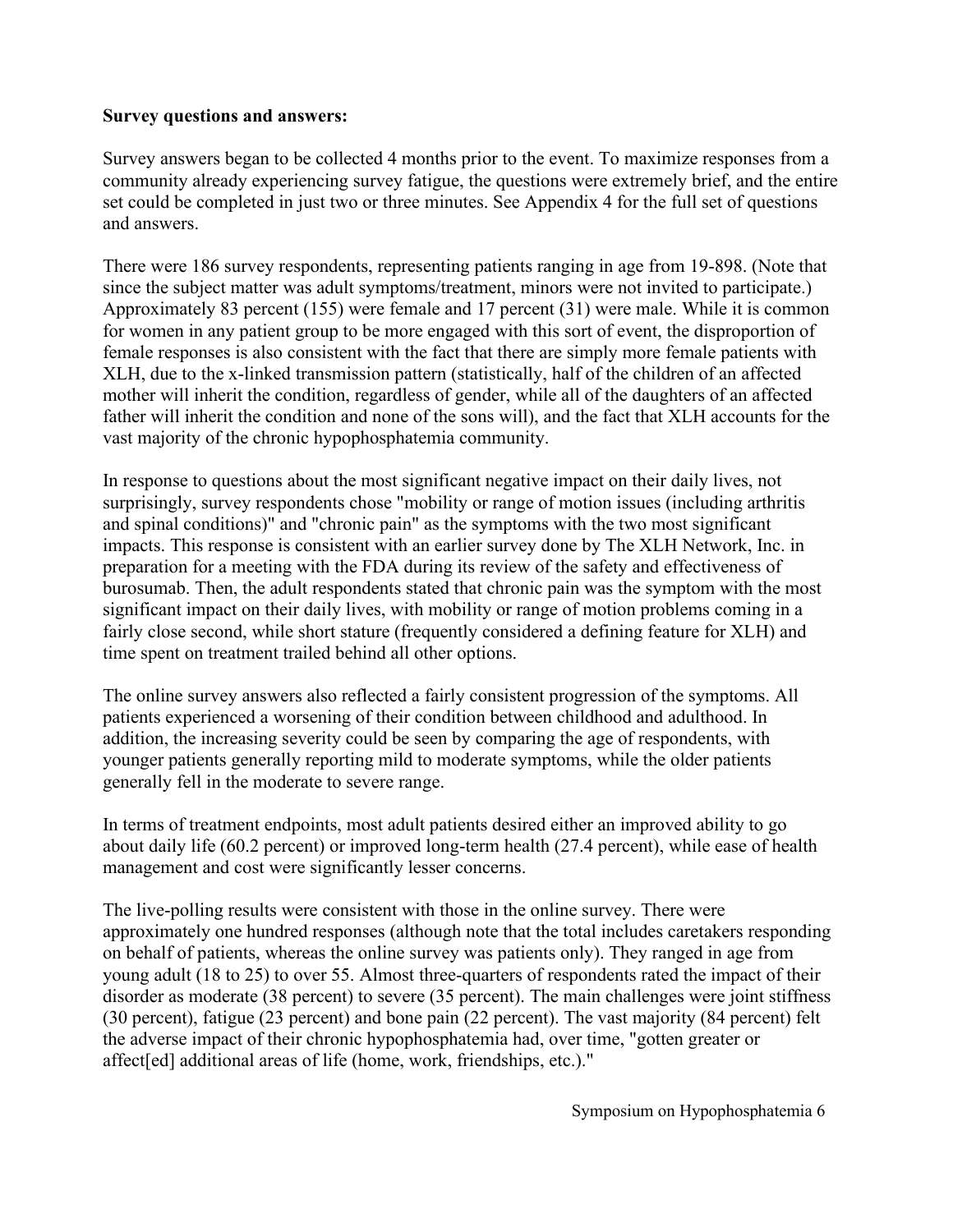## **Live event**:

The Symposium was held in Maryland to encourage participation and attendance by nearby FDA representatives. James Valentine, JD, MHS, an attorney with Hyman, Phelps & McNamara, PC, served as the meeting moderator and Symposium consultant. He previously worked at the FDA.

Approximately 180 people attended the Symposium in person, including patients, family members, clinicians, and representatives of the FDA and the pharmaceutical industry.

The Symposium consisted of 1) an introductory overview by a well-known expert in treatment of adults with chronic hypophosphatemia, Karl Insogna, M.D; 2) a five-person panel on the topic of adults symptoms; 3) a five-person panel on the topic of treatment options; 4) audienceparticipation discussions of the two panel topics; and 5) live-polling. Videos and transcripts of Dr. Insogna's presentation, the panel sessions and the discussion sessions are available online. Links are in Appendix 8. The results of the live polling are in Appendix 5.

# **II. PERSPECTIVES ON DISEASE SYMPTOMS**

The first sessions of the day addressed the topic of disease symptoms and the daily impacts that matter most to adult patients. There were five panelists representing a range of experiences: Ramon (familial XLH, age 51), Kelly (familial XLH, age 36), Jim (TIO), Gale (spontaneous XLH, age 76), Athina (spontaneous XLH, age 46). Following their presentations, audience members shared their experiences.

**Mobility:** This is, according to both the online survey the live-polling results, the most challenging aspect of chronic hypophosphatemia for the majority of patients. It has a number of causes, including misaligned bones, arthritis, and calcifications or enthesopathy. While only a few patients have severely restricted mobility in childhood (not counting time spent in recovery from surgery), most eventually experience it in adulthood.

Kelly explains how it affects her in her thirties:

Mobility is the number one impact that XLH has on my life. From the time I wake up in the morning until the time I lay my head down at night, I find that mobility is a constant issue. Mobility affects every facet of my life. It uses an extreme amount of energy to move, which causes pain, and then causes me to fatigue. All things require mobility. Household chores, shopping, social activities, just to name a few. There are social functions that I found myself making an excuse to cancel, because of the amount of energy and projected pain from the walking and/or standing expected at these events. I do engage with my peers as much as possible. I find great joy in being with others, and it lifts my spirits. But it can drain my energy and cause pain. Oftentimes it will take me several days to recover from this.

Further, mobility challenges can limit the choice of careers or hobbies. Kelly explained: I really had an interest in cosmetology, teaching, and possibly a healthcare profession. When observing these professions in action, and noticing the amount of time spent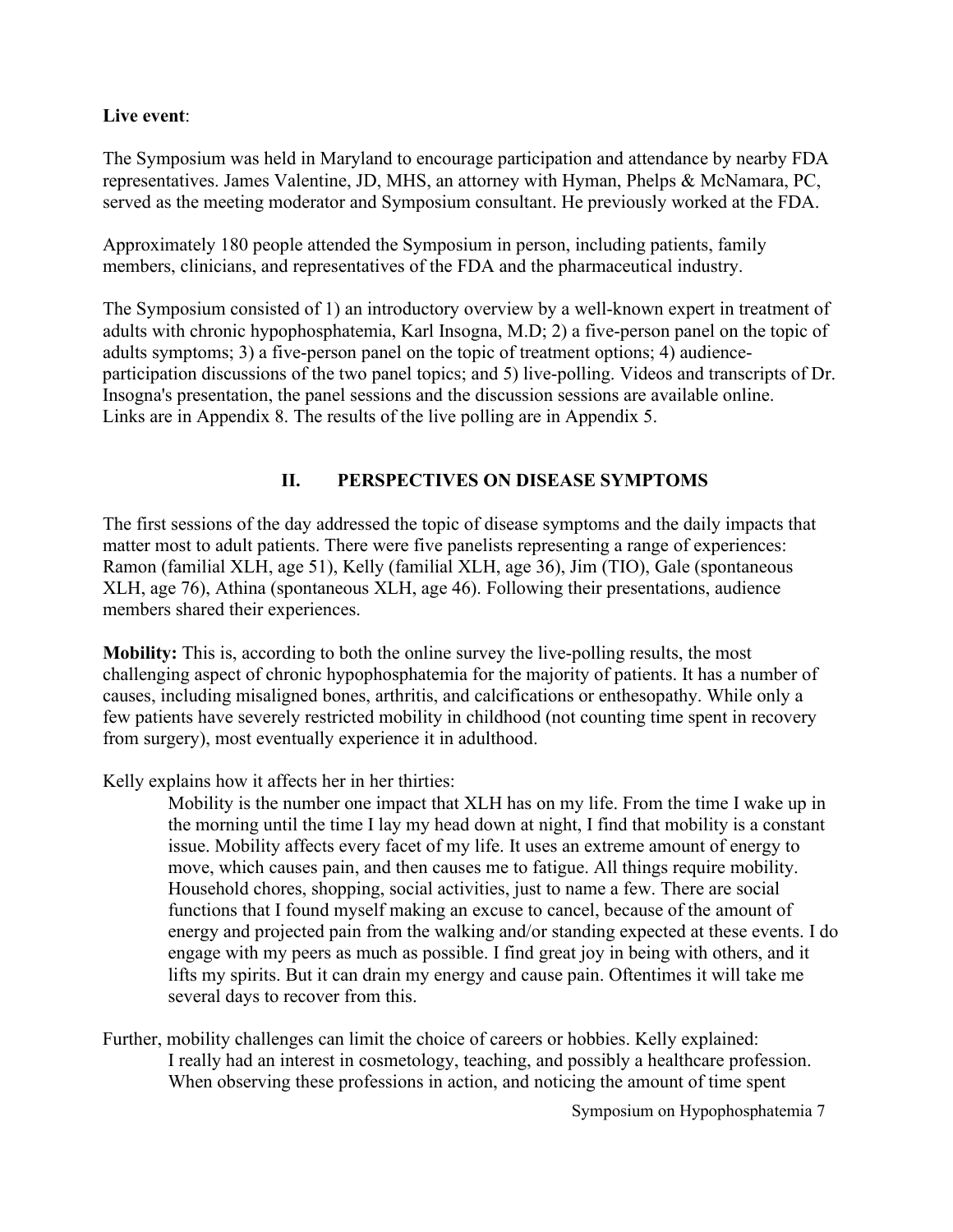standing, walking, and just the overall amount of energy required, I knew that the degree of my disability would just not allow me to be successful in those occupations. In one particular instance, when I was still capable of employment, I had to decline a promotion because my body could not physically hold up to what would have been required of that position, therefore not only limiting my earning potential, but hindering my chances of future promotions.

Gale (now in her seventies) reported limitations throughout her life on her ability to do housework and child-rearing, beyond what would be typical for other people her age:

As an adult, I've always been physically challenged for stamina to keep house and raise our children. Back pain has caused bending over to become increasingly more difficult as years passed, which has made all of my duties more difficult. So my husband, Roy, does all of the heavy housework now, as well as the laundry, which is in the basement. I mostly take care of household clutter, cooking, folding of clothes, and dusting.

It's not just physical activities that are limited. Even those with sedentary or low-impact careers struggle to get through their days. As Ramon explained:

On my worst days, getting into and out of bed is a painful chore; the car too. The pain in my back even affects my sleeping. It's very hard to get into a comfortable position, when every time that you move, your back hurts. And forget stairs. I have to take them one at a time going down, and very slowly going up. Sitting, too, is difficult. My back stiffens and is painful throughout the day. And my job is a sedentary one, so it ain't a picnic. My stamina is also decreased

Gin (in her sixties) described the limitations on her career:

Between the mobility restrictions and related pain and fatigue, I was unable to continue working as a lawyer, which is generally not a physically demanding career, but I had to stop by the age of fifty-three, and had only been able to work part-time for ten years before that.

Audience member Carol described how her mobility (and pain) affected her ability to work a sedentary job:

I'm blessed to have a sit-down job and to work at home, but even when it's time for my fifteen-minute break, I've only been sitting, only, two hours, and when I try to stand up the muscles in my back, my lower back in particular, just tighten up like they're spasming, and I have to stand still for a few minutes just to get my back to straighten up so that my legs can engage so that I can walk to the bathroom for example. And then, as I'm walking, the pain in my ankles or my knees or my hips or all of the above causes me to stumble. It's like they're catching on something and not flexing, so I stumble.

While Carol was the only person during the Symposium to describe this inability to walk after sitting even for relatively short periods, it is a common experience among chronic hypophosphatemia patients, often discussed within the patient community. It has not been studied specifically, and the exact cause is not known.

Symposium on Hypophosphatemia 8 Mobility affects patients with TIO as well. Jim described how his mobility changed from the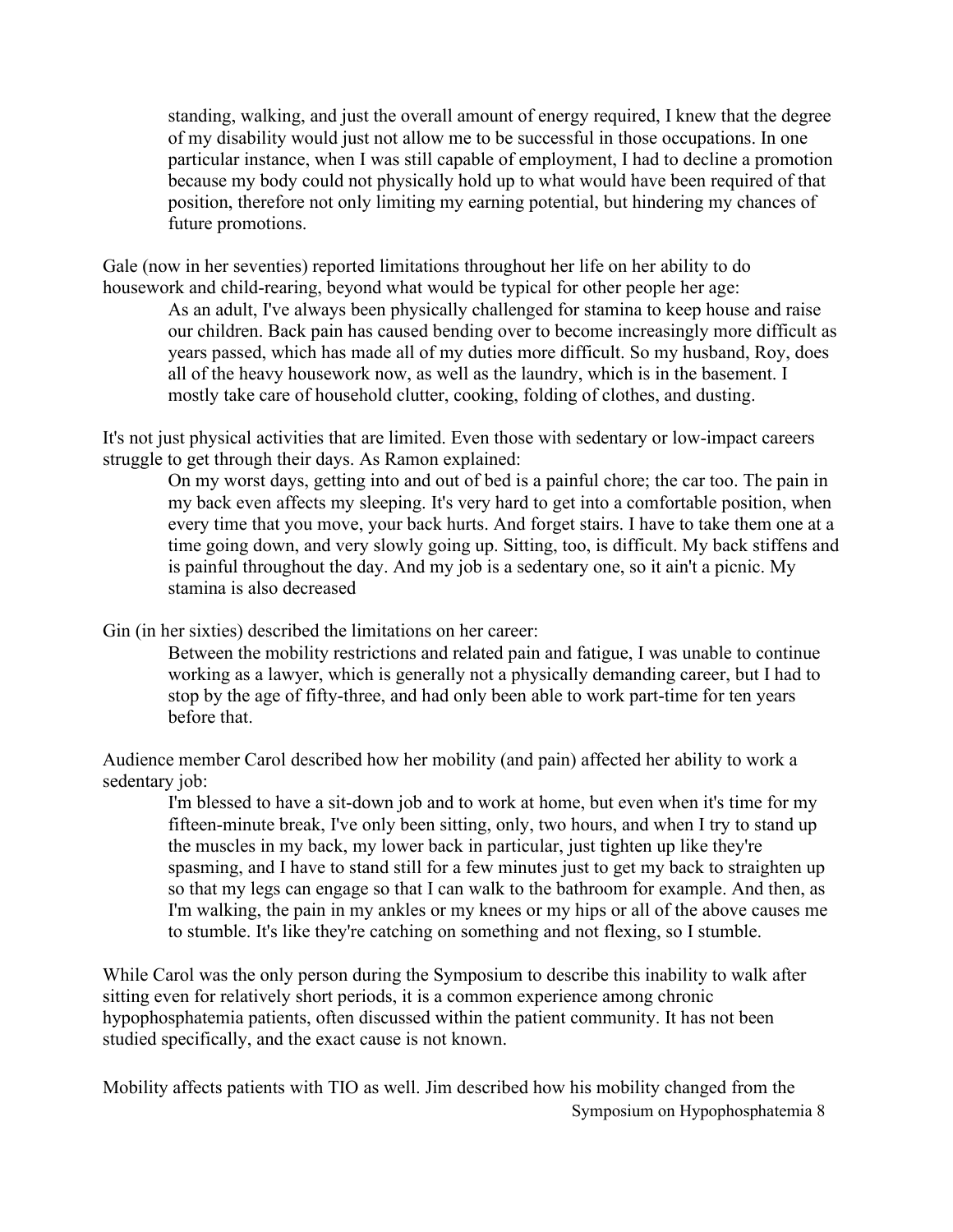point where he could play basketball and soccer to needing to use a walker and canes. His situation was exacerbated by not knowing why he had these symptoms, since they weren't connected to his TIO diagnosis for many years.

**Chronic Pain**: All the patients reported, to one degree or another, experiencing pain, although they also tended to minimize its effect on them, often making a joke to cover the emotional discomfort. This tendency to downplay the pain, if it carries over to the clinician's office, can adversely affect how well the pain is managed.

Karen, an audience member, described the onset of debilitating pain in young adulthood, after a reasonably comfortable childhood, and how the pain turned her life upside down:

It wasn't until I turned twenty-eight, ... it was like a switch flipped one day. And then it never got better, it's only ever [worsened], and I was always told like you could do whatever you want, go to grad school, blah blah, so I decided that I wanted to do a physical job which in retrospect was stupid, but I'm a stage manager for music festivals and I was for fifteen years. I can't do that anymore. I set myself up to do big physical things because I was told that there were no limitations, you'll be over this when you're done growing, don't worry about it. So I was like, okay. So busted my butt, took all these crappy internships, eventually got recognized by the Grammys, got to do Lollapalooza, like really worked hard and now it's gone.

Robin, also an audience member, spoke on behalf of her twenty-six-year-old son (spontaneous XLH) who's a medical student and couldn't attend the Symposium because of his classes: But one of the things he asked that I please communicate is the bone pain. He's got the

joint pain, the stiffness, the muscle pain, and ... short stature, ... He has changed his type of [medical[career] that he's decided to get into. He thought he was going to be anesthesia or surgical, but when he was rotating he realized there's no way that he can stand as many hours. So, he's decided to go to emergency medicine where they let them sit to talk to the patients.

A compelling pattern of adult symptoms, noted by Dr. Erik Imel in his summary remarks, emerged during this session. Patients frequently mentioned feeling "good" at various times in adulthood, but that was a relative situation, and never indicated a total absence of symptoms. For example, Ramon reported,

On my best days, things are good. My back is only minimally stiff and painful, and I can get out of bed and into my car without much difficulty. I can walk with relative ease on flat surfaces, and up and down stairs, without much limitation at all as to time and distance. My energy level is good, and I'm not too fatigued when I get home from work. Still, even on my good days, my range of motion is limited, and I have pain.

Note that he describes a "good" day as one that still includes pain and limited mobility and range of motion. Patients simply learn to live with those symptoms, because there hasn't been anything that could be done about them.

Several patients reported a belief that chronic hypophosphatemia patients generally have a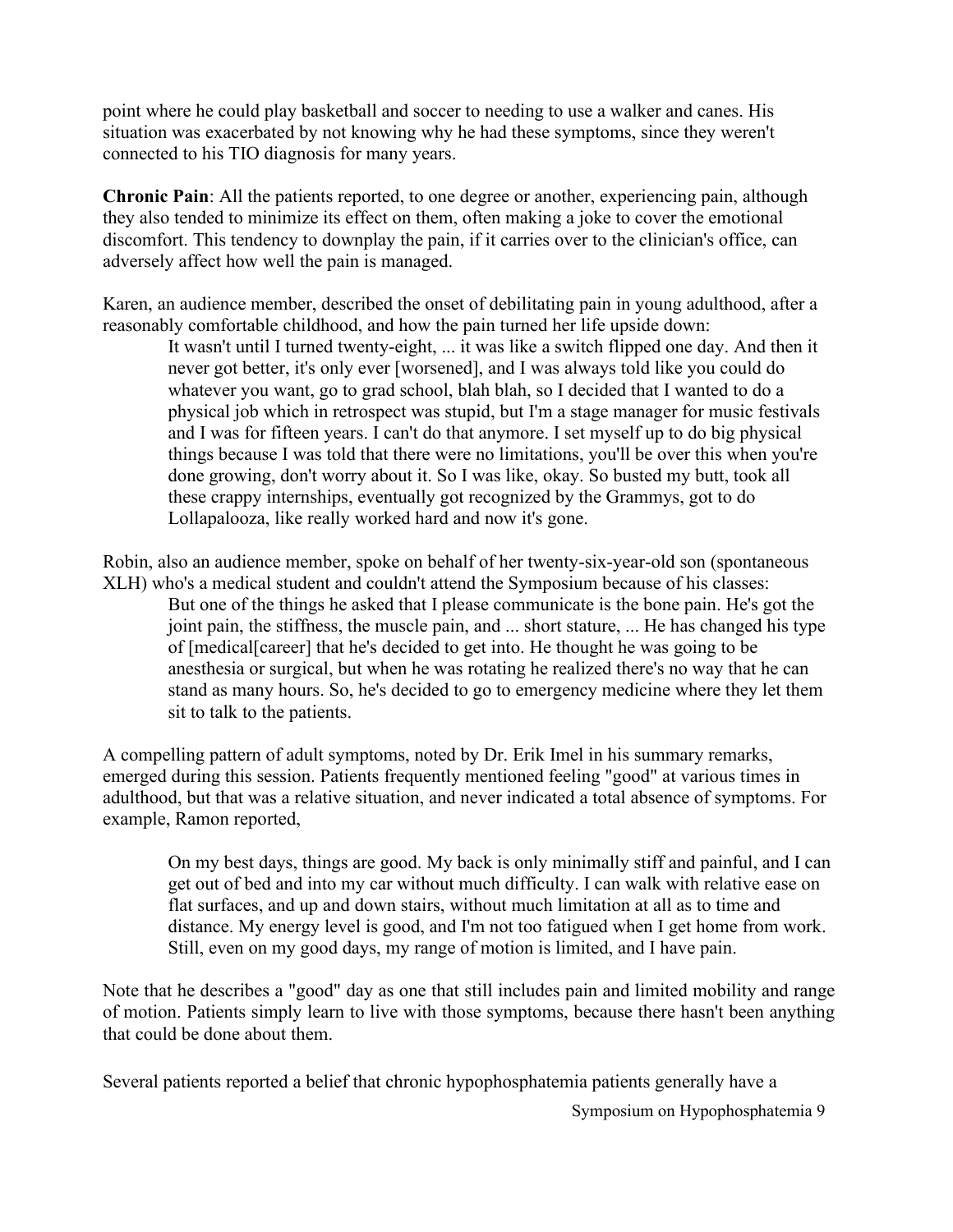higher than average pain-tolerance threshold. They shared their own experiences with pain that others would consider debilitating but that they considered simply background noise. For instance, Sunindiya, still in her thirties, says

One thing I've learned as I've met more and more people with this disease is that we have a high tolerance for pain. *That does not make it okay for us to have to tolerate so much constant pain.* I will randomly wake up with excruciating joint pain when osteophytes dig into my muscles in my hips or knees. I know I need knee and hip replacements, but I'm told I'm too young, so I work through this pain as best I can.

Another example of patients having high pain tolerance came from those who had had significant bone damage, but were unaware of it. Gin found out during the screening for the burosumab clinical trial that she had a still-healing upper-arm fracture from three months earlier that she'd been paid no attention to, since the pain wasn't significantly different from the everyday pain she'd long since learned to ignore.

Another example of discounting the pain of a broken bone comes from Billy, who said, There was a time when I stepped in a hole and fractured my femur. I had no idea I'd fractured my bone. I just knew it hurt. As with many of my fellow XLHers, the tolerance for pain is very high, and we grow to expect it daily.

Sometimes it's not the patient, but the clinician who discounts the pain. Athina experienced severe pain after her spinal surgery, and her complaints were ignored by staff. Finally, she was given access to a pain management specialist who informed her that for patients already dealing with chronic pain, it was "not abnormal to need something stronger than morphine" after surgery.

The patient community is familiar with many stories of patients trying to ignore the pain for days or weeks or even months. When they finally sought treatment, they were viewed as drug- seeking. It's an understandable but still frustrating and problematic situation, since the patient presents with a history consistent with drug-seeking (*i.e.,* the pain is widespread or occurs in different spots at different times), and there is little clinical understanding of bone pain that's not associated with trauma that is visible on x-rays or other scans.

**Calcifications, and nerve and spinal challenges**: Calcifications on and around the spinal cord can lead to mobility restrictions, as well as surgery and ongoing nerve pain. Gale explains,

The details of life changed dramatically for me in 2011 [in her mid-sixties], when I woke up one morning with numb toes. The numb, tingling, hypersensitive feeling in the skin crept upward almost to my waist over the next couple of months. It has caused me to become unsteady on my feet and my legs are weak. In 2017, surgery on my mid-back improved the hypersensitivity of the skin. However, my feet are still painful, my legs are still weak, and I'm going to need lower back surgery.

Ramon was temporarily partially paralyzed due to spinal calcifications that came to light after a swimming accident and had to have extensive spinal surgery.

Athina had a slip and fall that for the average person would have resolved quickly, but turned into a multi-year ordeal for her, due to her calcifications: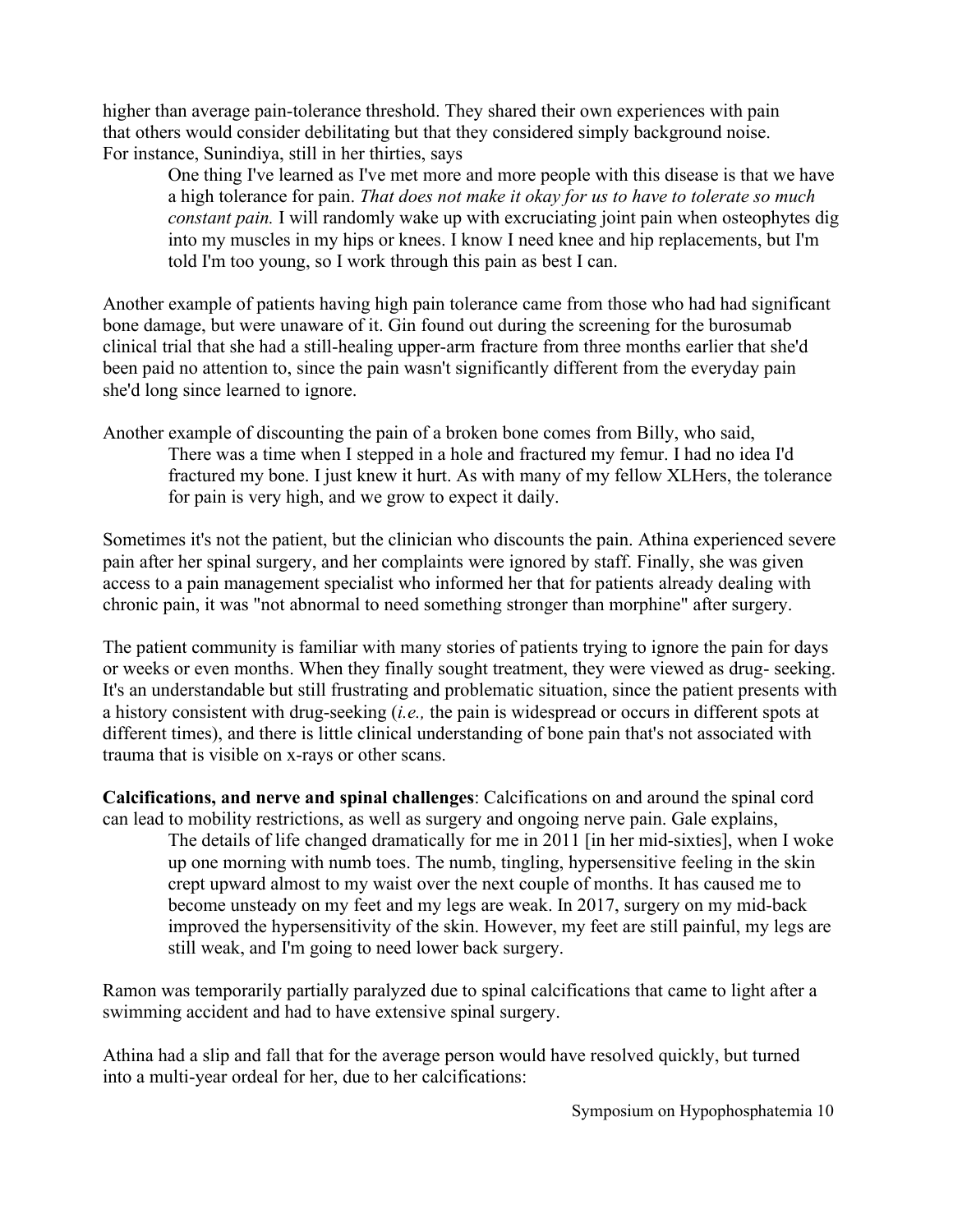My neurosurgeon informed me that he has never seen anything like he saw when he opened me up. He informed my husband and I that I have calcifications in my spine, and my spinal cord lining is hardened. He also informed me that there are floaties of calcifications in my spinal cord that he could not remove, and they are like little islands floating in my spinal cord. I did not need a back brace, due to the fact that my back has naturally fused.

Billy experienced calcifications of his Achilles' tendons, requiring surgery before the tendon could snap, and like other patients have experienced, the situation was not straightforward, requiring the orthopedic surgeon to do a bit of experimenting to find a solution:

A plan was formulated to repair my Achilles by removing it, grinding the calcium away, and reattaching the Achilles. This process did not work, as the calcium started returning quickly. One more attempt was made to clean the calcium out and again it did not work. The third time, a surgeon decided to do an FHL transfer, which did work. I had five surgeries in two years. This included three stints of eight weeks at a time in a cast, multiple walking boots, and along with months of physical therapy.

Gin has not had surgery but describes her calcifications as bony stalactites sticking into her spinal cord. When irritated with sudden movement, they can cause intense pain and even a few seconds of thoracic paralysis when she is unable to breathe. She also has calcifications throughout her body:

My soft tissues, ligaments, and tendons were calcifying. This is, and continues to be, the most debilitating symptom for me, with much of my spine so calcified .... that I can barely move my torso or my neck. I also have calcifications in my feet, knees, hips, and they all affect mobility and range of motion.

Others have experienced calcifications in the spine, requiring surgery, and then the calcifications returned, necessitating additional surgery. On audience member said:

I had the spinal stenosis surgery maybe five or six years ago after needing it three or four years before that but didn't want to do it until I couldn't drive. And now all that pain has come back. Is that happening to people? You have spinal stenosis surgery, then it gets better, then it gets worse again, and you're repeating the surgeries? Has anyone been through that?

Quite a few heads were nodding in recognition of the shared experience.

**Progression of symptoms:** The progressive nature of the adult symptoms was apparent in all of the patients' experiences. Many described fairly active childhoods (when not sidelined by surgery). Ramon and Gin were both competitive swimmers as teens and young adults. Gale was an avid gardener. Robin Courtney's XLH son played Lacrosse. Theresa played softball and basketball until surgery interfered with the sports.

In some cases, that physically active period continued into young adulthood. For example, Billy took on a physical career, enlisting in the Navy:

Despite the pain of physical limitations, I was able to get through six years of physical training, the demands of being in confined quarters, and working as a mechanic in the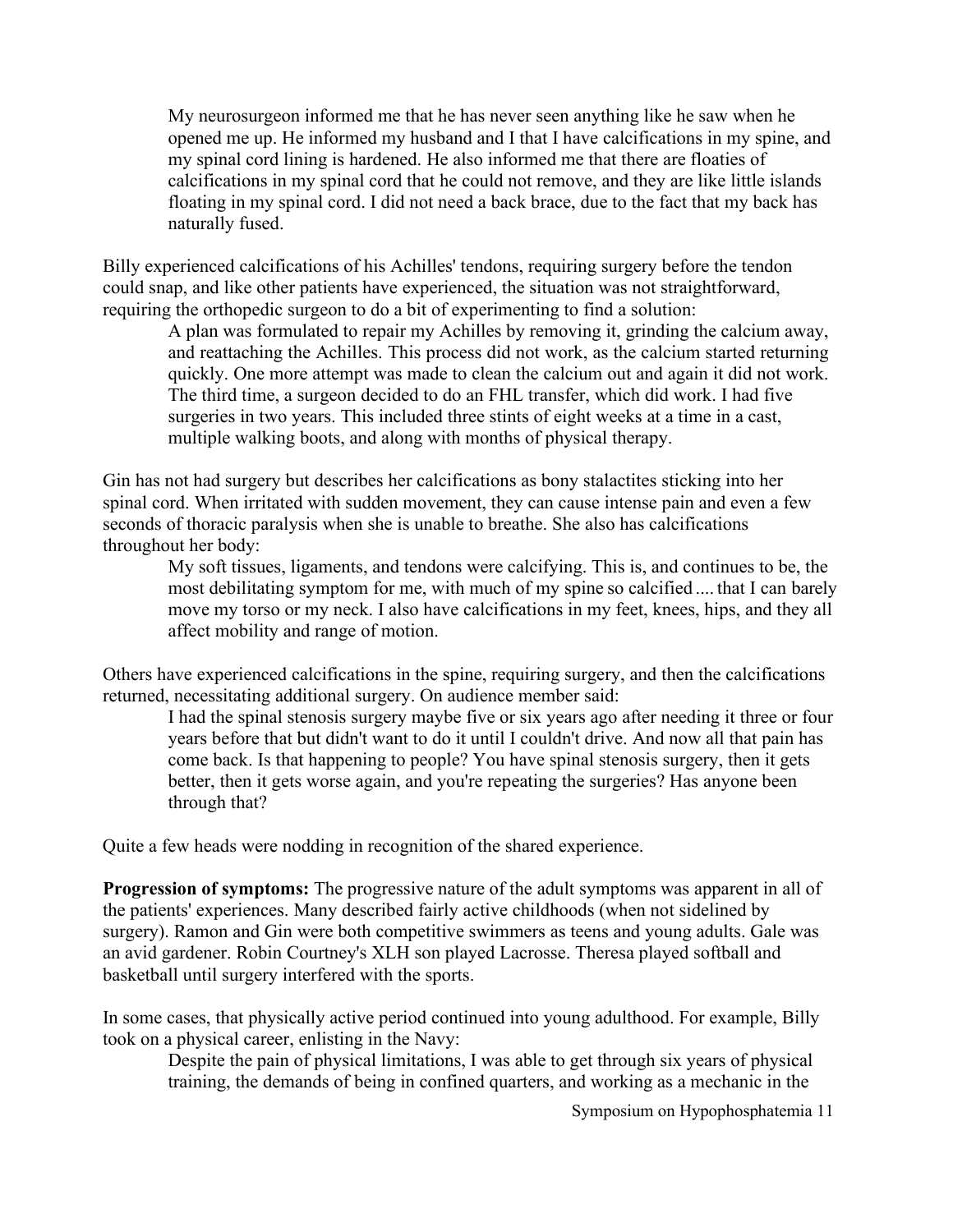engine room. I now remember this time when I was working below the deck plates of the ship. I had to spend extra time lying on the deck because I was in such a tight space, and I became so stiff, I could barely move. Somehow, I managed to get myself out of those tight spots and to continue to move forward in the service.

Many also reported being told, on reaching their late teens, that they were done with both treatment and the side-effects, and they expected to have no further effects, other than short stature and whatever bowing or other skeletal abnormalities hadn't been fixed. Time quickly proved those predictions wrong. Patients' health declined, generally to the point they could no longer ignore it and began to seek a return to treatment, in their late twenties or early thirties. It's a pattern well-known among the patient community, but not so well-known among clinicians other than the few who have treated hundreds of adults with chronic hypophosphatemia.

Ramon, in his fifties, described "a decrease in my energy, stamina, and range of motion, and an increase in my bone pain" starting in his early thirties. His surgeon told him that his x-rays looked like the bones of a seventy-year-old. By his early forties, he had ossification of the posterior longitudinal ligament and needed extensive spinal surgery.

Elaine, in her seventies, is more severely affected than many patients, but her experience clearly shows the progression of adult symptoms throughout the decades. The first few years of her young adulthood were good: "No more braces, I could dance, I could wear non-orthopedic shoes, even clogs, I went to graduate school, becoming a professor of mathematics, and could climb the four flights of stairs to my office."

But by Elaine's late twenties, she was unable to walk and had to use a wheelchair. In her thirties, she replaced her regular wheelchair with a powered one, and developed vertigo and hearing loss. In her forties, symptoms worsened, and she had to stop driving. In her fifties, the "progression goes into overdrive and then off a cliff." She explains:

I cannot pick up a piece of paper, write, steer my scooter or do much of anything .....The muscle weakness is affecting my whole body .....And I'm developing more and more joint pain, muscle pain, not bone pain, and weakness, fatigue, hearing loss, vertigo attacks or dizziness with brain fog and loss of functional mobility.

By Elaine's early 60s, she had to retire on disability. She has "trouble with almost all the basic activities of daily living and I can't do independent things such as shopping, meal preparation, etc." She can't use a computer and finds that various accessibility features for things like smartphones can't accommodate all of her disabilities simultaneously. One might account for her hearing loss, or her vision limitations, or her difficulty holding the phone, but not all three together.

**Emotional impact:** There's an emotional impact too, from a combination of restricted mobility and pain, along with fear of what the future will bring. As Gale put it, "My world away from home has grown much smaller, and I do have psychologically down times of missing the freedom to come and go as easily as I used to."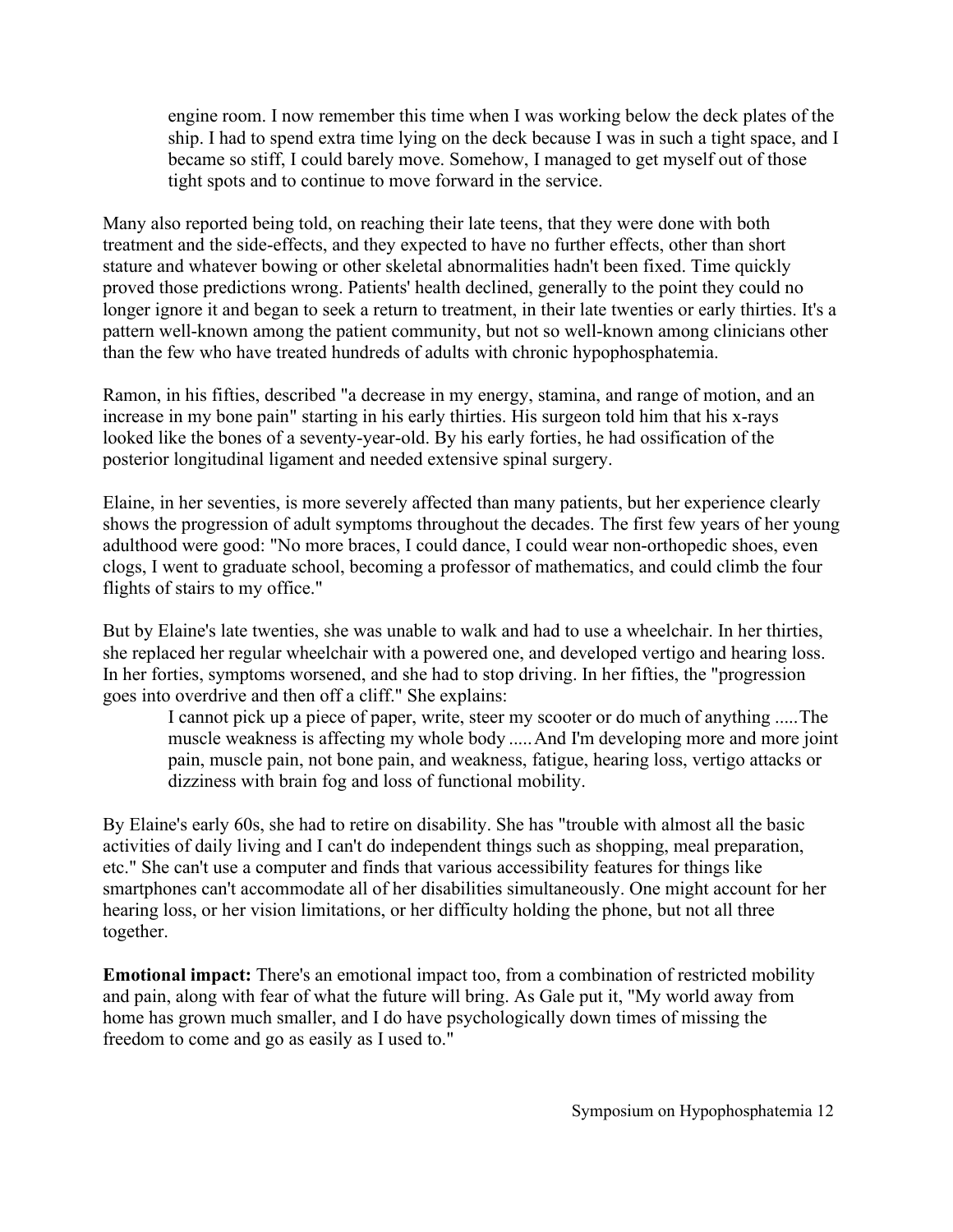Natascha (audience member) talked about the stress of having a chronic medical condition generally, and especially a progressive one:

I think the financial burden of it causes a lot of stress and losing everything because of the disease. And that's my biggest fear, is that I'll lose my ability to have kids and that the surgeries won't go well because you hear so many times that you've got the rebuilding and things like that. So just the stress of everything I think has affected me a lot more than, I mean that's affected me a lot mentally.

Several patients reported a completely understandable fear of becoming totally incapacitated after having seen family members who went through this decline. Ramon explained:

From the mid-1980s until her death in 2016, I watched my mother deteriorate because of her XLH symptoms. From a working mother raising her own four children and three grandchildren through her late 50s, into a home-bound, largely bed-ridden woman at the age of 65. Unable to bear weight, even with assistance, let alone walk with a cane or walker, even while undergoing traditional XLH treatments. I witnessed first-hand how XLH is a whole-body condition, wreaking havoc on almost every bodily system there is. Skeletal, muscular, hearing, vision, you name it. Having witnessed what she went through, I fear a similar fate awaits me.

Kelly had a similar concern:

I had a first-hand experience in watching the deterioration that XLH can have on a body, when my late grandfather slowly worsened and became home bound in his later years of life. The calcification deposits on his joints and bones had become so disabling and limited his range of motion so much, he could not manage his own daily self-care. Just transferring from his chair to his bed would give him debilitating pain. Many days, he would not move from his bed, because of the degree of pain progressive XLH had caused him ..... the heart-wrenching experience of watching my beloved grandfather, with a similar severity of XLH, is a stark realization that this same future could be mine.

Natascha (audience member) considered herself lucky, with a "very, very mild case of XLH," until she turned thirty (about a year before the Symposium). Then she "started getting really bad pains in my knees, and I went to the doctors and I've had an osteotomy that went bad and I haven't had it fixed yet but it's rebowed, my leg's rebowed. And I need double tibial osteotomies now, and I can't keep a job."

One audience member spoke for many when she expressed concern about the effect, not on herself, but on her family from the progression of her symptoms. She worries about "the burden of care for me or my husband and the impact it makes on our relationship. The more my physical demands are on him, or the more things that I can't do, the more stress it makes on our relationship....."

Younger adults aren't immune from the emotional impact, even before the symptoms have progressed. As Sunindiya (age 36) explained:

Stress is a constant downside of this and any treatment for XLH. It is really stressful navigating things like building my career, while needing high quality and comprehensive health insurance coverage to be a strong factor in any decision I make. I struggle with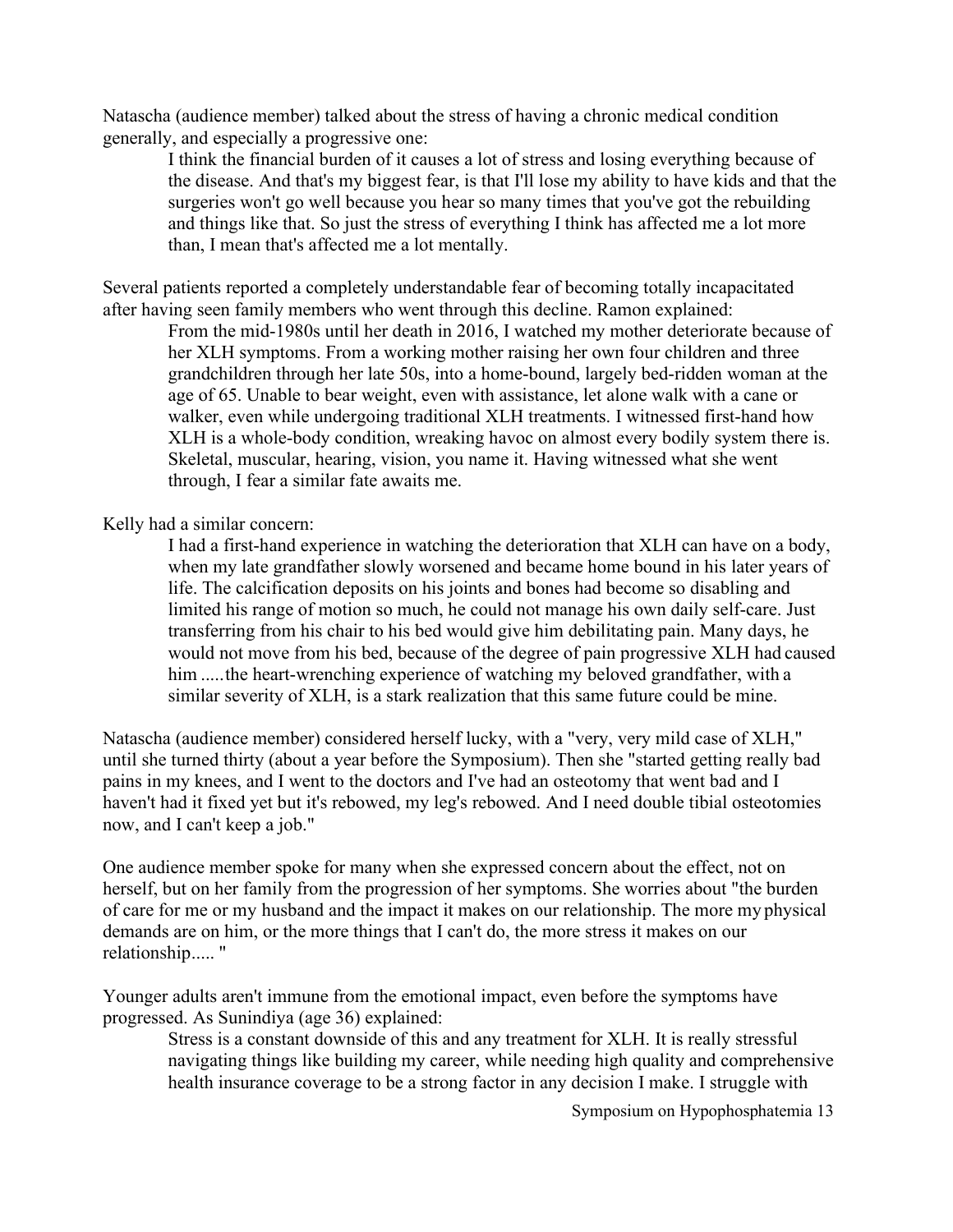how and when to discuss my disease with my employers, often waiting until I have no choice and need surgery again, not wanting my XLH to define me. All of this is in addition to the increased complexities of someone living with XLH and navigating relationships, wanting children, and everything else that comes with living my life.

Caroline (age 26) had the same concerns as Sunindiya:

I would love to see more emphasis on educating the teenagers, coming out of surgeries and out of pediatric care, and then going into young adult care and learning to take over your own care, and really emphasizing that it's important to keep taking care of your body because we do change.

**Dental issues**: Spontaneous abscesses are extremely painful and are a common experience for adults (and children) with chronic hypophosphatemia due to structural defects related to inadequate phosphorus. Brent's experience is typical: "The majority of my adult teeth have abscessed and have either been root-canaled or pulled and replaced with implants." Gale reported she had her first abscess in her early teens, and she has had "many more since, so I'm missing teeth and have numerous root canals with crowns." Ramon, who has experienced spinal surgery, bone pain, and reductions in his mobility, still ranks his dental issues up with those other challenges as one of the biggest adverse effects of XLH on his daily life. Similarly, one audience member said the two symptoms that were most burdensome for her were dental issues and hearing loss, rather than the more commonly cited pain and mobility challenges.

In the online survey, almost six percent of respondents chose spontaneous abscesses as having the greatest impact on their daily life. Similarly, fourteen percent of the live-polling respondents and almost eleven percent of the adults responding to an earlier survey done by The XLH Network, Inc., in the fall of 2017, to prepare for a meeting with the FDA (Appendix 6), chose dental abscesses as having the biggest negative impact on their daily lives.

**Hearing loss:** The Symposium was organized by an XLH patient with severe hearing loss, and real-time captions were provided for attendees, since progressive, adult-onset hearing loss (and sometimes vertigo or tinnitus) at a much earlier age than the general population is a common symptom in this community. The exact cause of the hearing issues is not known, but there is speculation that it has to do with structural problems of the bones necessary for hearing. Theresa's tinnitus began in her thirties. Elaine's hearing loss and vertigo also began in her thirties, as did that of an audience member. Gale, who was a switchboard operator, said she lost her hearing in one ear right when she first retired and is currently losing it the second ear.

Hearing issues may not seem like a huge problem, but one audience member mentioned hearing loss (along with dental issues) as having the largest impact on her daily life. She isn't alone in feeling that way. While it was not a top response during either the online survey or the livepolling, hearing loss was also specifically mentioned as an "other" cause for the most adverse effect by some adult patients responding to an earlier survey done by The XLH Network, Inc., in the fall of 2017, to prepare for a meeting with the FDA (Appendix 6).

**Family planning:** Family planning is a significant concern for patients, both because of the high likelihood of passing on the disorder (a dominant condition in the vast majority of the genetic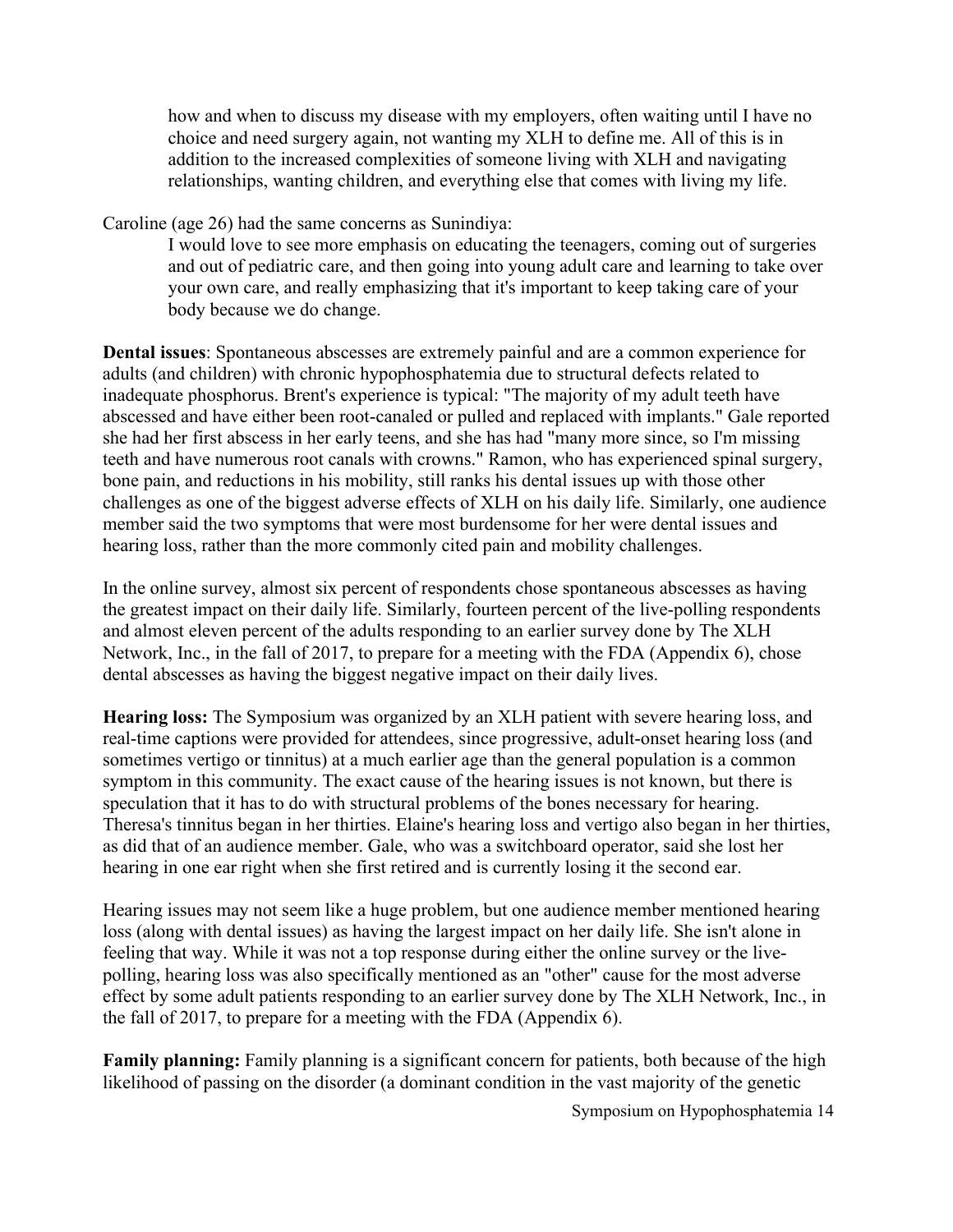cases), as well as the physical demands of pregnancy and child-rearing.

Kelly wanted to have children, but ultimately decided she could never be a mother:

After years of deliberation, my husband and I considered that the physical demands of pregnancy, delivery, and raising children, would just be too hard on my body. For me, also, running the risk of passing XLH on to my children was just too great. Even adoption was something that I felt was off the table, due to the same physical demands. This choice has been very emotionally painful, and it's one of the most grief-filled parts of my XLH life.

**Transition from pediatric to adult care**: Sunindiya, age thirty-six, commented on the difficulties for young adults, who are caught in a bit of limbo between pediatric issues (surgery and intense treatment), often feeling reasonably healthy, before the later progression of the disorders. They may or may not have been referred to an endocrinologist who treats adults, and they may or may not have been warned about future symptoms. They're almost certainly left with little information available to them as they're making critical family and career decisions. She explained:

There's so much for the children, and when you're an older adult you don't get told you can't have a hip replacement or a knee replacement because you're too young. But then there's this group of us who ... no one tells us if we should have children, what we can expect, how to take care of our bodies.

An audience member also talked about the need for more transition education:

I would love to see more emphasis on educating the teenagers, coming out of surgeries and out of pediatric care, and then going into young adult care and learning to take over your own care, and really emphasizing that it's important to keep taking care of your body because we do change. And hearing stories of everyone who's older than me and going through a lot, I'm taking notes from all of y'all for my own future. It's important to stay on meds and kind of educate our younger generation for their future.

**Additional issues:** While The XLH Network, Inc., did its best to solicit a diverse panel and encourage participation by a wide cross-section of audience members, the stories presented here cannot cover every possible issue. Chronic hypophosphatemia, even within a subgroup (e.g., genetic v. tumor-induced, or X-linked v. autosomal), expresses itself with a wide degree of variability from patient to patient.

There are certainly a number of symptoms, as described in the overview of the condition, that were not of primary concern to the representatives of the community who were able to attend the event, and therefore were not addressed. And there are many unknowns, which could not be addressed.

The bottom line is that much more needs to be learned about adult symptoms, translating what the patients know and experience on a daily basis into medical research that can be used by patients and clinicians to improve future outcomes.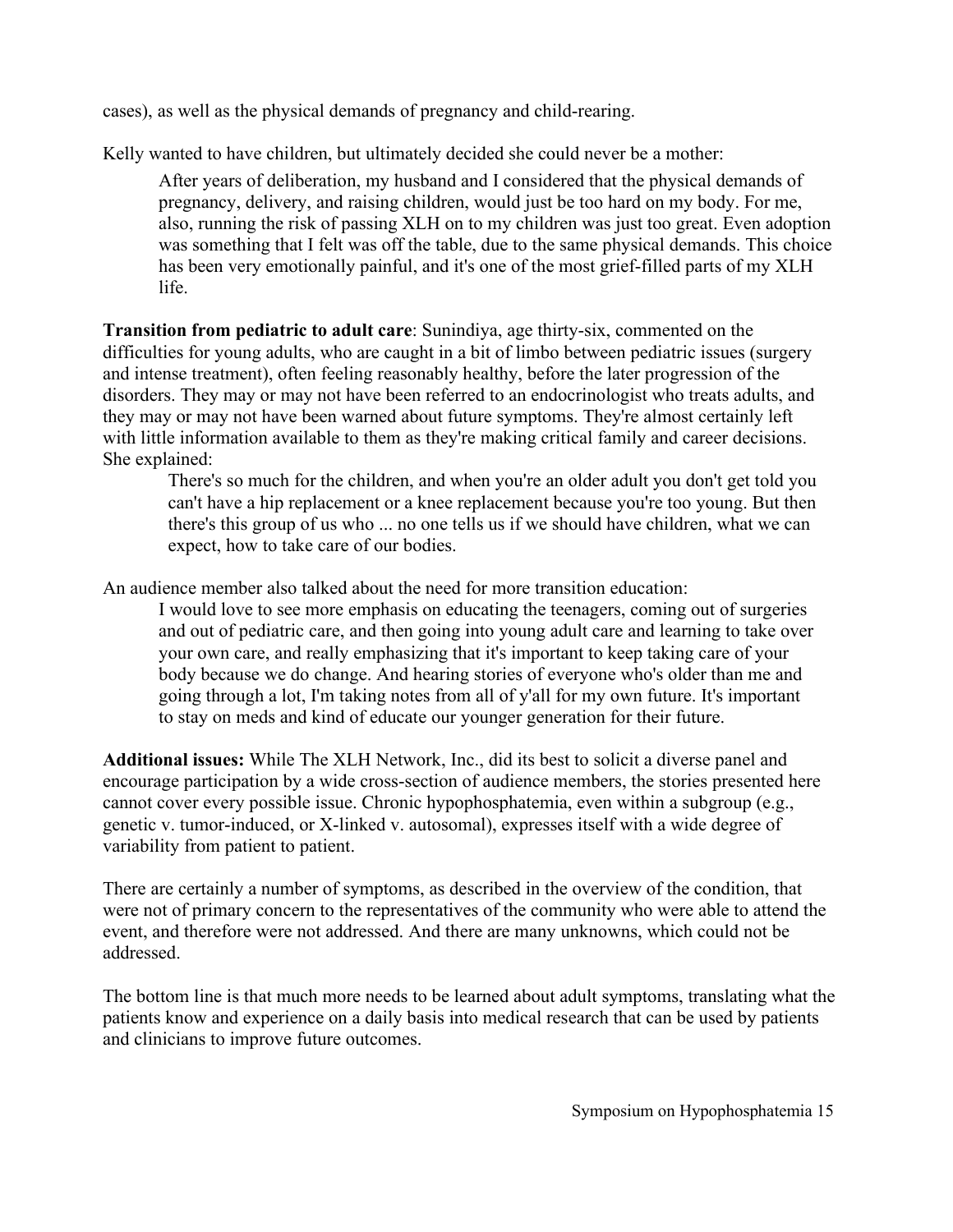## **III. PERSPECTIVES ON TREATMENT**

The afternoon sessions addressed the topic of treatment. There were five panelists: Sunindiya (spontaneous XLH, age 36), Billy (familial XLH, age 55), Gin (spontaneous XLH, age 63), Brent (familial XLH, age 40), and Theresa (spontaneous XLH, age 46).

## **A. Treatment Options**

Some patients had experience with the whole range of options, starting with the massive doses of inactive vitamin D that Gin was given in the 1950s, through the development of phosphorus/calcitriol supplements (which Gin couldn't tolerate at all and others found burdensome), and most recently with burosumab in the clinical trials. Others had only experienced supplement treatment, and some had experienced first the supplement treatment and later the burosumab treatment. Hands-down, all those who had experienced burosumab considered it a vast improvement over prior treatment.

In addition to pharmacological treatments, some had experienced surgery, with less than ideal results. Gale experienced one of the down sides to surgical intervention during childhood, needing to repeat surgery: "Twice, I had both legs broken to straighten the bowing. The first one at age eighteen months, and the second, again, at age twelve. I grew more after each surgery, of course, so my legs bowed again."

Surgical intervention for hyperparathyroidism also is less than ideal. Because the underlying problem that was triggering the parathyroid glands wasn't fixed, the remaining sections of the glands tend to enlarge yet again, requiring additional surgery. Brent reported that at one point in his childhood, "My parathyroid levels began to rise to the point that calcium was being removed from my bones." Adjustments to the treatment regimen didn't help enough, and he had to undergo surgical removal of the majority of the parathyroids. That surgery had to be repeated, a common situation for chronic hypophosphatemia patients, since the underlying cause of the enlargement (the treatment with supplements) hadn't been removed:

First, they removed parathyroid glands, left a small portion in my neck and did the implant into the arm. The second time I had to have parathyroid surgery, they were thinking it was going to be the one in the arm, but it was actually the remainder that they had left in the neck that had enlarged again, so they went in and took that out.

Some older adults wore braces during childhood (although it's less commonly recommended for current pediatric patients and has never generally been used for adults). Theresa stated, "I hated those braces because they made me look different than all the other kids, and it was always a fight to make me wear them."

## **B. Impacts of Treatments**

There was a clear consensus on several topics relating to the impact of treatment.

#### **Phosphorus/calcitriol supplements are burdensome in both childhood and adulthood.**

Sunindiya vividly recalled how it affected her in childhood (and her attempts to avoid doses bring to mind conversations the patient community has had over the years, with parents desperate to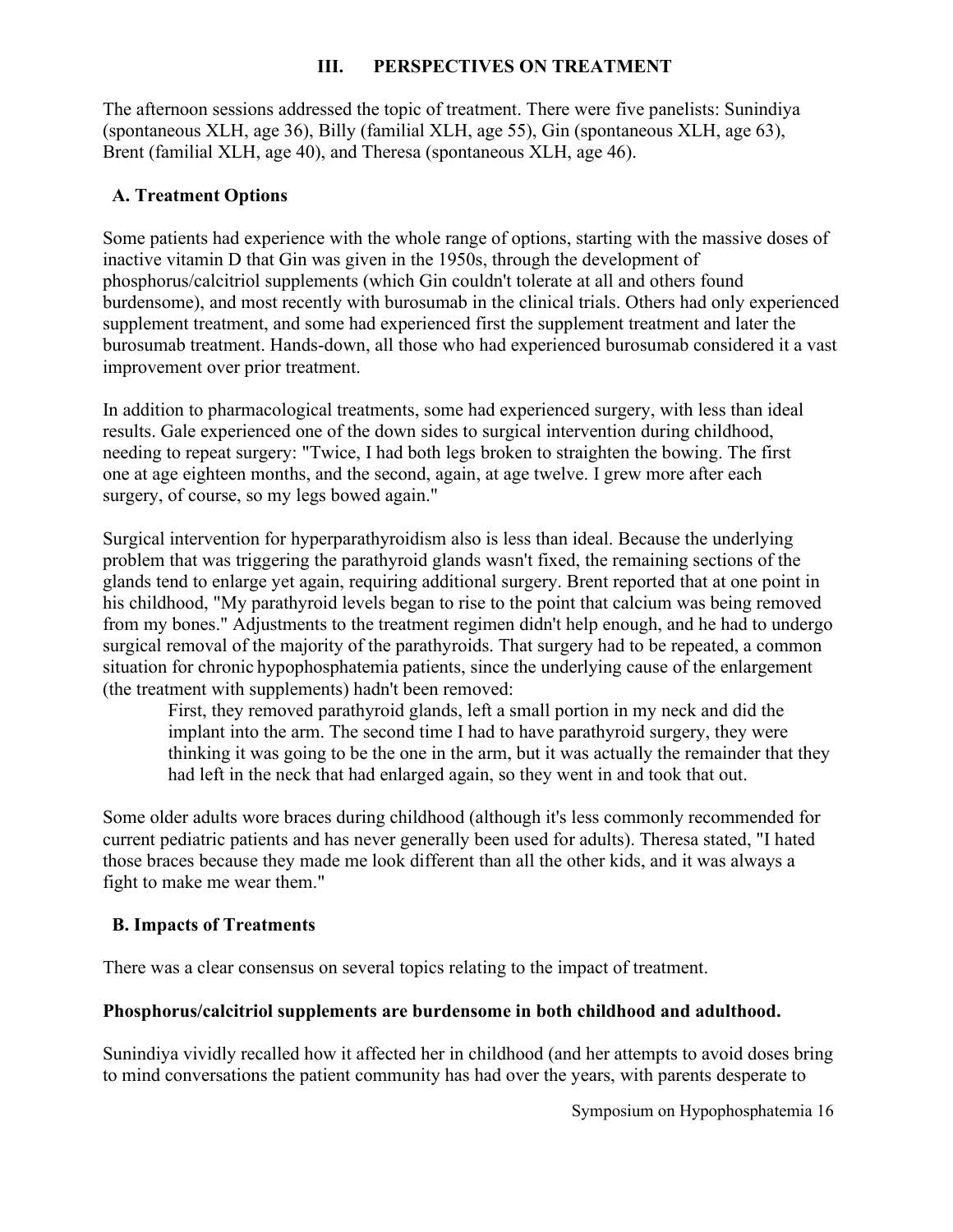find ways to make the doses palatable to their affected children): "For many years, I had to take this [phosphorus supplement] four times daily, being called out of class, and therefore singled out in school, skipping doses whenever I could get away with it." She, like many patients, was taken off treatment when she reached adulthood, but she says, "the pain was even worse as I started to get calcifications and enthesopathies, develop arthritis, and I quickly resumed my treatment [with supplements]."

Brent experienced gastrointestinal distress from the supplements.

I always dreaded the first day of school and explaining to teachers that if I had a stomach attack, I wouldn't have time to ask permission before heading to the restroom. Most of my teachers were understanding, but it was still upsetting every time I'd feel that rumbling, cramping feeling in my stomach and having to jump up mid-lesson, head for the restroom, grab my backpack on the way out the door, just in case I need the spare set of clothes I kept with me.

This gastrointestinal distress can extend into adulthood. Gin, for example, was first introduced to this treatment later in life and was unable to reach a clinically significant dosing of phosphorus, due to such extreme gastrointestinal pain that she thought she had appendicitis.

The sheer number of doses in a given day can be overwhelming. As Jim (adult-onset TIO, so he hadn't needed treatment during childhood) said:

I started taking phosphorus pills and powders, calcium pills, and Vitamin D in different forms and combinations, and calcitriol, also, multivitamin and Tylenol and ibuprofen for pain. I took medicines four times a day and at bedtimes, and I had to time my meds with my eating schedule to make sure they were being absorbed. This got to be very inconvenient and time consuming. I was a walking pharmacy.

## **Phosphorus/calcitriol supplements did not prevent or noticeably improve the most serious adult challenges, such as dental abscesses or the calcification formation/progression that leads to mobility restrictions.**

Some patients stated they did find relief from the worst of bone pain with supplements, but others did not, or still needed other forms of pain management. See also Carpenter, et al, 2011.

## **Burosumab provided the panelists with much better relief for a wide variety of symptoms**.

As Billy put it, "I didn't know how bad I felt until I felt better on burosumab."

According to the panel patients who had participated in the burosumab clinical trials, they experienced a significant lessening of pain and fatigue while on that treatment. (See also Insogna, et al, 2018.) Brent reported discontinuing his fentanyl patches after going on burosumab. He also regained mobility (and retired his cane), which led to losing excess weight. Sunindiya noted, "For the first time in as long as I can remember, I have moments of being pain-free."

It will take more long-term data on calcifications to know for sure if burosumab can prevent or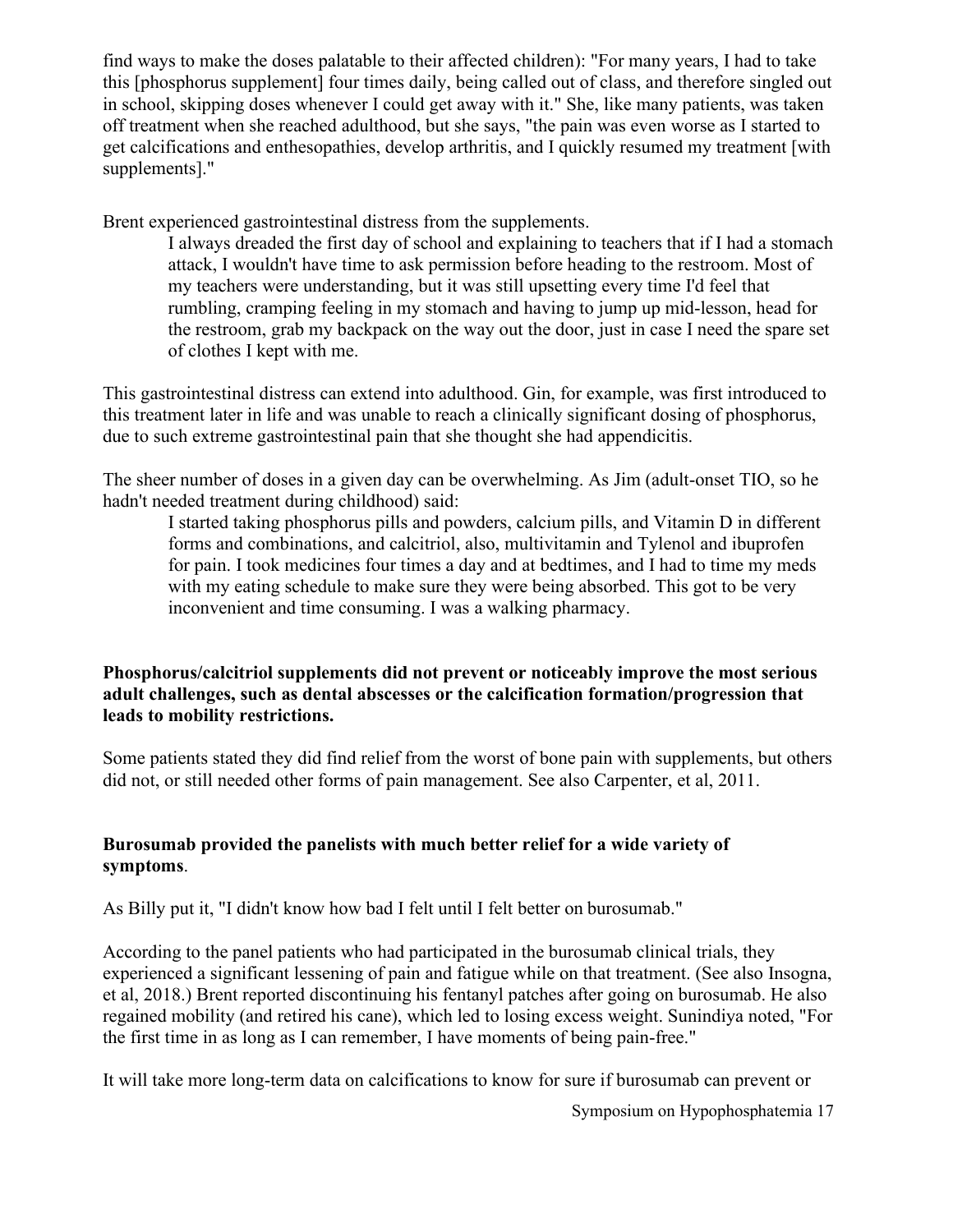slow their formation and progression, but Gin reported an apparent stabilizing of her widespread calcifications without any additional progression in the two-plus years she was on burosumab.

Theresa says that since starting burosumab, "Most of my symptoms are gone. The biggest improvement has been in my muscle tone. I no longer waddle or have back pain or get fatigued easily. I'm able to work a full day and walk several miles without distress."

Unfortunately, however, as Gin noted, burosumab cannot reverse structural problems that occurred before the treatment begins, like malformed teeth and bones, or the pre-existing enthesopathy and calcifications.

Alternative treatments may provide some relief. Audience members suggested a variety of alternative treatments that, while not a cure, did provide some relief for them. They included physical therapy (with a caveat from other audience members that the person providing that therapy needs to understand the unique needs of chronic hypophosphatemia patients), heat and ice, and massage. Acupressure, meditation, and talk therapy have also been discussed within the patient community.

#### **Pain treatment is inadequate for patients with chronic pain generally and among the members of the chronic hypophosphatemia community.**

Bone pain, along with dental pain, is acknowledged to be among the most severe forms of pain that exists, and yet little is known about how to treat it. Further, patients which chronic hypophosphatemia experience pain from several different sources: bone pain, arthritic pain, dental pain and neurological pain.

Brent, who has considerable experience with pain management care, stated,

Pain medications, for one reason or another, don't work well for us. You know, things like morphine, hydrocodone, fentanyl, that would treat pain for a normal person, it seems like, I don't know if we burn through the pain medication faster or, you know, some of us have had so many surgeries and been on so many different treatments that maybe we've just adapted but there needs to be some investigation, number one, into why the pain medication doesn't work for us and how to find something that does work. ..... Some days you have just a general pain, .... I don't know if it's bone pain, I don't know if it's muscle pain. I don't know where the pain is coming from, but this hurts or that hurts. And nothing would stop it. Even when I was on the .75mg power Fentanyl patches, those are supposed to last you three days. I would get about a day and a half of marginal relief and then I'd have to go through another day and a half of withdrawal symptoms before I could change the patch because I could only change them out every three days. And you'd go to the doctor and you'd try to explain this, and they treat you like a criminal because that level of pain medication should put a horse to sleep. And it doesn't do anything.

## **Treatment of Calcifications and Enthesopathy is critical to adult quality of life.**

These symptoms lead to mobility restrictions, which are reported by patients to have the most negative impact on adults, and yet there is little known about how to treat them for either chronic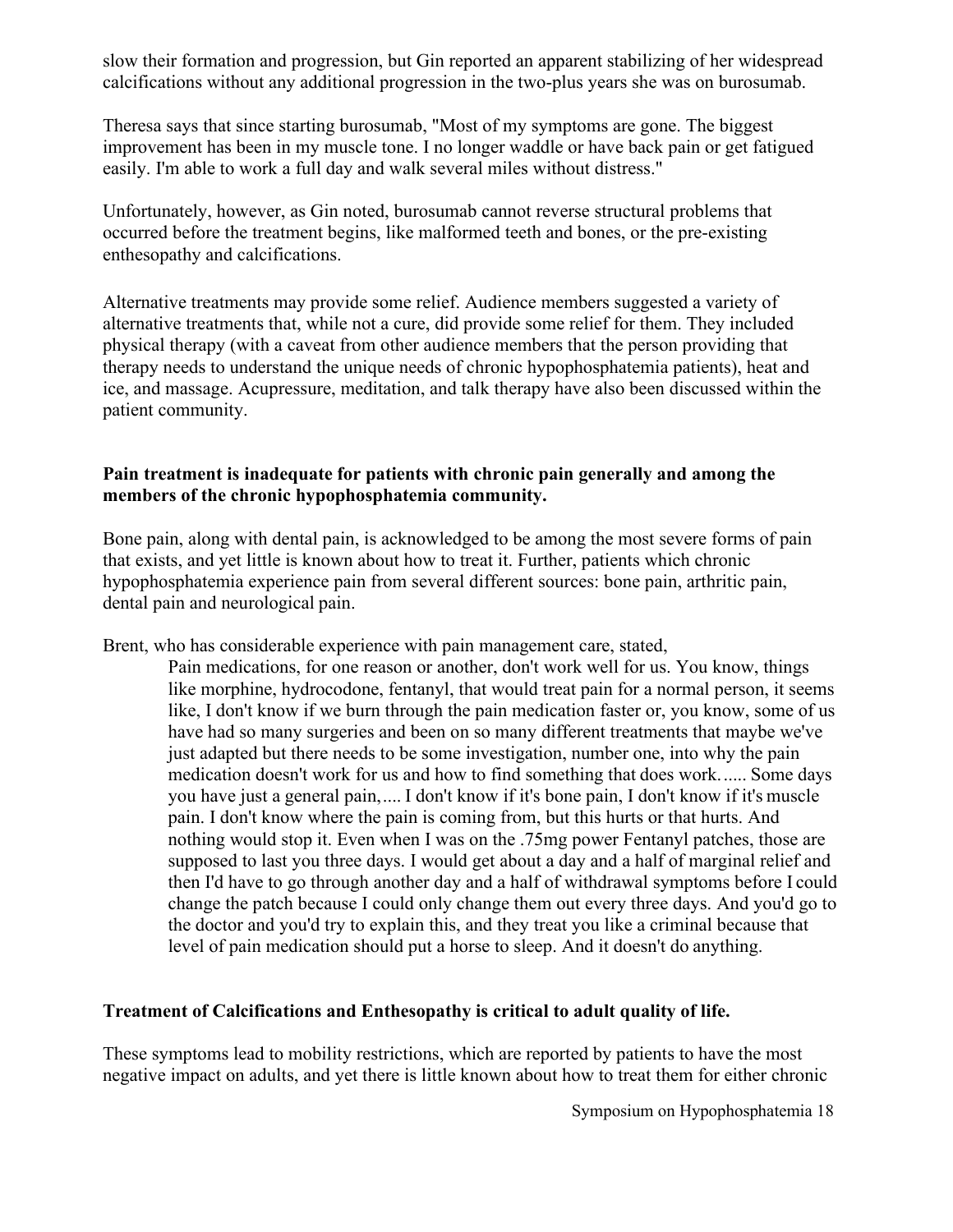hypophosphatemia patients or the population at large. There is little understanding of how or why these calcifications occur, and as Gin noted, the situation is exacerbated by how long it takes for the calcifications to occur. It takes time for the patient to notice them, and by that time, the calcification is, with current treatment options, irreversible. And, worse, there is no recognized treatment to prevent them from worsening and becoming more widespread. Gin reported that her widespread calcifications seem to have stabilized since starting on burosumab, but it was just a subjective impression, not objective data. As Elaine said, "the progression is gradual like watching grass grow. Eventually, you know something is happening, but [having lost hope for effective treatment], I simply adjust to the challenges and keep on going."

Complicating the matter even further is that patients who have become accustomed to pain and restricted range of motion, since they've experienced it all their lives, frequently delay seeking treatment well after the first signs of the calcification, until such time as the pain or restriction of the calcification becomes unbearable. (See the discussion above on pain tolerance and delaying treatment.) Thus, even if burosumab will prevent the formation of calcifications, by the time a patient seeks treatment for them, it will be too late to undo the existing damage. Assuming burosumab can prevent the calcifications, patients would need to be treated *before* the symptoms occur as a preventative measure. And it is not known for sure whether burosumab will indeed prevent the calcifications.

One further complication for treatment of calcifications is that it is not widely known (yet) within the medical community that patients with chronic hypophosphatemia are likely to develop these calcifications. Gin's osteoarthritis and calcifications were noted years before she or her treating physicians were aware that they were related to her XLH. Dr. Erik Imel pointed out that clinicians unaware of the link between calcifications and chronic hypophosphatemia will look for a different cause, because they've been taught that adults don't have symptoms. As a result, patients get "unnecessary evaluation for things that aren't really the problem [when] what needs to be done is address the XLH."

## **C. Factors That Affect Treatment Choices**

No treatment is entirely benign, and the treatments available before burosumab was approved came with significant risks (and the long-term risks of burosumab remain unknown). Patients need to make decisions in collaboration with their clinicians. Unfortunately, one point that several speakers made was that the decision-making is made more difficult by the lack of clinicians with experience treating chronic hypophosphatemia.

Several patients mentioned having difficulty finding a specialist qualified to treat adults with XLH. Susan said she "was told at age nineteen that I no longer needed to be treated for my XLH [and] was told the same thing repeatedly over the years whenever I sought help for what I knew were XLH-related challenges. [I] didn't meet a doctor with any real experience in XLH until I was 54 years old." Brent said, "since reaching adulthood, it has been a struggle to find a doctor who has even heard of XLH, and the few that have, most only recognize it from older papers they read during medical school." An audience member expressed her frustration over not being able to find a doctor able to treat her. She said, "I think one of the most disastrous problems we have is that we can't get medical care in the Pacific Northwest." She chronicled her experiences at various sites on the west coast, including with places reputed to understand XLH, but she concluded, "None of them have a clue." She went on to say, "I've been … to many orthopedic doctors and endocrinologists. None of them pay attention, and I'm sure all of you know that feeling, but it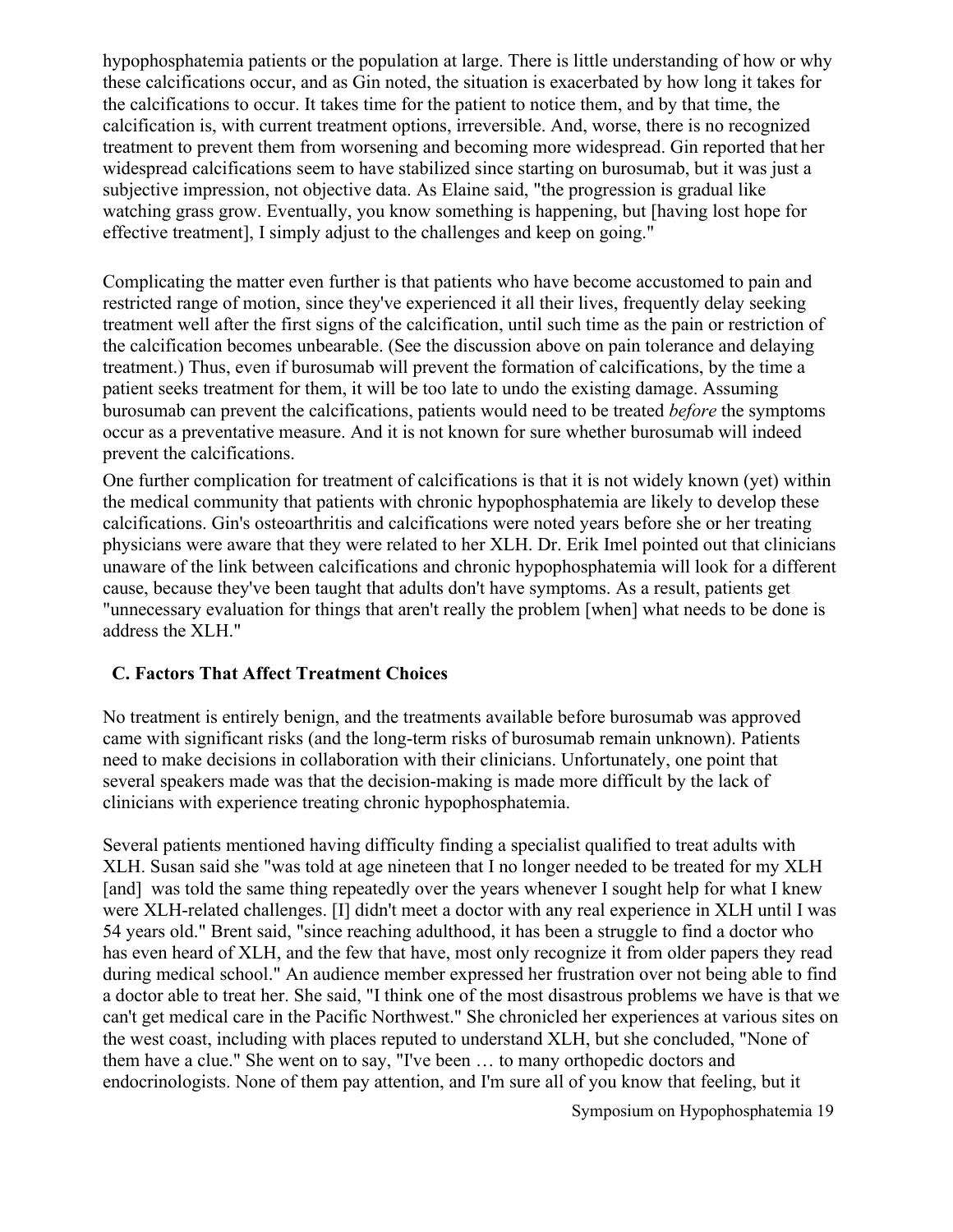makes you crazy after a while." Theresa had similar experiences, describing the challenge of "finding a doctor who knows about or is willing to learn about XLH. I've had doctor's offices tell me that their doctors do not talk to specialists outside their practice, even if those specialists could give them vital information about me and my disease."

Because rare disorders are so variable in individual patients' response to treatment, the regimen is not a simple one with a standard set of doses that can be found in a reference book or journal, but is a trial-and-error method that needs constant adjustment until an optimal regimen is developed for each patient. As a result, the patient needs to be monitored closely to see the dose response. Brent noted that this type of treatment "was always a delicate balance between receiving enough medication to keep the XLH under control and keeping the dosage low enough to prevent runaway parathyroid enlargement."

Endocrinologists may not always have the inclination to learn more about a rare condition. Theresa reports, "I've had doctor's offices tell me that their doctors do not talk to specialists outside their practice, even if those specialists could give them vital information about me and my disease." Others may be willing to learn, but simply do not have the time in today's fastpaced professional world, a fact acknowledged by Dr. Erik Imel in his summary of the day's events.

Since patients frequently must deal with clinicians who don't understand their chronic hypophosphatemia, patients often learn to ignore medical advice when it comes to things that are normal for the patient but abnormal for the general population. Sunindiya mentioned going against medical advice recently, because the doctors giving the advice had never seen an XLH skeleton before. She received panicked phone calls from clinicians "after an x-ray or MRI from a radiologist [unfamiliar with XLH] who looks at my spine and thinks I should go to the emergency room ASAP because my spinal cord is about to be crushed." She knows, however, that what they are looking at is normal for her.

While it's too often necessary to ignore the inexperienced clinicians, it sets patients up for possibly dangerous situations. When to ignore a symptom and when to get it looked into is a frequent topic of discussion in the patient community, since patients have too often experienced either the letdown of being told repeatedly that there's nothing that can be done for them, or, worse, are given bad advice due to clinicians' inexperience with chronic hypophosphatemia.

Poor treatment is worse, in some cases, than no treatment at all. The patient community has seen and heard too many examples of clinicians giving too much phosphorus (unaware that the goal is not simply to normalize the blood phosphorus level, but to get it as close to normal as possible without triggering side-effects and not enough calcitriol (or, worse, no calcitriol at all), leading to hyperparathyroidism (Carpenter, et al, 2011). Even with good treatment, patients can experience hyperparathyroidism from the supplement regimen. See above, for Brent's experience with hyperparathyroidism while on supplement treatment.

Another side-effect of treatment with supplements is nephrocalcinosis, although none of the patients at the Symposium had experienced serious consequences from that. It's been reported that most patients undergoing treatment during childhood will experience a certain degree of nephrocalcinosis, but if monitored carefully, and assuming treatment is fine-tuned thereafter, the kidney calcification will plateau and not present major problems for patients (Carpenter, et al,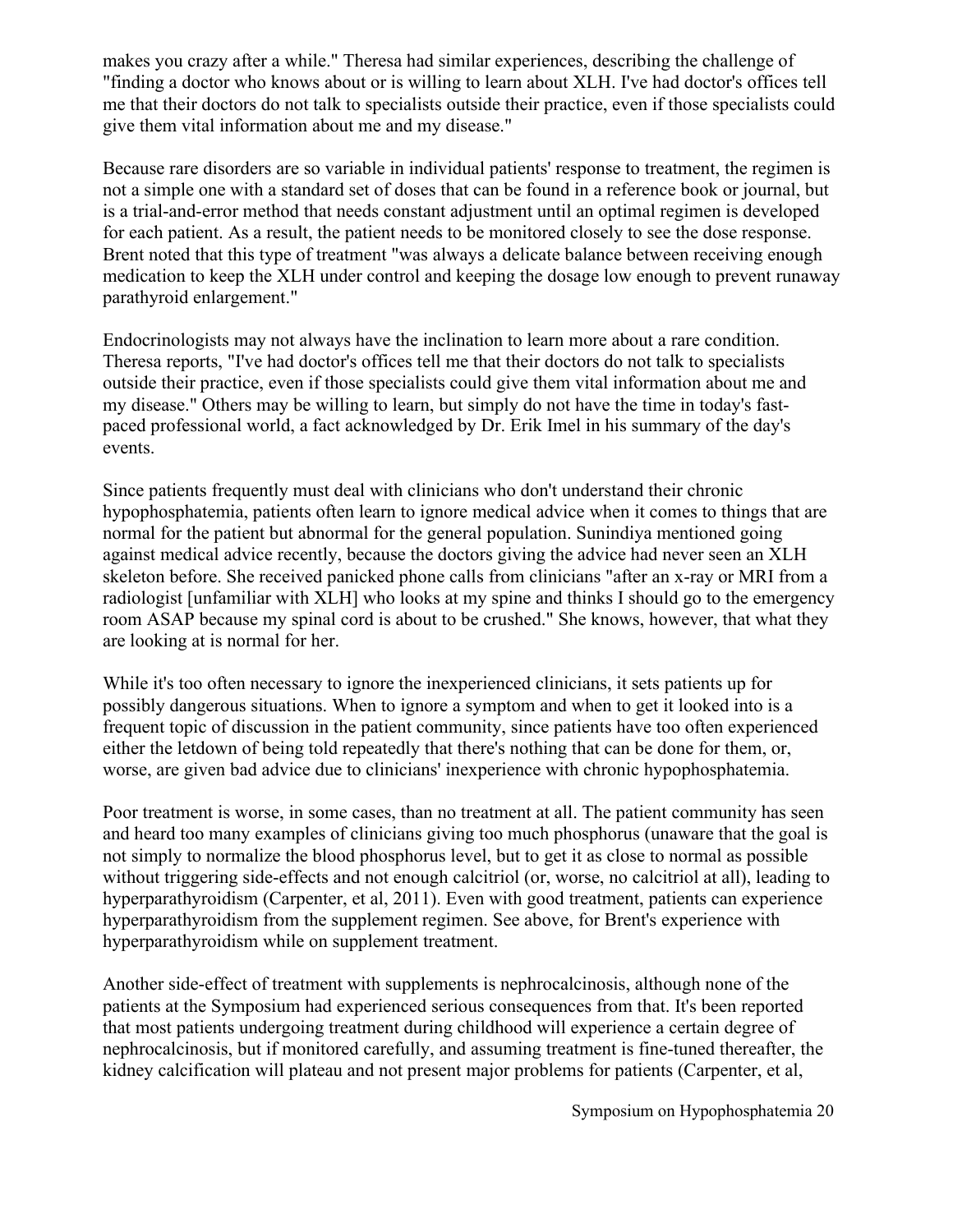2011). Still, any degree of nephrocalcinosis leaves a patient with compromised kidney health. Some patients, like Elaine, also experience kidney stones from treatment.

While supplements were burdensome and presented several serious health risks, the opposite was true of the panelists' experience with burosumab. The main concern with respect to burosumab treatment was simply that it hadn't been studied long enough to know for sure what the long-term effects would be, both positive and negative.

Billy reported experiencing temporary back pain after his first several doses with burosumab (and Gin had the same experience, but only after the very first dose) So far, most of the reported sideeffects have been minimal (such as injection-site irritation, plus headaches and nausea and other things that may or may not have been related to the treatment), but no one knows for sure if longterm use will lead to other issues or whether burosumab will, in fact, prevent calcifications from forming or stabilize the ones that have already formed. Sunindiya says, "I am willing to take this risk since this disease is all about not knowing what the future will bring."

Another concern about burosumab is cost, which is still a largely unknown factor for most patients. As Theresa said, "This disease requires ongoing medication and ongoing monitoring through doctor visits and lab work. Co-pays, deductibles, travel to a specialist, and other out-ofpocket expenses add up quickly."

Part of the cost issue that is still unknown is all or even most insurers will cover burosumab, which patients will be covered, and what percentage patients will have to assume as a copay. Even assuming the bulk of the cost of burosumab is covered by most insurers, that still means patients must have access to that coverage. One audience member noted that she "had to change jobs to get better health insurance for my family. With the flux in the health care system that has led to three jobs in a twenty-six-month period. So just trying to get basic treatment has been a stressor on my family."

## **D. Ideal treatment**

While everyone at the Symposium who had been on burosumab agreed that it was a considerably better treatment than anything they'd been on previously, there was also agreement that it was not the final answer. As noted above, the lack of knowledge about long-term treatment is a concern.

Another issue is the current requirement for the dose to be administered by a professional instead of by the patient at home. Brent stated that it would be much more convenient if it were selfadministered, and he received spontaneous, vocal agreement from the audience.

Short of a cure, the keys to an ideal treatment, as laid out by Gin, are 1), it enables strong, straight, properly mineralized bones that are less prone to osteoarthritis, 2) it prevents calcifications, 3) it enables proper dental structure to form, 4) it provides adequate phosphorus for muscle function, and, 5) it doesn't trigger hyperparathyroidism or nephrocalcinosis.

Brent expanded on these issues, saying:

An ideal adult treatment for XLH would be able to reverse the spinal stenosis, bone spurs, and other physical deformities that go along with XLH. There's also still data to be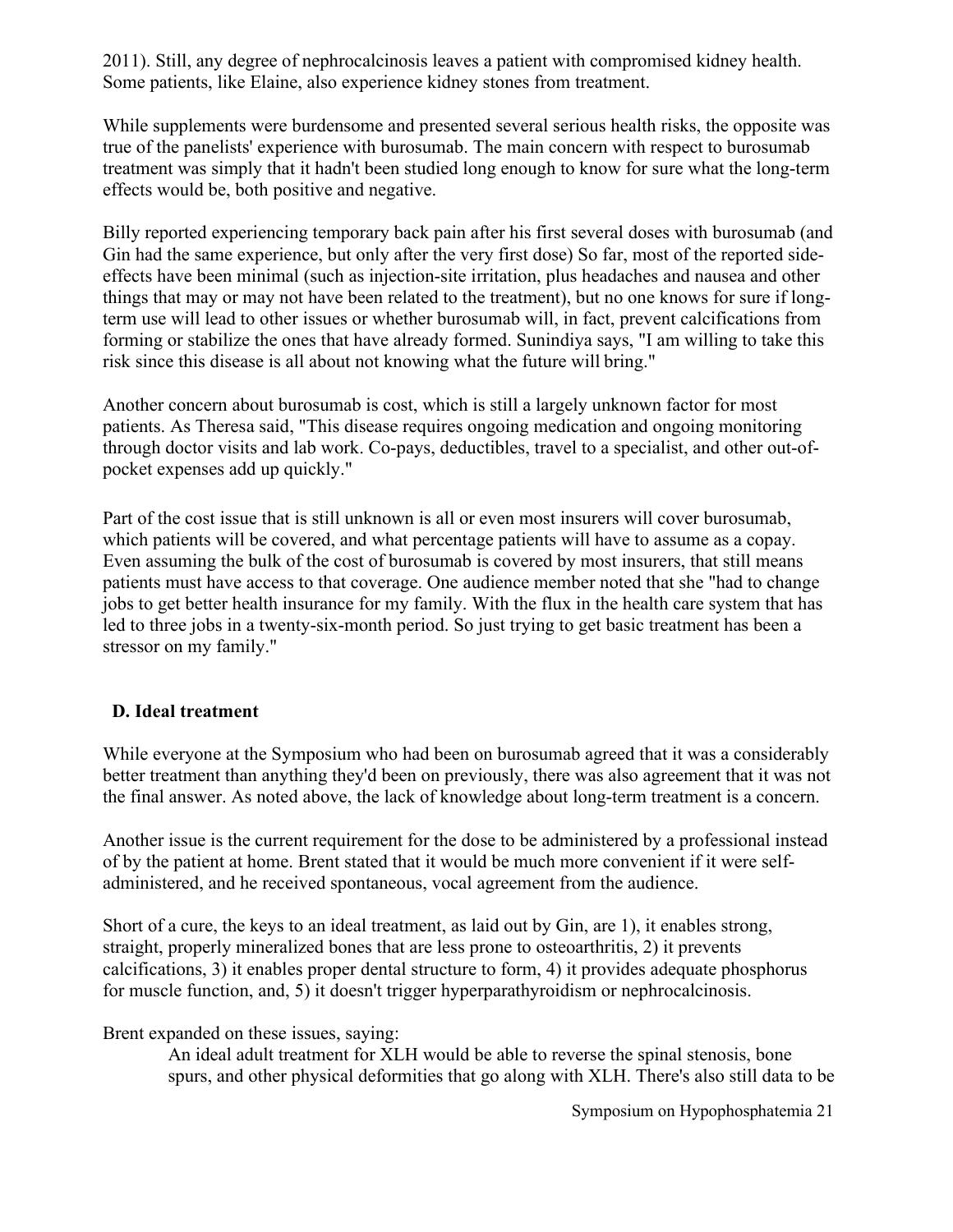collected to determine whether burosumab will lessen the impact of XLH on adults who were treated with burosumab as children.

An audience member mentioned the need for a treatment that would undo existing damage: If we could just see some regression of our symptoms. That would be something that all of us could appreciate. If we could gain some height, if we could have our teeth just want to stay in our mouth, if our hearing could come back.

#### **E. Participation in clinical trials**

According to the live-polling results, most patients with chronic hypophosphatemia are ready and willing to participate in clinical trials. The biggest limiting factors are 1) not knowing about the trials, and b) not being eligible.

The organizers of the Symposium sought to represent a diversity of experiences on the panels, so not all panelists had experience with clinical trials. Nevertheless, most of the panelists did have this experience, having enrolled in trials for burosumab, some who started even before the first data were available to suggest that it would work. At least one panelist also participated in an unrelated clinical trial that was of purely scientific value, and one audience member has been in and out of clinical trials for forty years!

## **IV. CONCLUSION**

The Symposium on Hypophosphatemia: Past, Present, and Future, accomplished its goal of identifying, from the adult patients' perspective, 1) the progression of hypophosphatemia-related symptoms in adults over time, 2) the treatment endpoints that matter most to adult patients, and 3) how those desired endpoints may change with each decade that passes after the growth plates close.

Evidence was presented with respect to the following facts, well–known to patients but underrecognized in the medical literature:

1. Chronic hypophosphatemia is not just a childhood disorder

Patients from their twenties to their seventies all reported symptoms that ranged from moderate to severe.

2. Chronic hypophosphatemia, whether or not treated during childhood, has long-term, adverse health consequences during adulthood;

Patients reporting debilitating symptoms included both patients who had received standard of care treatment (phosphorus and calcitriol supplements) during childhood and those who had not.

3. Chronic hypophosphatemia manifests in a variety of potentially disabling ways during adulthood, most notably in spontaneous dental abscesses, hearing loss, chronic pain and fatigue, poor muscle function, osteoarthritis from misaligned joints, and widespread calcifications and enthesopathy that reduce mobility and range of motion;

Mobility issues and chronic pain were considered the most troublesome

symptoms, but other issues had significant impacts on patients' lives.

4. Chronic hypophosphatemia is a multi-system disorder, affecting not just bones and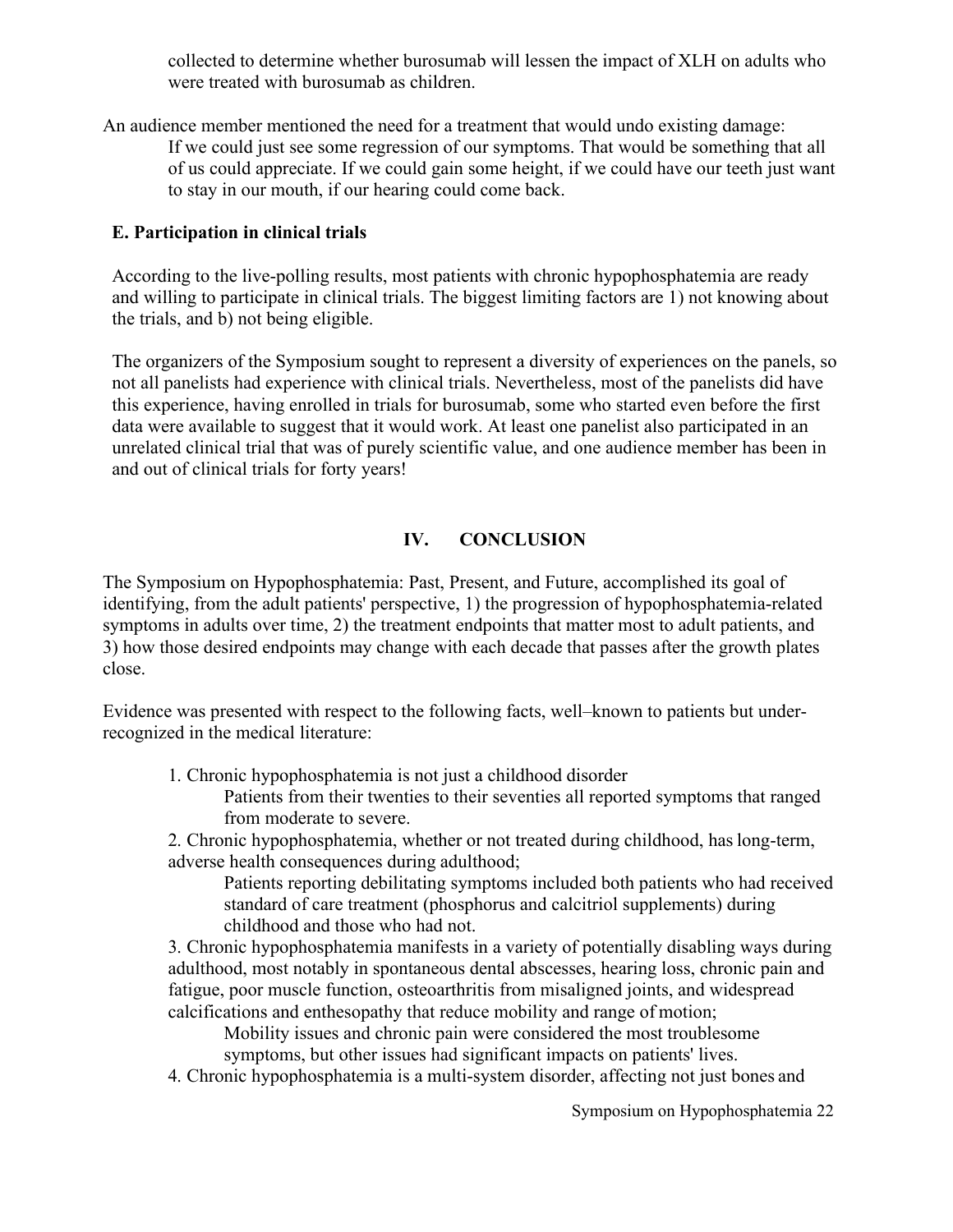teeth, but also muscle function and energy levels.

Treatment with phosphorus and calcitriol supplements is burdensome, comes with the risk of serious side-effects, and does not prevent the most serious adult symptoms, including spontaneous dental abscesses, hearing loss, chronic pain and fatigue, poor muscle function, osteoarthritis from misaligned joints, and widespread calcifications and enthesopathy that reduce mobility and range of motion.

The most recent treatment, burosumab, is able to stabilize blood phosphorus levels and reduce chronic pain and fatigue but is not a cure. The long-term effects are not yet known, in terms of both the possible adverse side-effects from long-term usage, and the full extent of its positive effects, such as whether it will prevent or stabilize the calcifications of tendons and other soft tissues. Cost, insurance coverage issues, and the inconvenience of in-clinic injections are also concerns.

- . Based on the patient testimony and discussions, and the survey/live-polling responses, there are several key take-aways for future treatment:
	- 1. Both the patient community and the medical community need to be more fully aware that chronic hypophosphatemia is not a pediatric disorder, or one that is limited to challenges with skeletal growth, but is a whole-body, whole-life disorder.
	- 2. The medical community needs to rethink the formula for when adult treatment is appropriate. In the past, treatment of adults carried significant risks (hyperparathyroidism and nephrocalcinosis), and the extent of the benefits wasn't known, so the risk-benefit equation fell heavily on the side of not treating patients, absent certain limited circumstances. Now that there's a treatment with apparently fewer, less dangerous side-effects, and there is far better understanding of just how serious the adult symptoms are, the risk-benefit equation changes significantly. Related to this change in the risk-benefit equation, there's an increased need for educating pediatric patients (and their parents) of the need to transition patients to an endocrinologist who treats adults, since pediatric patients won't automatically be told they no longer need treatment when they're discharged by the pediatric endocrinologist.
	- 3. Patients may minimize their symptoms to both themselves, their families and their clinicians. As Dr. Imel noted, the patients speaking during the Symposium who reported doing well at some point in early adulthood "didn't describe having *no* symptoms, they described having *mild* symptoms, and somewhat manageable symptoms, for a period of time and then gradually getting worse. I think that's important to note, that even doing relatively well-off therapy, may not mean being symptom free."
	- 4. The patient community needs access to more clinicians who are familiar with chronic hypophosphatemia and the treatment options. This is likely to be an ongoing challenge, due to the rarity of the conditions, and the time pressures on health care providers today. It's not possible to expect all endocrinologists to become experts in every rare disorder. The more feasible option is to have more educational materials for endocrinologists who are open to learning about a patient's rare condition. Unfortunately, that's a challenge due to the time pressures of modern-day medical practices.
	- Symposium on Hypophosphatemia 23 5. Much more needs to be learned about calcifications and enthesopathy, their causes and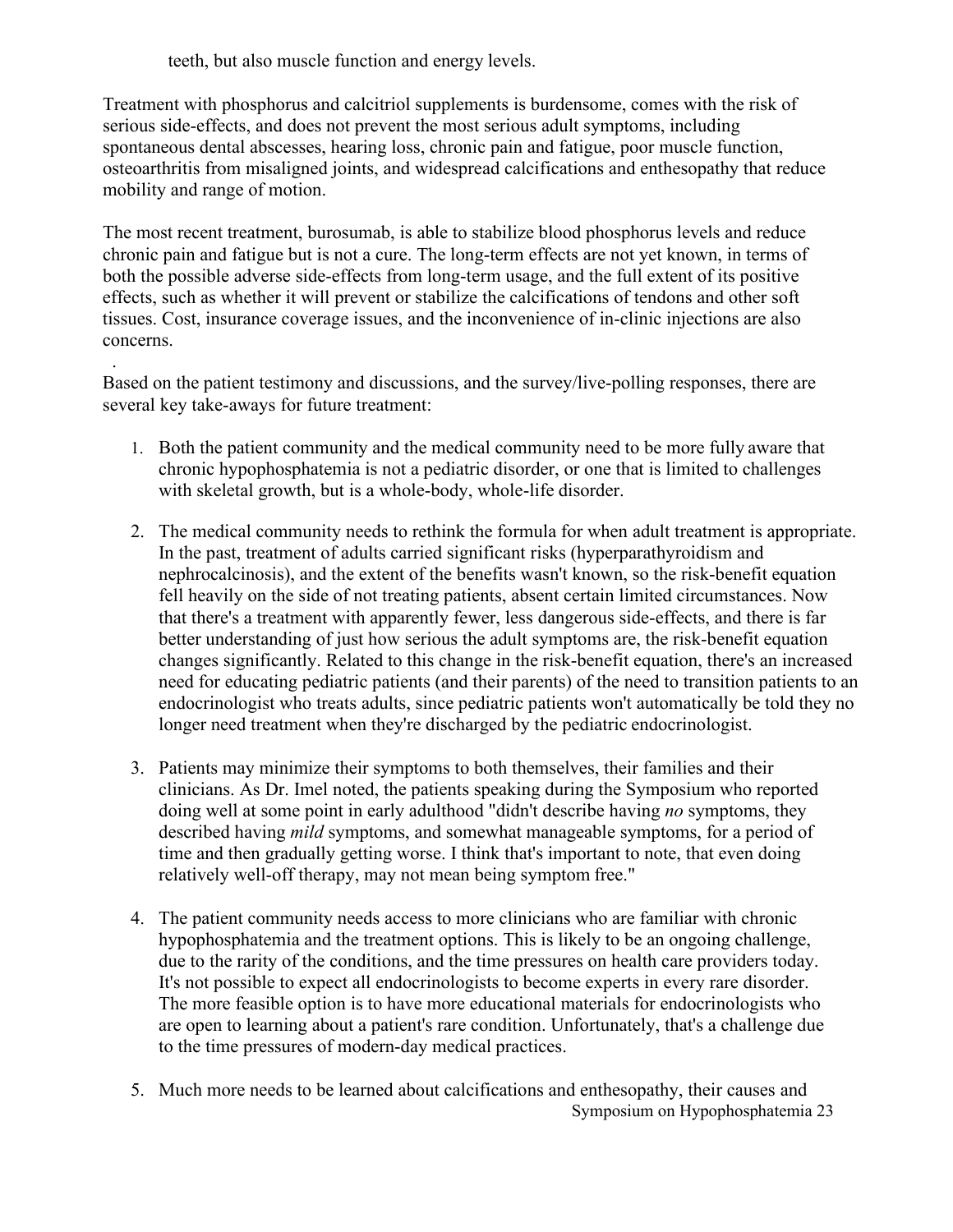best treatment. Even if burosumab can't reverse them, it may be able to prevent these symptoms from forming or worsening, but the answer won't be known for many years due to slow nature of this symptom.

6. And yet, there is hope for the future. Not just because of the reported benefits of the newest available treatment, burosumab, but also because patients and medical care providers are getting together and sharing information, as happened during the Symposium. The transcripts of the patient testimony, along with this report that includes the highlights of that testimony and the survey data, will be distributed widely to continue that sharing of information.

The work of collecting data on chronic hypophosphatemia is not even close to complete. The next step will be the official launch (scheduled for 2019) of *Beyond*XLH, an online diseasemonitoring program for patients in the U.S. and Canada with X-linked Hypophosphatemia and other chronic hypophosphatemic disorders. It is intended to characterize XLH and other chronic hypophosphatemic disorders from the patient perspective via a user-friendly mobile application. *Beyond*XLH is a collaborative research effort among industry (Ultragenyx Pharmaceutical, Inc.), academia (Yale University), and a patient advocacy group (The XLH Network, Inc.). If you or your child is a patient with chronic hypophosphatemia (including XLH, autosomal hypophosphatemia or Tumor-Induced Osteomalacia), you can get the details on the program and register for it here: BeyondXLH.com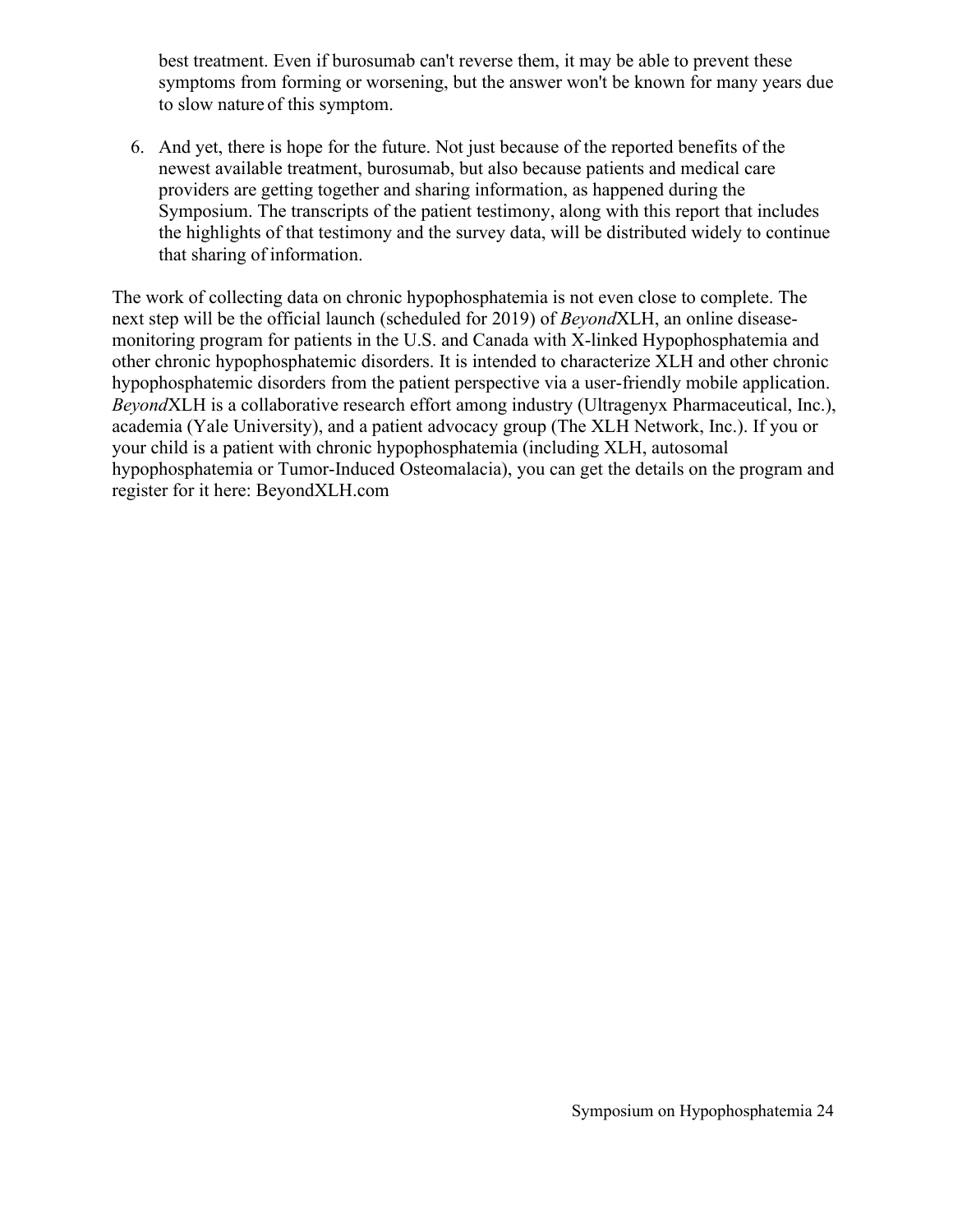#### **APPENDIX 1 Meeting Agenda**

- 9:00 10:00 Sign-In, Coffee, etc.
- 10:00 10:10 Opening Remarks *Susan Faitos, MA, LMFT, Chair, Symposium Committee, The XLH Network, Inc*
- 10:10 10:20 FDA Welcome Remarks *Lucas Kempf, MD, Acting Associate Director, Rare Diseases Program, FDA*
- 10:20 10:40 Clinical Overview of Hypophosphatemia *Karl Insogna, MD, Professor, Yale University School of Medicine*
- 10:40 10:55 Meeting Overview & Demographic Polling Questions *James Valentine, JD, MHS, Moderator*
- 10:55 11:20 Topic 1 Panel Comments: What are the disease symptoms and daily impacts that matter most to adult patients?
- 11:20 12:10 Topic 1 Polling Questions & Facilitated Discussion
- $12:10 1:15$  Lunch break
- 1:15 1:25 Afternoon Welcome/Video: *Weak Bones, Strong Wills: The Images Rachael Jones, Executive Director, The XLH Network, Inc.*
- 1:25 1:50 Topic 2 Panel Comments: Patients' perspectives on current approaches to treating hypophosphatemia during adulthood.
- 1:50 2:40 Topic 2 Polling Questions & Facilitated Discussion
- 2:40 2:50 Summary Remarks: Erik Imel, M.D.
- 2:50 3:00 Closing Statement/What's Next? *Elizabeth Olear, M.A., M.S., Co-Chair, Symposium Committee*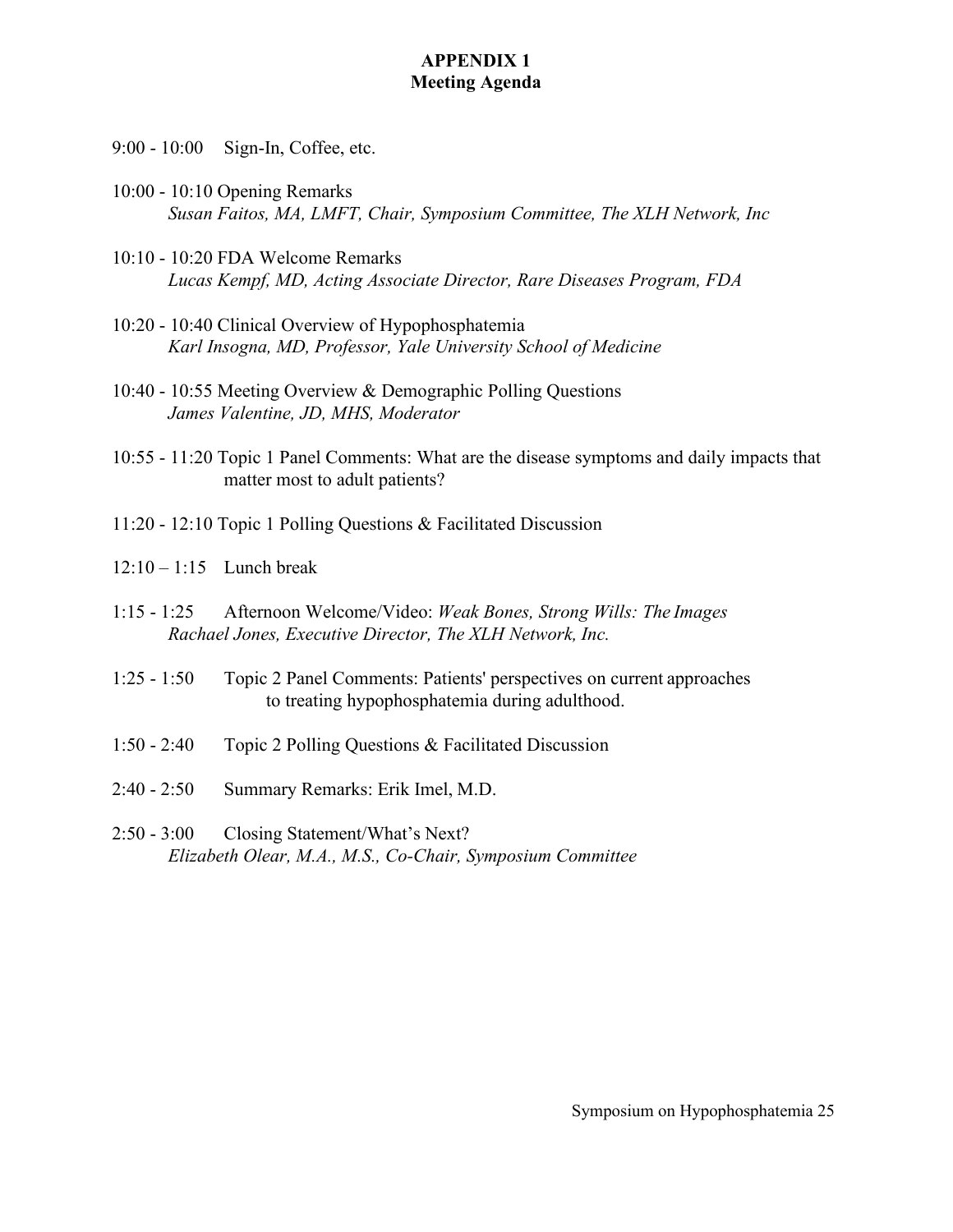# **APPENDIX 2 Speakers**

## **General speakers**

**Susan Faitos, M.A., L.M.F.T** serves as a board member for The XLH Network, Inc. She is Chair of the Symposium Committee and co-chair of the XLH Day Committee. After a 30-year career in social work and mental health services in Sacramento, she is now semi-retired, working part-time as Clinical Director of Behavioral Health Services at Community Bridges in Santa Cruz, CA and volunteering for Hospice of Santa Cruz County. In her spare time, she enjoys traveling, swimming, and reading. She was diagnosed with XLH at 18 months of age at Stanford Medical Center.

**Karl Insogna, M.D** has been funded to do both clinical and translational research throughout his career at Yale. He began his clinical work as a fellow, studying hypophosphatemic disorders, specifically X-Linked Hypophosphatemia, and renal stone disease. He was the first individual to show evidence for renal phosphate conservation in patients with XLH, despite the defect in renal tubular phosphate reabsorption. He was also the first individual to clarify the relationship between serum phosphate and absorptive hypercalciuria in patients with calcium oxalate stone disease. His work in hypophosphatemic disorders has continued uninterrupted over the last 30 years. He has worked closely with Dr. Thomas Carpenter of Pediatrics to explore the natural history of XLH and has undertaken a variety of studies aimed at developing new therapies for this skeletal dysplasia. He is currently lead investigator for a multi-center international study evaluating the role of a neutralizing antibody to FGF23 in the treatment of this disease. He has also had experience with Hereditary Hypophosphatemic Rickets with Hypercalciuria and has published on this disease.

**James Valentine, JD, MHS,** is an Associate at Hyman, Phelps & McNamara, where he assists medical product industry clients in a wide range of regulatory matters, including new drug and biologic development and approval issues. Before joining the firm, James worked in the US Food and Drug Administration in the Office of Health and Constituent Affairs, where he facilitated patient input in benefit-risk decision-making and served as a liaison to stakeholders on a wide range of regulatory policy issues.

**Lucas Kempf**, M.D. is the Acting Associate Director for the Rare Disease program in the OND immediate office. Prior to joining FDA in 2012, Lucas spent eight years at the National Institutes of Health with a focus on neuroscience research, working to understand the genetics of neuropsychiatric disease and developing translational approaches and therapeutics to study these disorders. He did post-graduate training in psychiatry at Georgetown and Johns Hopkins before moving to the NIH for fellowship.

**Elizabeth Olear, M.S., M.A.** is the Senior Clinical Research Associate at the Yale Center for XLH (Pediatric Endocrinology/Yale School of Medicine). She serves as a member of the Board of Directors of The XLH Network, Inc. and is Chair of XLH Day 2018 and co-chair of the Symposium Committee. Her interests include yoga, travel, and culinary adventures. Some of her favorite people have XLH.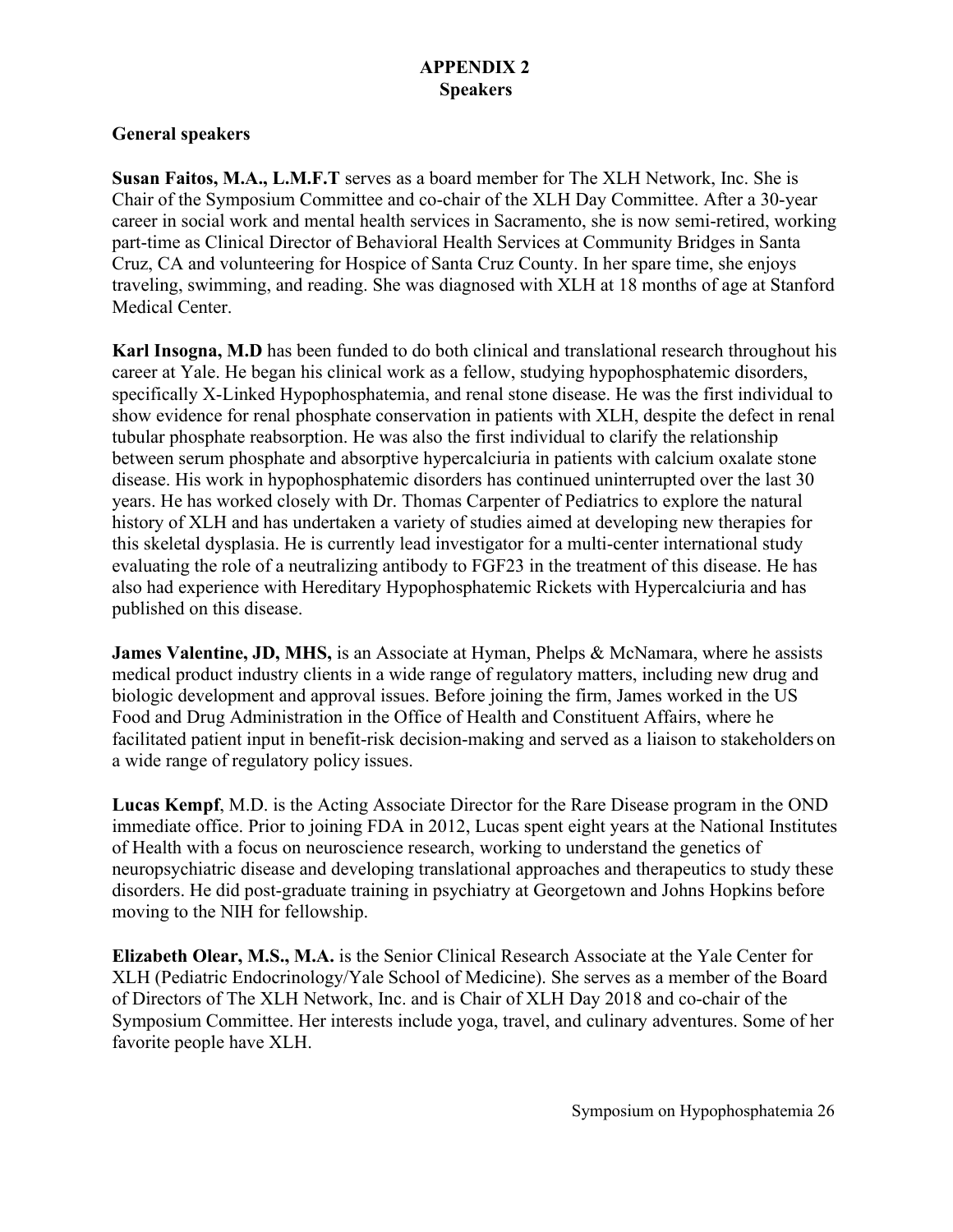## **Panelists for Topic 1**

**James DiBlasi** was diagnosed with tumor-induced Osteomalacia in his early twenties, after experiencing unexplained orthopedic problems and pain and not being able to carry on his normal activities. He enjoys going to Ohio State football games and spending time with family and friends.

**Athina Kinsley** was diagnosed with a spontaneous case of XLH when she was seven years old. Now 45, she has had a career in healthcare revenue management, currently working as a Bill Review Supervisor. Married for 27 years, she has one son who also has XLH. She enjoys spending time with her family, traveling, continuing her education and relaxing while watching movies.

**Ramon Reyes**, 51, was diagnosed with familial XLH in 1968, when he was 1 year old. He was treated with traditional XLH therapies and has had multiple XLH-related surgeries. He continues to suffer from XLH symptoms, although recently he has received much relief since being treated with burosumab. Ramon is a native of Brooklyn NY, where he lives with his wife and two teenage sons. After practicing law for thirteen years, Ramon became a United States Magistrate Judge for the Eastern District of New York in 2006.

**Kelly Rushing** is 36 and comes from a family with a long history of XLH. She lives in a small town in Texas of only 74 people. She worked in accounting/business administration until 2009 when her body could no longer hold up to the demands of the job. Kelly loves to be outdoors and spends time fishing and camping with her husband, Ricky, and their adopted dogs.

**Gale Smith** was born in 1942 during WWll when there was no prescribed treatment and very little knowledge of the causes of hypophosphatemia. She had her first bi-lateral tibial osteotomy at 18 months of age. She started treatment with phosphorous and Vitamin D in 1965 when her daughter was born. She lives in Colorado and is married with three grandchildren and two greatgrandchildren.

## **Panelists for Topic 2**

**Sunindiya Bhalla** is 36 years old and was diagnosed as a spontaneous case of XLH at 16 months. She is Senior Director of Community Impact at United Way of Massachusetts Bay in Boston, MA. Sunindiya lives just outside of Boston with her mom, Bindiya, and her dog, Midori and is an active member of The XLH Network, Inc, a member of the international XLH coalition of advocates, and a patient ambassador for Ultragenyx Pharmaceutical.

**Billy Branch** is 55 years old and the Assistant Director of Homestead Energy Services in Homestead Florida. He was diagnosed with familial hypophosphatemia in his teenage years. He has had several surgeries linked to hypophosphatemia with the worst being 5 surgeries within 2 years to correct issues with the Achilles tendon.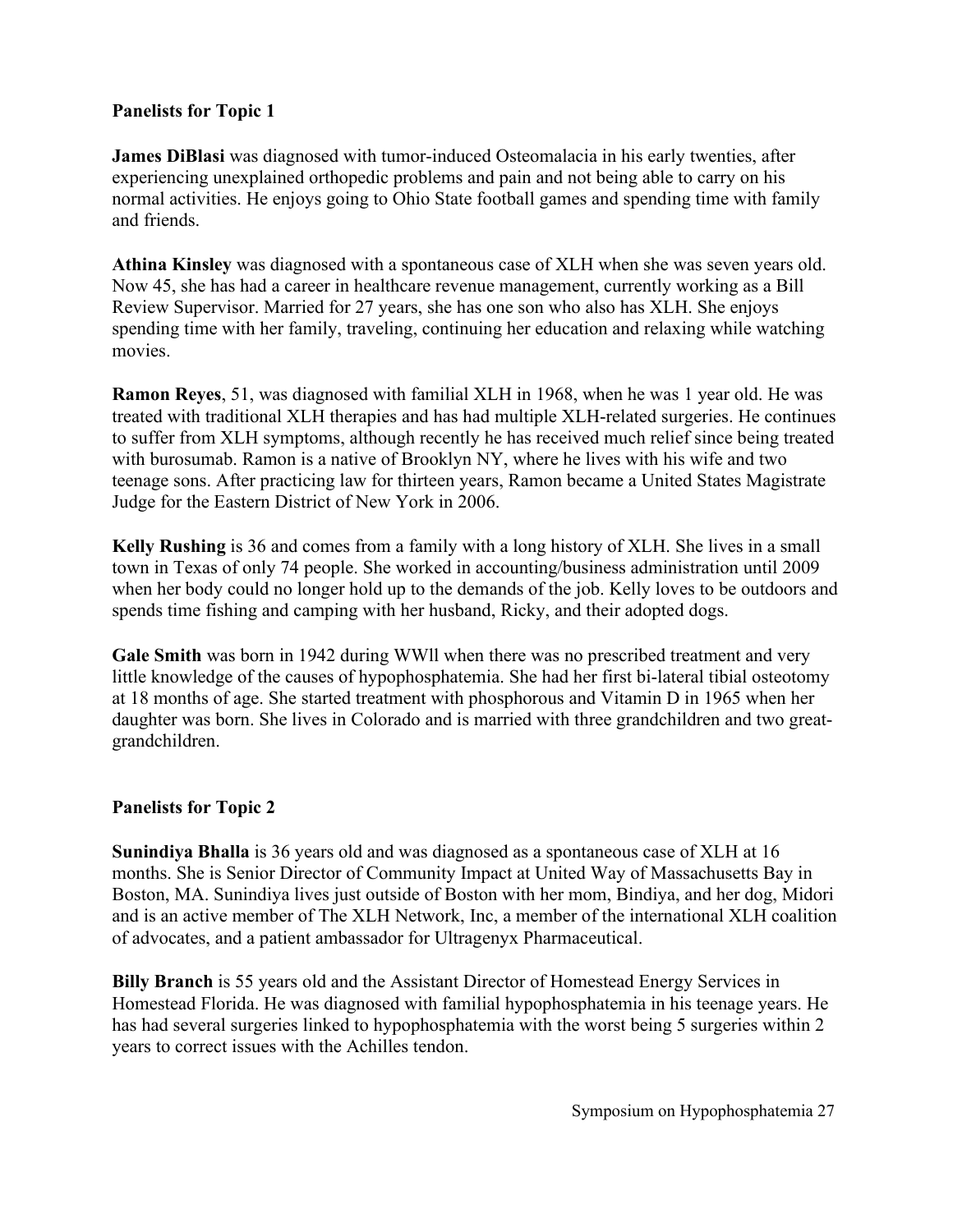**Brent Davidson**, 40 years old, was adopted at birth and was diagnosed with Vitamin D Resistant Rickets at 15 months old. He discovered later in life that, due to anonymity concerns, the adoption agency had withheld a family history of XLH from his adoptive parents. Brent's biological mother and maternal grandfather both have XLH as do two of his half siblings. Brent is currently an IT Administrator for a title insurance company.

**Gin Jones** is 63 years old and was diagnosed with spontaneous XLH when she was 3 years old. After retiring early from the practice of law due to disability, she became a bestselling author with a dozen mysteries in print and more on the way.

**Theresa Harnar** is 46 and started her own home business doing administrative and creative writing after working as a teacher for several years. She also works as the office manager of her church. She has been married for 12 years to a wonderful man and has a great stepson. Theresa was diagnosed with a spontaneous case of XLH at 9 years old.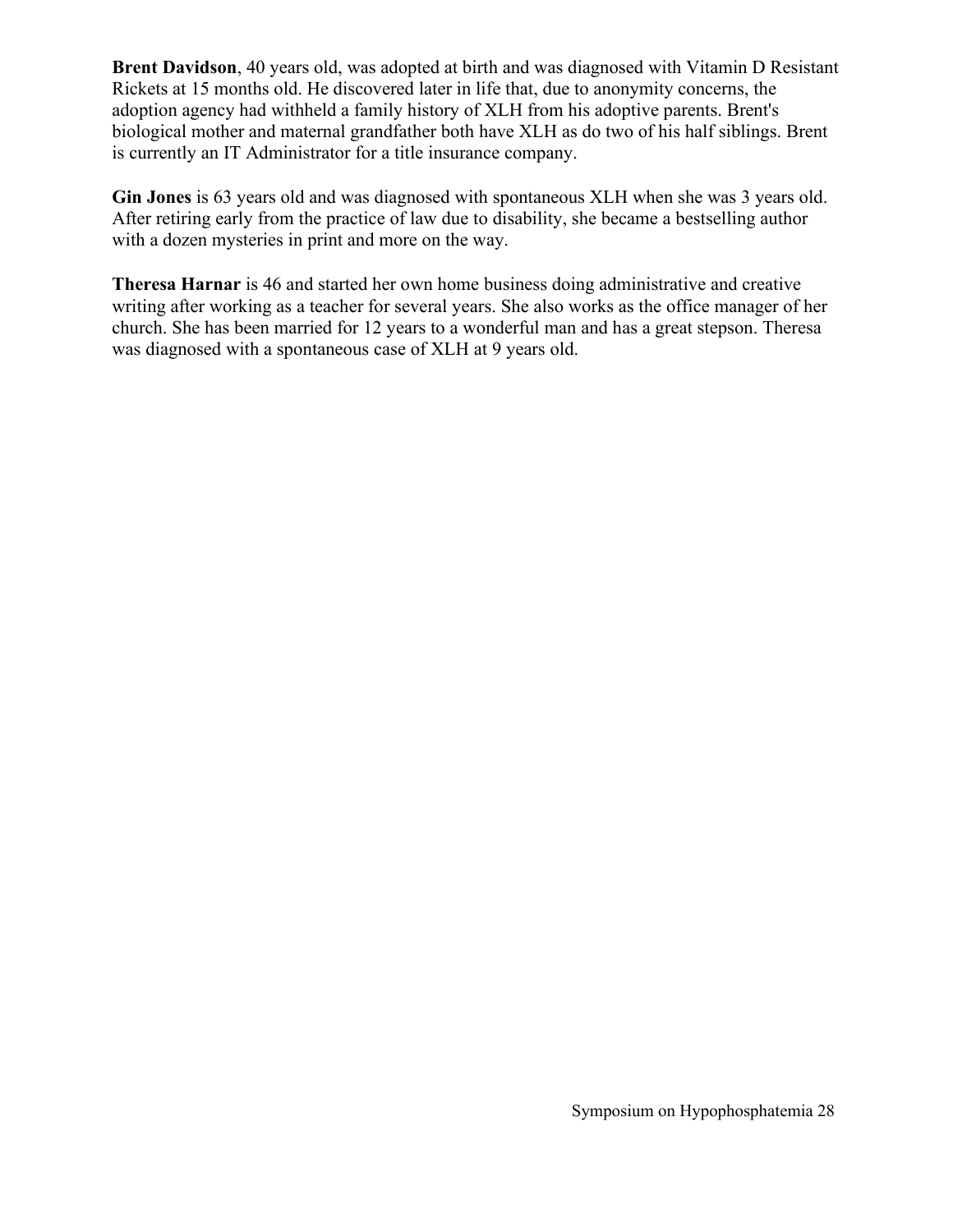# **APPENDIX 3 Online Survey Questions**

| Question                                                                                                                                                  | Answer                                                                                                                                                                                                                                                                                                                                                                                       | <b>Response</b><br>$\frac{0}{0}$                                                                        |
|-----------------------------------------------------------------------------------------------------------------------------------------------------------|----------------------------------------------------------------------------------------------------------------------------------------------------------------------------------------------------------------------------------------------------------------------------------------------------------------------------------------------------------------------------------------------|---------------------------------------------------------------------------------------------------------|
| Date of Birth                                                                                                                                             | Ranged from 1936-1996                                                                                                                                                                                                                                                                                                                                                                        | n/a                                                                                                     |
| Were you treated with<br>phosphorus and/or<br>calcitriol during<br>childhood? (Choose<br>just one.)                                                       | A. Yes for the majority of the years from age 1-18<br>B. Yes, but for only about half the years from age 1 to<br>18<br>C. Yes, but for less than half the years from age 1 to 18<br>D. No                                                                                                                                                                                                    | A. 50.5<br>B. 14.5<br>C. 11.3<br>D. 23.7                                                                |
| Which symptom of<br>familial<br>hypophosphatemia<br>has the biggest<br>negative impact on<br>your life? (Choose<br>just one.) (Top choice<br>is in bold.) | A. Lower limb deformities (bowing or knock-knees)<br>B. Mobility or range of motion issues (including<br>arthritis and spinal conditions)<br>C. Short stature<br>D. Spontaneous dental abscesses<br>E. Chronic pain<br>F. Muscle weakness or muscle fatigue<br>G. Chronic fatigue<br>H. Time spent on treatment (doctor/hospital/lab visits)<br>I. Hearing loss<br>J. Other (please specify) | A. 21.0<br><b>B.</b> 30.1<br>C.3.2<br>D. 5.9<br>E. 29<br>F. 2.7<br>G. 2.7<br>H. 1.1<br>I. 3.2<br>J.0    |
| Which symptom of<br>familial<br>hypophosphatemia<br>has the second biggest<br>negative impact on<br>your life? (Choose<br>just one.)                      | A. Lower limb deformities (bowing or knock-knees)<br>B. Mobility or range of motion issues (including<br>arthritis and spinal conditions)<br>C. Short stature<br>D. Spontaneous dental abscesses<br>E. Chronic pain<br>F. Muscle weakness or muscle fatigue<br>G. Chronic fatigue<br>H. Time spent on treatment (doctor/hospital/lab visits)<br>I. Hearing loss<br>J. Other (please specify) | A. 9.7<br><b>B.</b> 24.7<br>C. 9.1<br>D. 10.2<br>E. 21.0<br>F. 8.6<br>G. 9.1<br>H. 2.2<br>I. 5.4<br>J.0 |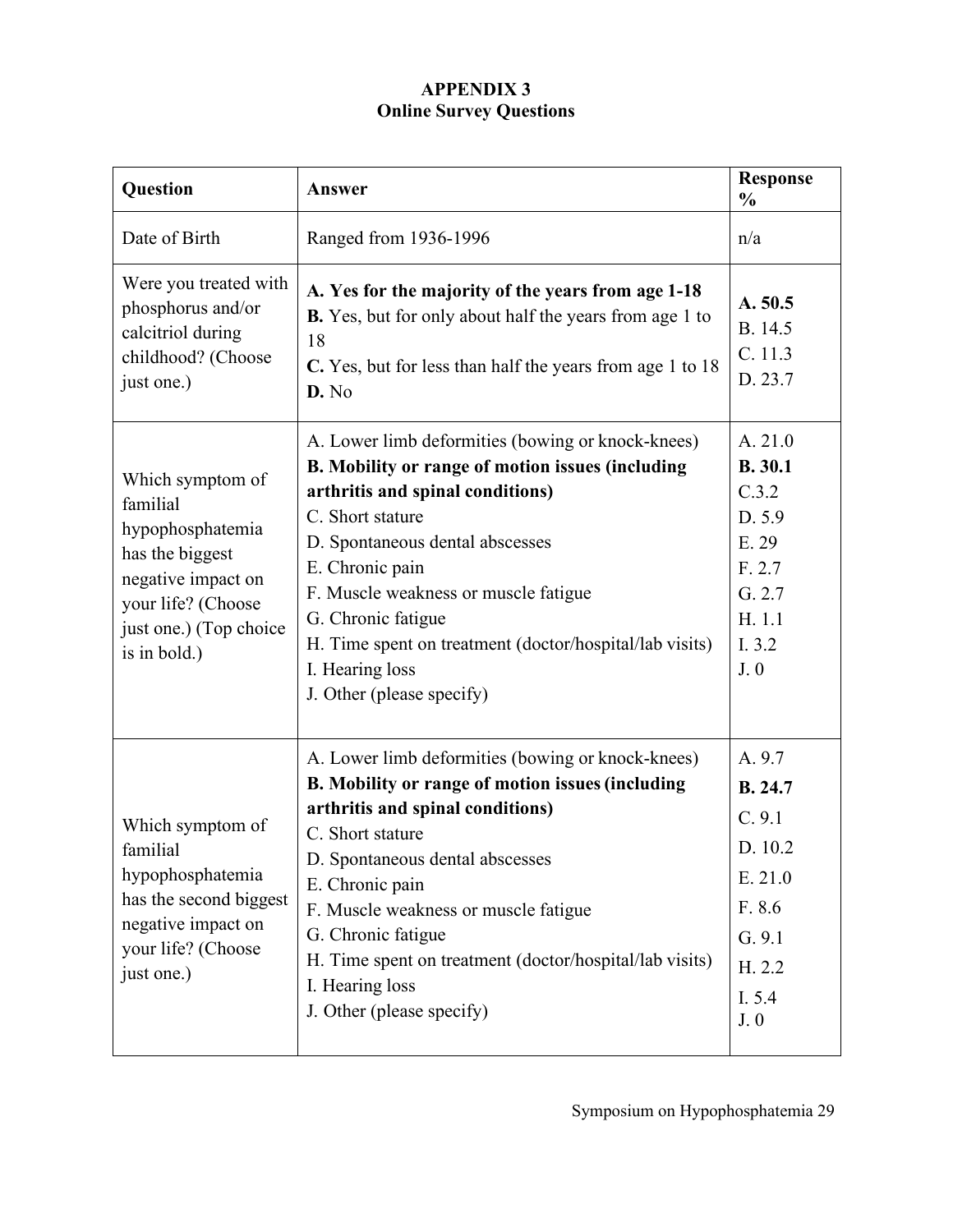## **Excerpts from comments:**

"As a young adult, I didn't have many problems except some mobility problems. As I got older, arthritis set in along with osteoporosis. I had my knee replaced in 2016 and my other knee and hips are soon to follow. I am 5' 0" tall and I am the tallest member of my family."

"When I transitioned to adult care, treatment for my XLH stopped altogether. I was told I didn't need it anymore. Over the years I revisited this with various endocrinologists who said the same thing. Even now it's hard to convince doctors that my symptoms and pain are real, and that I would gratefully accept any treatment."

"My biggest obstacle is not being able to find doctors in my insurance network who are knowledgeable and can and will treat me. So even though new treatments exist I must go without because I can't travel out of network."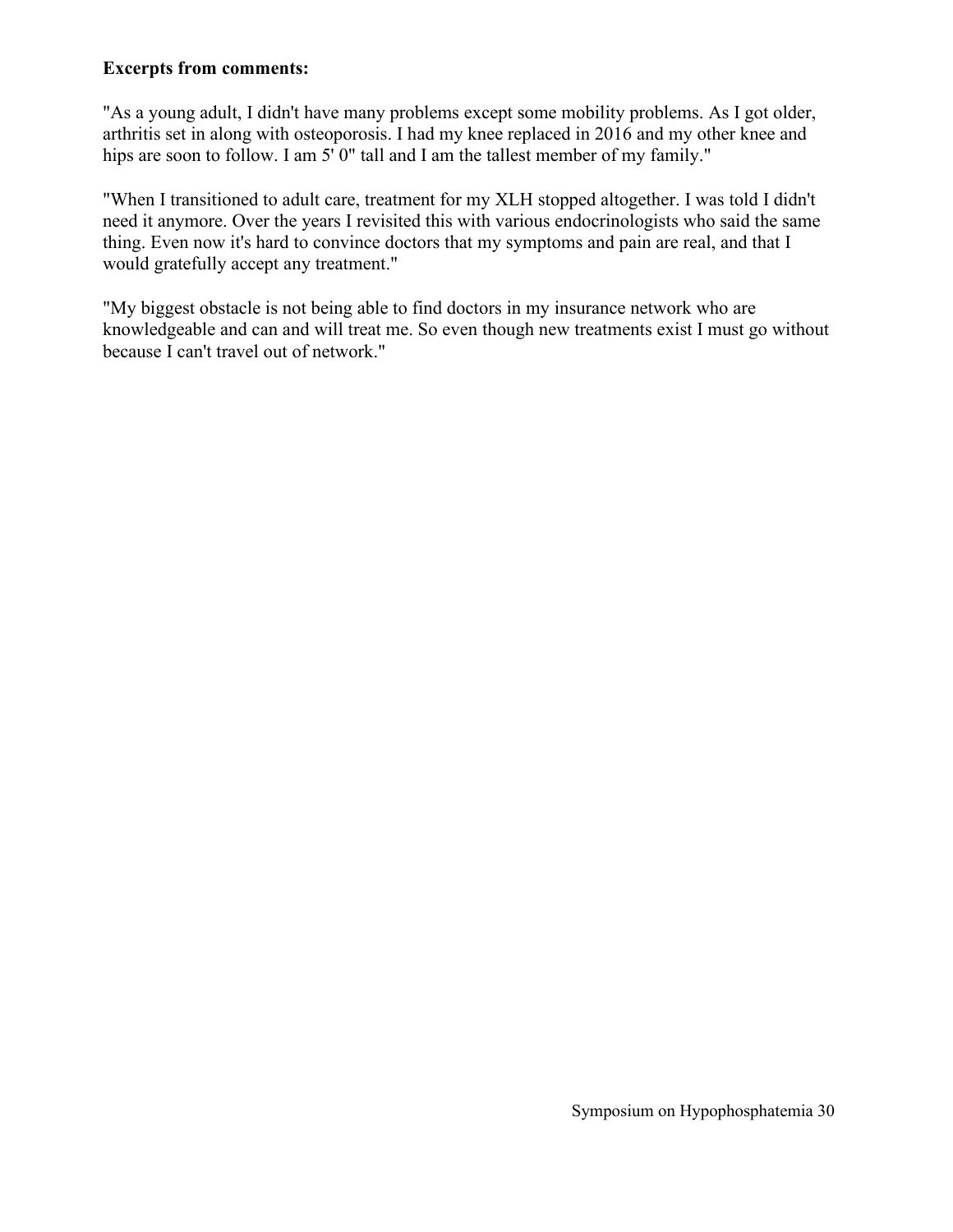# **APPENDIX 4 Live-Polling Questions and Responses**

| <b>Question</b>                                                                                                                                                                                                                               | <b>Response Options</b>                                                                                                                                                                                                        | <b>Response</b><br>Percentage                                                          |
|-----------------------------------------------------------------------------------------------------------------------------------------------------------------------------------------------------------------------------------------------|--------------------------------------------------------------------------------------------------------------------------------------------------------------------------------------------------------------------------------|----------------------------------------------------------------------------------------|
| I am a (choose all that apply)                                                                                                                                                                                                                | A. Person living with hypophosphatemia<br>B. Caregiver of someone living with<br>hypophosphatemia<br>C. Both A and B                                                                                                           | A. 53<br><b>B.</b> 23<br>C.21<br>D.2                                                   |
| What is the impact living with<br>hypophosphatemia has on you<br>our loved one's life on a daily<br>basis:<br>If you or your loved one are<br>currently being treated to<br>normalize the phosphorus                                          | D. Not sure<br>A. None<br>B. Mild<br>C. Moderate<br>D. Severe<br>E. Extreme<br>A. Taking burosumab (brand name<br>Crysvita)<br><b>B.</b> Taking phosphorus and calcitriol<br>C. No treatment                                   | A. 2<br><b>B.</b> 12<br>C.38<br>D. 35<br>E. 13<br>A. 46<br><b>B.</b> 36<br>C.15<br>D.1 |
| levels in your blood, which<br>treatment(s) are you using?<br>Your age, or if you are a<br>caregiver, the age of your<br>affected family member:<br>What are the top two issues<br>that most significantly affects<br>you or your loved one's | D. Other<br>A. 18-25<br>B. 26-35<br>$C.36-55$<br>D. older than 55<br>A. Fatigue<br><b>B.</b> Bone pain<br>C. Muscle pain                                                                                                       | A. 4<br><b>B.20</b><br>C.44<br>D. 31<br>A. 23<br><b>B.22</b><br>C.11                   |
| quality of life?                                                                                                                                                                                                                              | D. Joint stiffness<br>E. Hearing loss<br>F. Dental abscesses                                                                                                                                                                   | D. 30<br>E.0<br>F.14                                                                   |
| If you or your loved one are<br>currently being treated for<br>chronic pain due to your<br>hypophosphatemia, which<br>treatment(s) do you use most<br>frequently?                                                                             | A. Opiate pain relievers (Norco, Fentanyl,<br>$etc.$ )<br>B. Non-opiate pain relievers (Celebrex,<br>Lyrica, etc.)<br>C. Over the counter pain medications<br>(Tylenol, Aleve, etc.)<br>D. Physical therapy<br>E. No treatment | A. 17.3<br>B. 18.7<br>C.44.0<br>D. 6.7<br>E. 13.3                                      |
| Where do you currently<br>reside?                                                                                                                                                                                                             | A. Eastern Time Zone<br><b>B.</b> Central Time Zone<br>C. Mountain Time Zone<br>D. Pacific Time Zone<br>E. Canada<br>F. Mexico<br>G. Outside of North America                                                                  | A. 52<br><b>B.</b> 17<br>C. 11<br>D.9<br>E. 0<br>F.2<br>G. 9                           |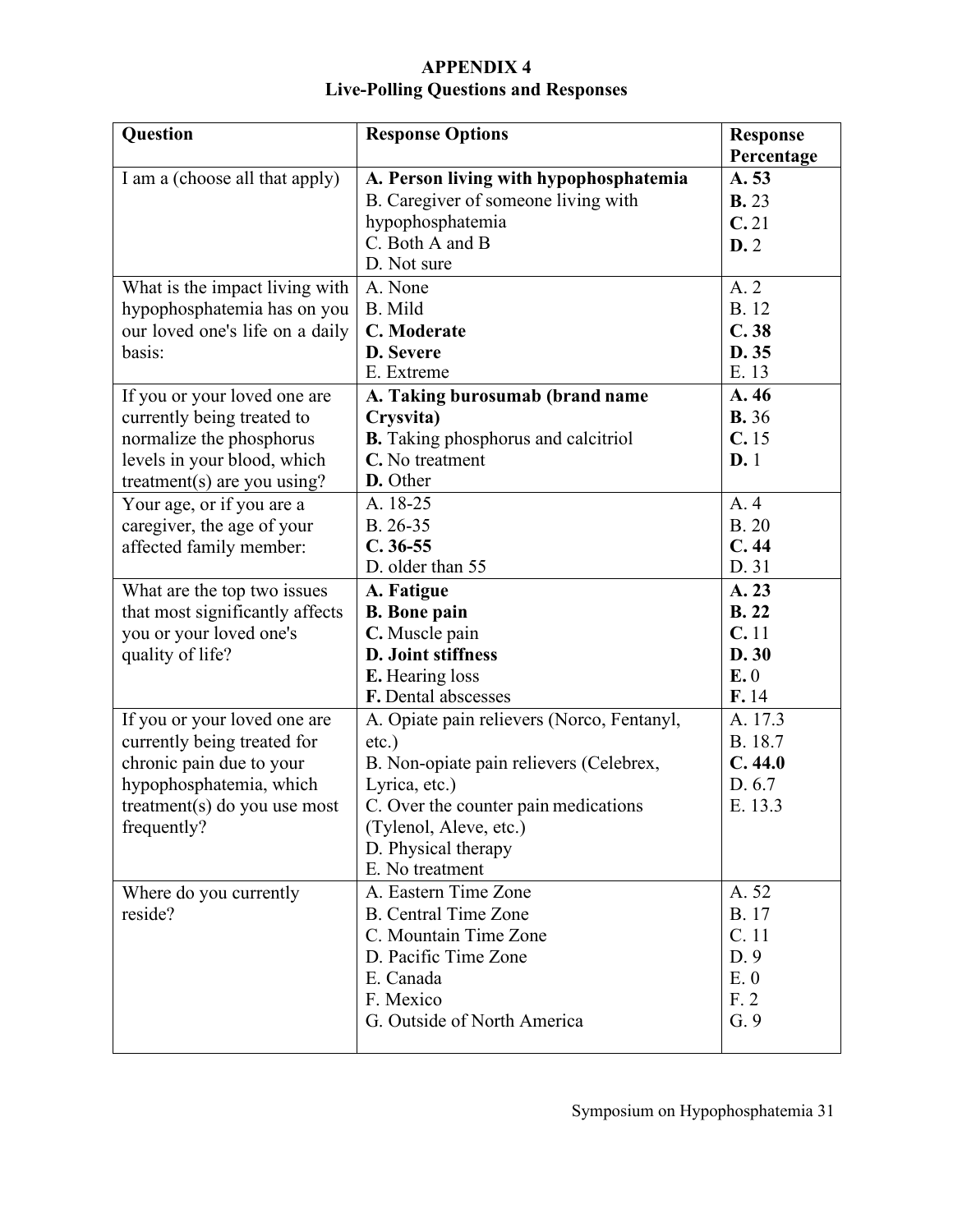| Select the most important       | A. Participate in sports or recreational             | A. 59        |
|---------------------------------|------------------------------------------------------|--------------|
| thing you or your affected      | activities                                           | B.9          |
| love one used to do that you    | <b>B.</b> Communicate with friends or participate in | C.17         |
| or your family member now       | social activities                                    | D.4          |
| can't do as well because of the | C. Perform well at job or work                       | E.4          |
| progression of                  | D. Perform well in school                            | F.7          |
| hypophosphatemia as an          | E. Take care of family member                        |              |
| adult?                          | F. Other                                             |              |
| What is your experience in,     | A. I am currently participating in a trial           | A. 10        |
| and perception of, clinical     | B. I have participated in a trial, and I would       | <b>B.21</b>  |
| trials for chronic              | do so again.                                         | C.8          |
| hypophosphatemia?               | C. I have participated in a trial, and I would       | D. 23        |
|                                 | not do so again                                      | E. 26        |
|                                 | D. I have not participated in a trial,               | F. 13        |
|                                 | because I was not eligible                           | G.0          |
|                                 | E. I have not participated in a trial because        | H. 0         |
|                                 | I did not know about the opportunity                 |              |
|                                 | F. I have not participated in a trial, although I    |              |
|                                 | was aware of the opportunity and was eligible        |              |
|                                 | G. I would never enroll in a clinical trial.         |              |
|                                 | H. Not sure.                                         |              |
| How has the impact of           | A. Impact has gotten greater or affects              | A. 84        |
| you/your loved one's chronic    | additional areas of life (home, work,                | <b>B.</b> 11 |
| hypophosphatemia changed        | friendships, etc.)                                   | C.0          |
| over time?                      | <b>B.</b> Impact has stayed the same                 | D.5          |
|                                 | C. Impact has lessened                               |              |
|                                 | D. Not sure                                          |              |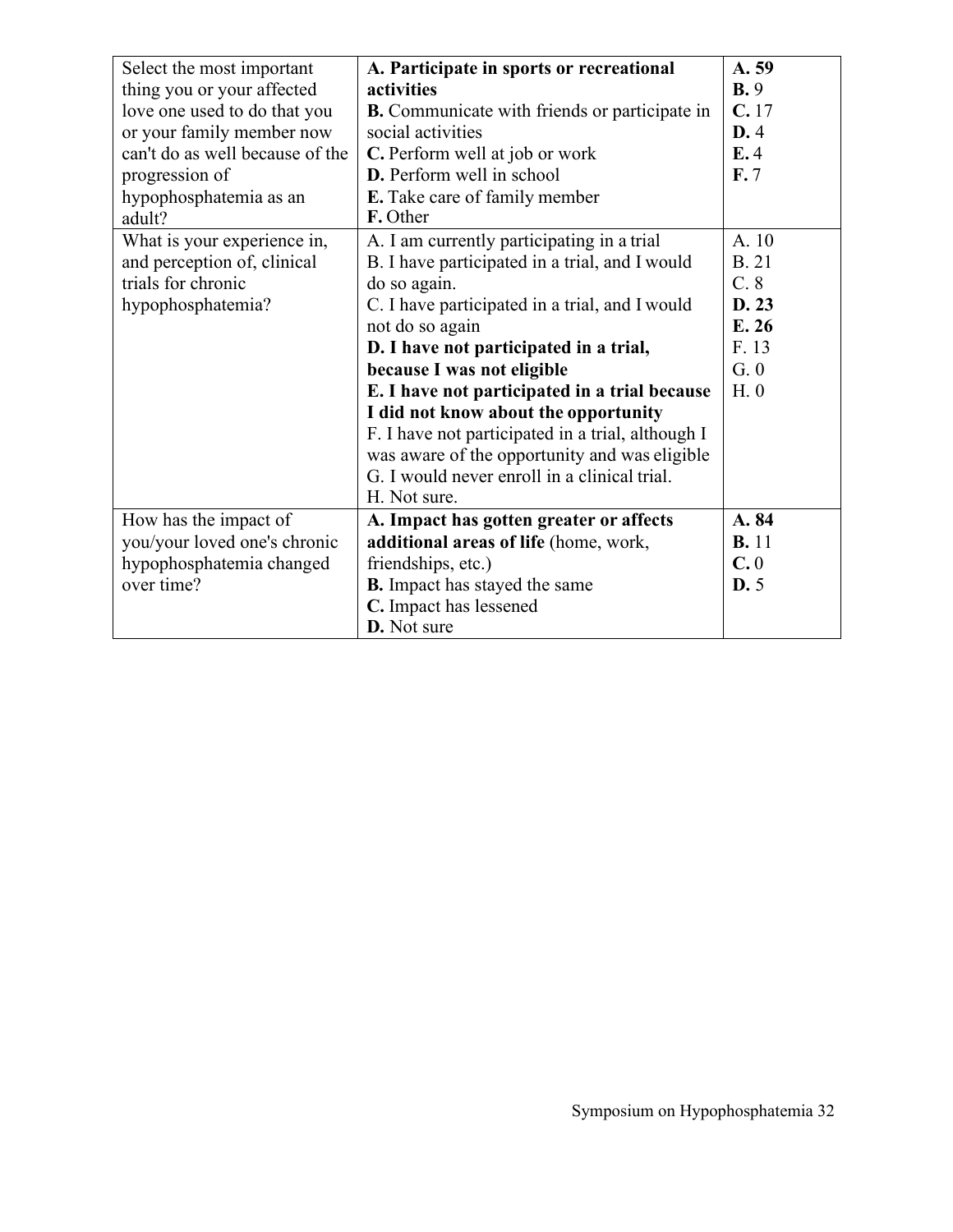# **APPENDIX 5 Fall 2017 Survey Preparation for meeting with FDA**

| Question                                                                                                                                | <b>Response Options</b>                                                                                                                                                                                                                                                                                                                                                     | Percent<br>adults                                                                                 | Percent<br>minors                                                                            |
|-----------------------------------------------------------------------------------------------------------------------------------------|-----------------------------------------------------------------------------------------------------------------------------------------------------------------------------------------------------------------------------------------------------------------------------------------------------------------------------------------------------------------------------|---------------------------------------------------------------------------------------------------|----------------------------------------------------------------------------------------------|
| Which symptom of XLH<br>has the biggest negative<br>impact on your (or your<br>minor child's) life?                                     | A. Lower limb deformities<br>B. Mobility or range of motion<br>problems due to joint damage or<br>calcifications<br>C. Short stature<br>D. Spontaneous dental abscesses<br>E. Chronic pain<br>F. Muscle weakness or muscle<br>fatigue<br>G. Chronic fatigue<br>H. Time spent on treatment (drug<br>regimen, doctor/hospital/dentist<br>visits)<br>I. Other (please specify) | A. 15.8<br>B. 26.69<br>C. 1.79<br>D. 4.46<br>E. 37.50<br>F. 2.68<br>G. 6.25<br>H. 1.79<br>I. 3.57 | A. 32.14<br>B. 7.14<br>C. 10.71<br>D. 10.71<br>E. 17.86<br>F. 6.14<br>G.0<br>H. 14.29<br>I.0 |
| What is your age (or if<br>answering for a minor child,<br>the age of the child)?                                                       | A. Under 18<br>B. Over 18 to 30<br>C. 31 to 40<br>D. 42 to 50<br>E. 51 to 60<br>F. 61 to 70<br>$G.70+$                                                                                                                                                                                                                                                                      | A.0<br>B. 9.82<br>C. 23.21<br>D. 32.14<br>E. 19.64<br>F. 10.71<br>G. 4.46                         | A. 100%                                                                                      |
| Were your (or your minor<br>child's) symptoms mild,<br>moderate or severe during<br>childhood (to age 18)?                              | A. Mild<br><b>B.</b> Moderate<br>C. Severe<br>D. Unsure                                                                                                                                                                                                                                                                                                                     | A. 24.11<br>B. 47.32<br>C. 28.57<br>D.0                                                           | A. 17.86<br>B. 53.57<br>C. 25.00<br>D. 3.57                                                  |
| Are your adult symptoms<br>mild, moderate, or severe<br>now. (Answer Not<br>Applicable if you're<br>answering for your minor<br>child.) | A. Mild<br><b>B.</b> Moderate<br>C. Severe<br>D. Unsure                                                                                                                                                                                                                                                                                                                     | A. 7.14<br>B. 45.54<br>C.46.43<br>D.0<br>E. .89                                                   | N/A                                                                                          |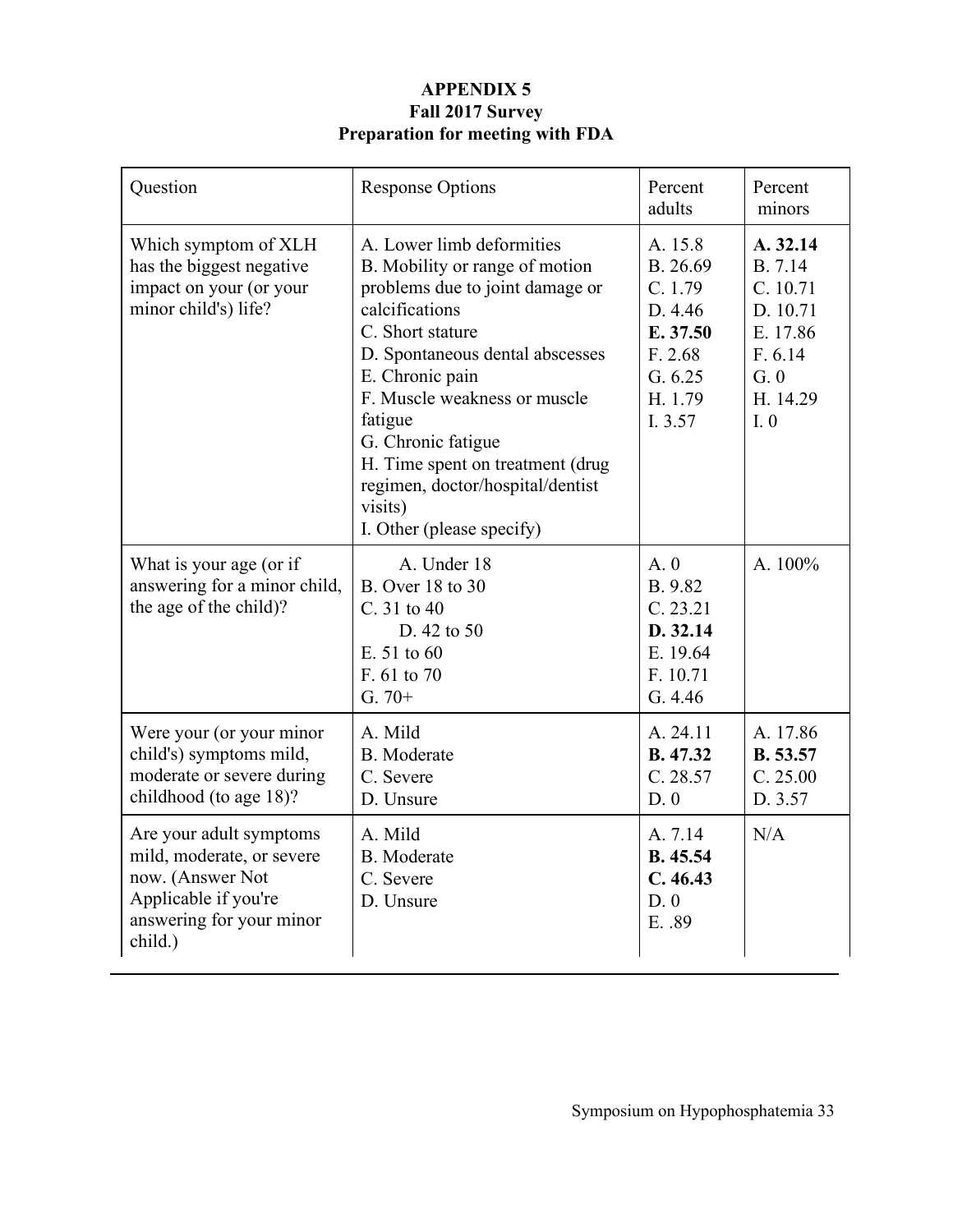## **APPENDIX 6 Glossary**

**Autosomal** refers to a genetic trait that is determined by a mutation on a chromosome other than the sex-determining X and Y chromosomes.

**Burosumab:** a newly FDA-approved antibody that binds to FGF23 thereby blocking the ability of Fibroblast Growth Factor 23 to cause phosphate-wasting.

**Calcitrio**l: an active form of vitamin D that increases phosphate absorption. Some patients with hypophosphatemia have a decreased ability to produce this hormone, so it may be used to treat hypophosphatemia.

**Chiari Malformation**: malformation of the base of the skull that may be associated with genetic forms of hypophosphatemia.

**Eight plate surgery:** orthopedic surgical procedure that involves the insertion of a plate on one side of a growth plate to guide the bone into a straighter, more anatomically correct orientation.

**Endocrine system**: the collection of hormones (and the sources of the hormones) that regulate metabolism and other bodily functions. The types of hypophosphatemia discussed in the symposium are disorders of the endocrine system.

**Enthesopathy**: calcification of tendons or ligaments.

**Fibroblast Growth Factor 23 (FGF23)**: a hormone that may be secreted by bone cells or a tumor; excessive secretion leads to hypophosphatemia.

**Hyperparathyroidism:** overproduction of parathyroid hormone, may be caused by phosphorus supplements, especially if not sufficiently balanced with calcitriol.

**Hypophosphatemia:** disorder characterized by low levels of phosphorus in the blood. It may be caused by a genetic mutation or a tumor.

**Nephrocalcinosis**: calcification of the kidney, a potential adverse effect of treatment with calcitriol or other active vitamin D analogues.

**Osteomalacia:** soft, poorly mineralized bones in adults.

**Osteotomy:** orthopedic surgical procedure that cuts a bone to realign it with the joint.

**Patient-Focused Drug Development meetings** (PFDD): part of an initiative by the U.S. Food and Drug Administration to more systematically obtain the patient perspective on specific diseases and their treatments.

**Phosphorus supplements:** sometimes referred to as K-phos or Neutra-phos, may be used to treat hypophosphatemia.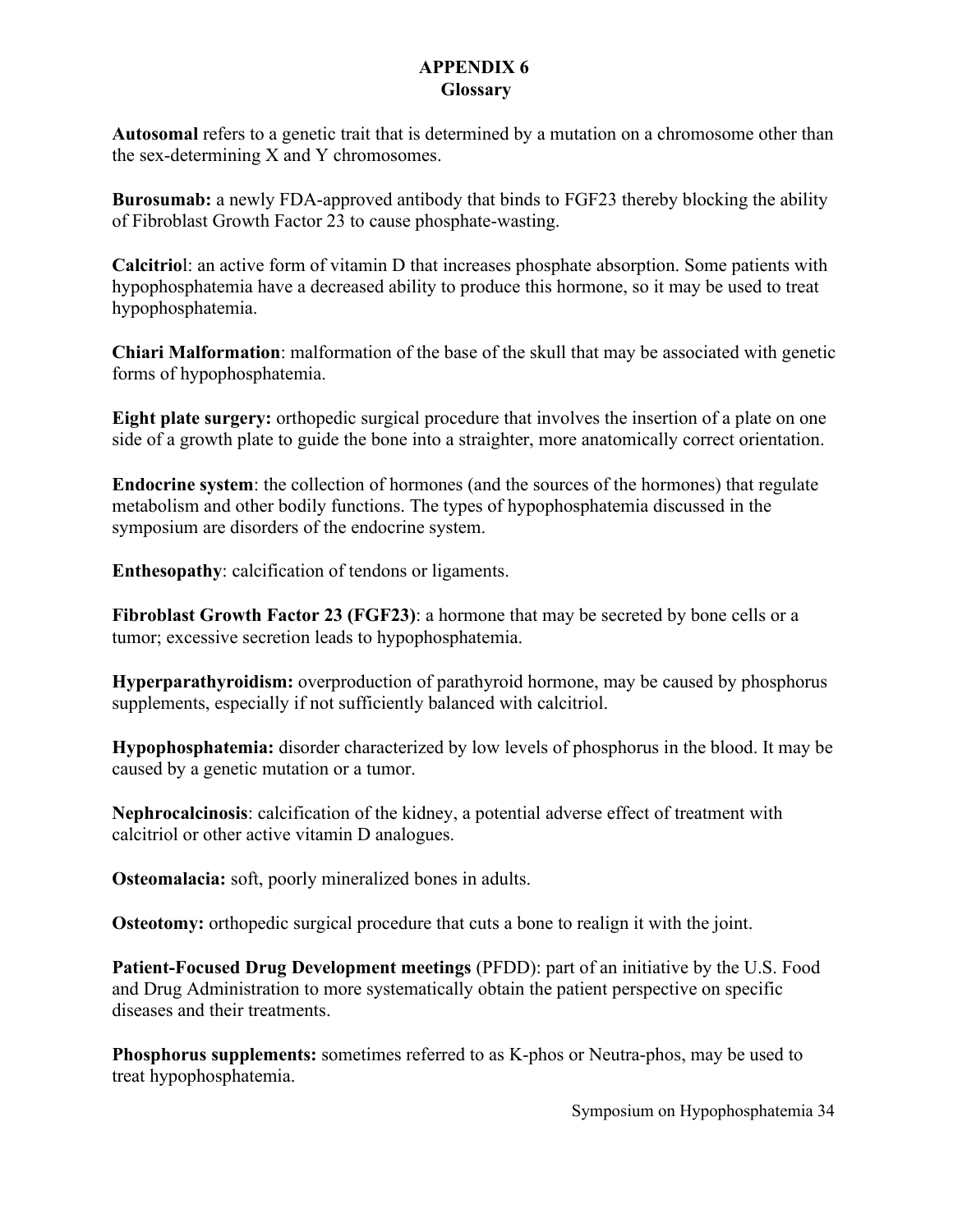**Spinal stenosis**: narrowing of the spinal canal due to calcifications.

**Tumor-Induced Osteomalacia (TIO)**: disorder characterized by a tumor that produces excessive levels of Fibroblast Growth Factor 23.

**X-Linked**: when a genetic trait is determined by a mutation on the sex-determining X chromosome.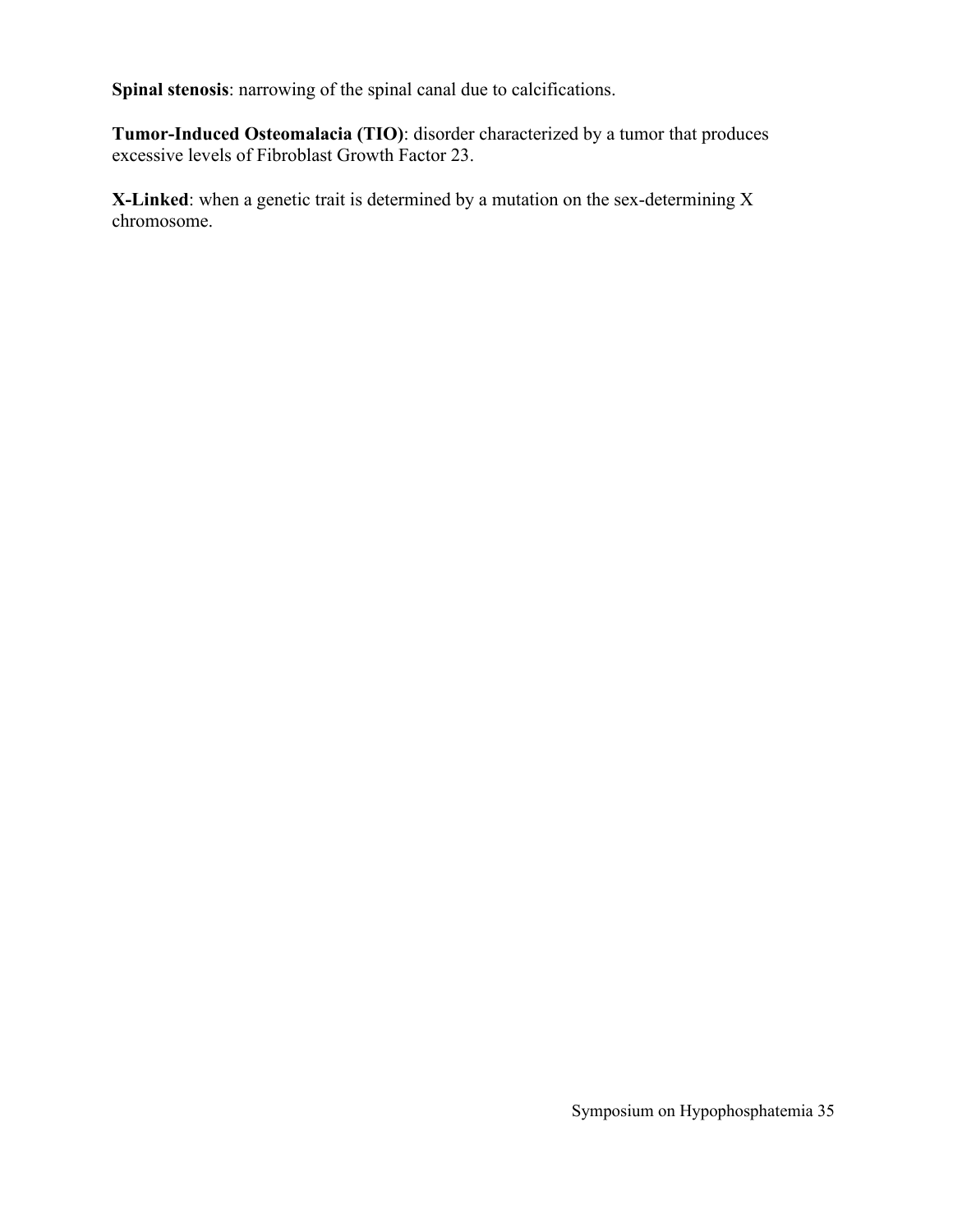#### **APPENDIX 7 ADDITIONAL RESOURCES AND WORKS CITED**

The FDA has a great deal of information about Patient-Focused Drug Development meetings here: [https://www.fda.gov/industry/prescription-drug-user-fee-amendments/fda-led-patient-focused](https://www.fda.gov/industry/prescription-drug-user-fee-amendments/fda-led-patient-focused-drug-development-pfdd-public-meetings)[drug-development-pfdd-public-meetings](https://www.fda.gov/industry/prescription-drug-user-fee-amendments/fda-led-patient-focused-drug-development-pfdd-public-meetings)

Videos from the Symposium are available at the Network's Youtube channel: <https://www.youtube.com/c/XLHNetworkIncVideo> [https://www.youtube.com/channel/UCOCxS6CV6NeNxoFFivOyNpg.O](https://www.youtube.com/channel/UCOCxS6CV6NeNxoFFivOyNpg)r just go to youtube.com and put "XLH Network" in the search box.

The transcripts from the Symposium are available here: [www.xlhnetwork.org](http://www.xlhnetwork.org/)

For additional resources about chronic hypophosphatemia:

Patients, family members, friends, researchers, and clinicians are encouraged to join our forum to continue the conversation at forum.xlhnetwork.org., or our private Facebook members group page at:<https://www.facebook.com/groups/xlhnetworkmembers/>

To read more about the patient experience, check out the Network's book, *Weak Bones, Strong Wills, the Stories of XLH*, available in both digital and paper formats from major online retailers.

The database of PHEX mutations (the ones that cause X-Linked Hypophosphatemia is here:<https://databases.lovd.nl/shared/genes/PHEX>

For the latest on chronic hypophosphatemia, follow the Network's social media at Facebook (Facebook.com/xlhnetwork), Twitter (@XLH\_Network) and Instagram (xlhnetwork) or visit our website at xlhnetwork.org.

- Alon, U., H. B. Lovell and D. L. Donaldson (1992). "Nephrocalcinosis, hyperparathyroidism, and renal failure in familial hypophosphatemic rickets." Clin Pediatr (Phila) **31**(3): 180-183.
- Beck-Nielsen, S. S., B. Brock-Jacobsen, J. Gram, K. Brixen and T. K. Jensen (2009). "Incidence and prevalence of nutritional and hereditary rickets in southern Denmark." Eur J Endocrinol **160**(3): 491-497.
- Bowe, A. E., R. Finnegan, S. M. Jan de Beur, J. Cho, M. A. Levine, R. Kumar and S. C. Schiavi (2001). "FGF-23 inhibits renal tubular phosphate transport and is a PHEX substrate." Biochem Biophys Res Commun **284**(4): 977-981.
- Carpenter, T. O., E. A. Imel, I. A. Holm, S. M. Jan de Beur and K. L. Insogna (2011). "A clinician's guide to Xlinked hypophosphatemia." J Bone Miner Res **26**(7): 1381-1388.
- Carpenter, T. O., M. P. Whyte, E. A. Imel, A. M. Boot, W. Hogler, A. Linglart, R. Padidela, W. Van't Hoff, M. Mao, C. Y. Chen, A. Skrinar, E. Kakkis, J. San Martin and A. A. Portale (2018). "Burosumab Therapy in Children with X-Linked Hypophosphatemia." N Engl J Med **378**(21): 1987-1998.
- Chesher, D., M. Oddy, U. Darbar, P. Sayal, A. Casey, A. Ryan, A. Sechi, C. Simister, A. Waters, Y. Wedatilake, R. H. Lachmann and E. Murphy (2018). "Outcome of adult patients with X-linked hypophosphatemia caused by PHEX gene mutations." J Inherit Metab Dis **41**(5): 865-876.
- Connor, J., E. A. Olear, K. L. Insogna, L. Katz, S. Baker, R. Kaur, C. A. Simpson, J. Sterpka, R. Dubrow, J. H. Zhang and T. O. Carpenter (2015). "Conventional Therapy in Adults With X-Linked Hypophosphatemia: Effects on Enthesopathy and Dental Disease." J Clin Endocrinol Metab **100**(10): 3625-3632.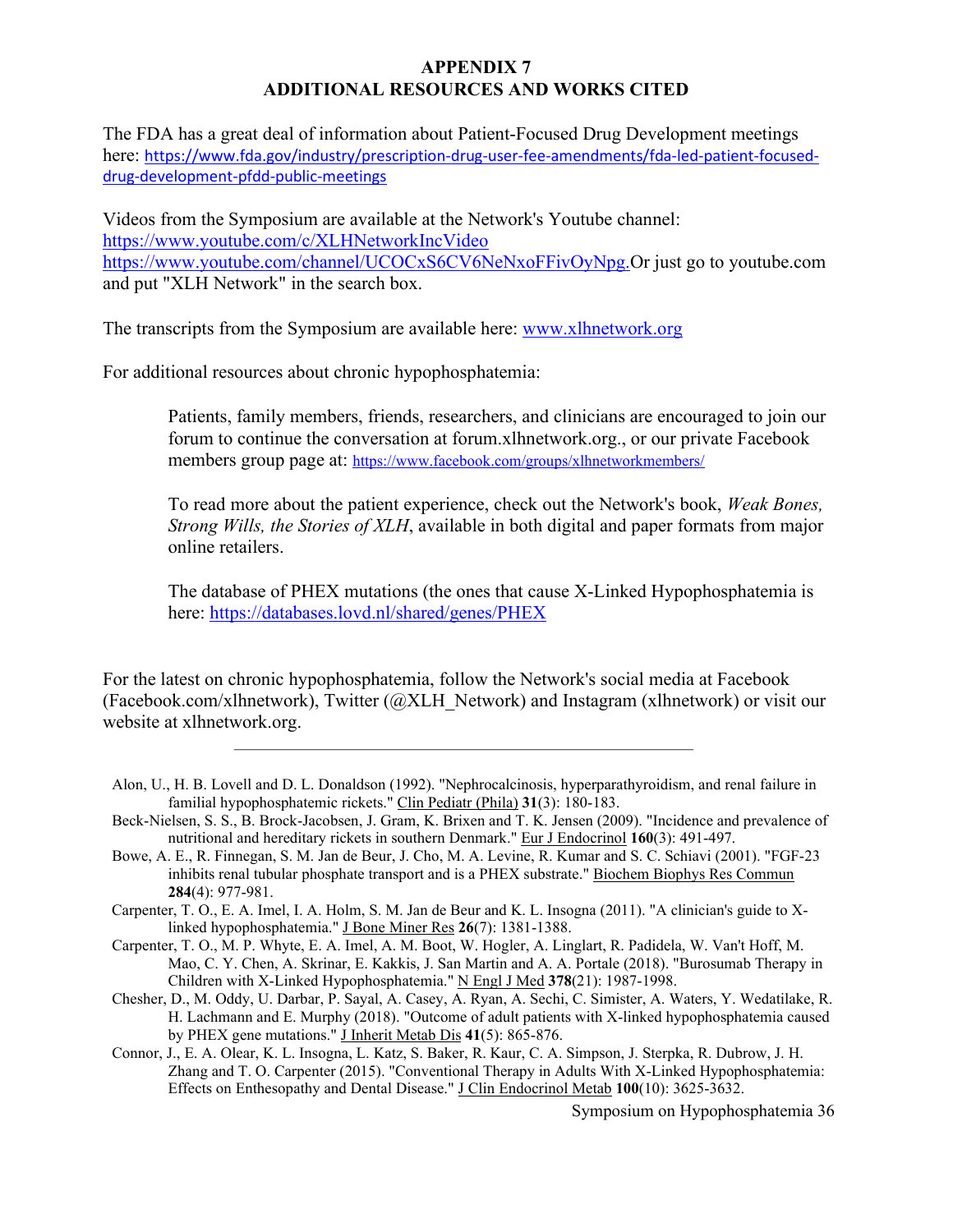Cremonesi, I., C. Nucci, G. D'Alessandro, N. Alkhamis, S. Marchionni and G. Piana (2014). "X-linked hypophosphatemic rickets: enamel abnormalities and oral clinical findings." Scanning **36**(4): 456-461.

Endo, I., S. Fukumoto, K. Ozono, N. Namba, D. Inoue, R. Okazaki, M. Yamauchi, T. Sugimoto, M. Minagawa, T. Michigami, M. Nagai and T. Matsumoto (2015). "Nationwide survey of fibroblast growth factor 23(FGF23)-related hypophosphatemic diseases in Japan: prevalence, biochemical data and treatment." Endocr J **62**(9): 811-816.

- Francis, F., S. Hennig, B. Korn, R. Reinhardt, P. de Jong, A. Poustka, H. Lehrach, P. S. N. Rowe, J. N. Goulding, T. Summerfield, R. Mountford, A. P. Read, E. Popowska, E. Pronicka, K. E. Davies, J. L. H. O'Riordan, M. J. Econs, T. Nesbitt, M. K. Drezner, C. Oudet, S. Pannetier, A. Hanauer, T. M. Strom, A. Meindl, B. Lorenz, B. Cagnoli, K. L. Mohnike, J. Murken and T. Meitinger (1995). "A gene (PEX) with homologies to endopeptidases is mutated in patients with X–linked hypophosphatemic rickets." Nature Genetics **11**(2): 130-136.
- Imel, E. A., L. A. DiMeglio, S. L. Hui, T. O. Carpenter and M. J. Econs (2010). "Treatment of X-linked hypophosphatemia with calcitriol and phosphate increases circulating fibroblast growth factor 23 concentrations." J Clin Endocrinol Metab **95**(4): 1846-1850.
- Insogna, K. L., K. Briot, E. A. Imel, P. Kamenicky, M. D. Ruppe, A. A. Portale, T. Weber, P. Pitukcheewanont, H. I. Cheong, S. Jan de Beur, Y. Imanishi, N. Ito, R. H. Lachmann, H. Tanaka, F. Perwad, L. Zhang, C. Y. Chen, C. Theodore-Oklota, M. Mealiffe, J. San Martin, T. O. Carpenter and A. Investigators (2018). "A Randomized, Double-Blind, Placebo-Controlled, Phase 3 Trial Evaluating the Efficacy of Burosumab, an Anti-FGF23 Antibody, in Adults With X-Linked Hypophosphatemia: Week 24 Primary Analysis." J Bone Miner Res.
- Liang, G., L. D. Katz, K. L. Insogna, T. O. Carpenter and C. M. Macica (2009). "Survey of the enthesopathy of Xlinked hypophosphatemia and its characterization in Hyp mice." Calcif Tissue Int **85**(3): 235-246.
- Linglart, A., M. Biosse-Duplan, K. Briot, C. Chaussain, L. Esterle, S. Guillaume-Czitrom, P. Kamenicky, J. Nevoux, D. Prie, A. Rothenbuhler, P. Wicart and P. Harvengt (2014). "Therapeutic management of hypophosphatemic rickets from infancy to adulthood." Endocr Connect **3**(1): R13-30.
- Macica, C. M. (2017). Overview of phosphorus-wasting diseases and need for phosphorus supplements. Dietary Phosphorus: Health, Nutrition, and Regulatory Aspects. J. Uribarri and M. S. Calvo. Boca Raton, CRC Press.
- Mills, E. S., L. Iorio, R. S. Feinn, K. M. Duignan and C. M. Macica (2019). "Joint replacement in X-linked hypophosphatemia." J Orthop **16**(1): 55-60.
- Pesta, D. H., D. N. Tsirigotis, D. E. Befroy, D. Caballero, M. J. Jurczak, Y. Rahimi, G. W. Cline, S. Dufour, A. L. Birkenfeld, D. L. Rothman, T. O. Carpenter, K. Insogna, K. F. Petersen, C. Bergwitz and G. I. Shulman (2016). "Hypophosphatemia promotes lower rates of muscle ATP synthesis." FASEB J **30**(10): 3378-3387.
- Ruppe, M. D. (1993). X-Linked Hypophosphatemia. GeneReviews(R). R. A. Pagon, M. P. Adam, H. H. Arbinger et al. Seattle (WA).
- Skrinar, A., M. Dvorak-Ewell, A. Evins, C. Macica, A. Linglart, E. A. Imel, C. Theodore-Oklota and J. San Martin (2019). "The Lifelong Impact of X-Linked Hypophosphatemia: Results From a Burden of Disease Survey." J Endocr Soc **3**(7): 1321-1334.
- Yu, X. and K. E. White (2005). "FGF23 and disorders of phosphate homeostasis." Cytokine Growth Factor Rev **16**(2): 221-232.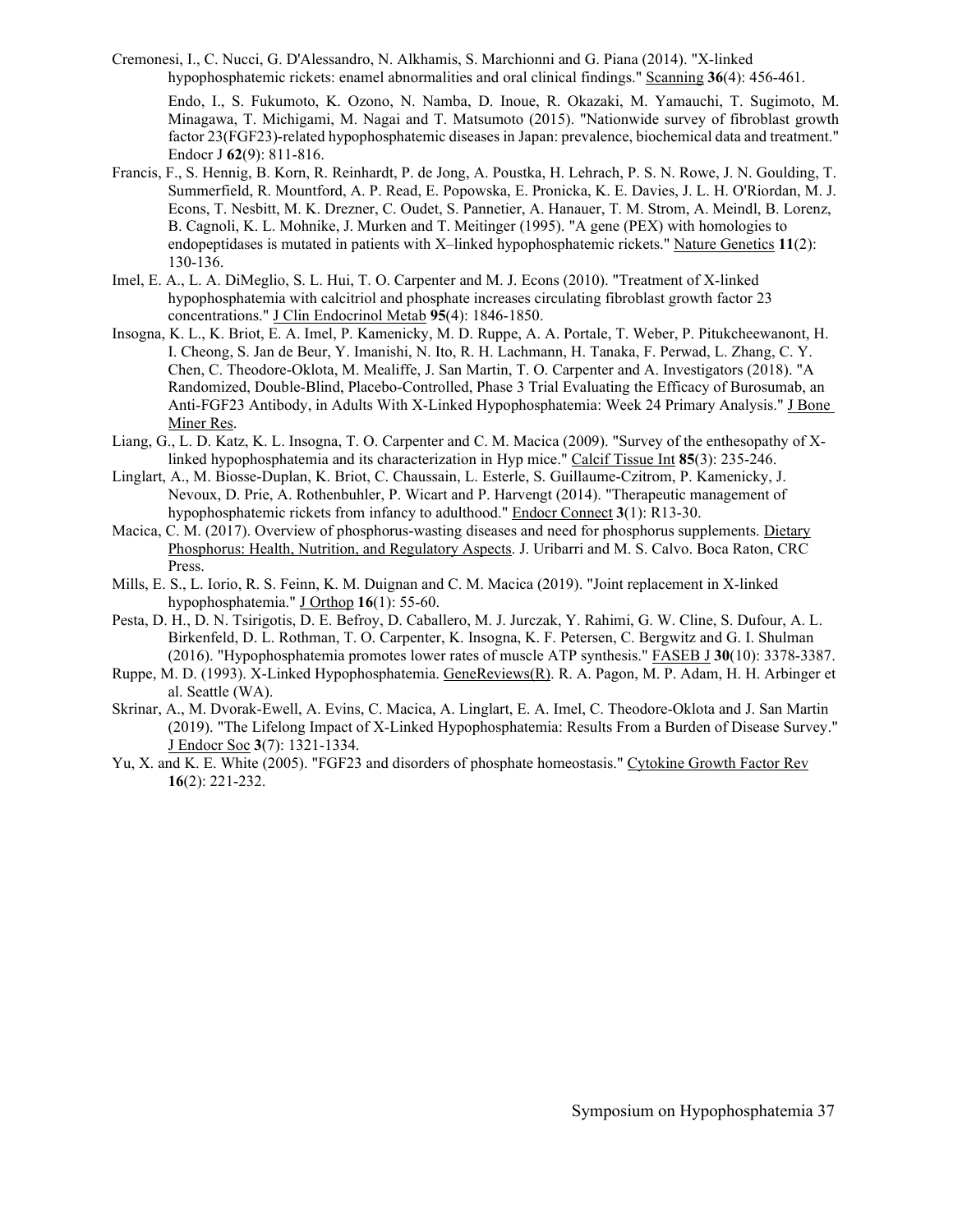## **Appendix 8**

## **Expanded Overview of Available Treatments**

## **For the Phosphate-wasting:**

Historically (and to a large extent continuing today), even if patients were able to maintain the complicated dosing regimen and responded well to the treatment during childhood, they were often advised to stop treatment in their late teens (when the growth plates closed or shortly thereafter). The reasoning was that during childhood, the risk of nephrocalcinosis and hyperparathyroidism was worth taking in return for improved bone mineralization, straighter weight-bearing bones and increased height. Once bones were fully formed, the old reasoning went, those risks weren't worth taking to address adult symptoms. Until recently, there was little awareness or scientific confirmation of adult symptoms, and it was assumed that they were mild, if they existed at all.

Over time, clinicians who treated adults came to realize that there were indeed a number of ongoing symptoms, ranging from mild to severe, and in at least some cases, it was worth continuing treatment with phosphate/calcitriol therapy during adulthood, despite the associated risks, but with careful monitoring for nephrocalcinosis and hyperparathyroidism. The major comorbidities in adulthood, as previously mentioned, are painful mineralizing enthesophytes and degenerative osteoarthritis, hearing loss/tinnitus and dental abscesses (Liang, Katz et al. 2009, Chesher, Oddy et al. 2018). Generally, the rule of thumb was that phosphate/calcitriol therapy was advisable before bone surgery, while recovering from that surgery, and in a more subjective group of cases, when the patient reported burdensome symptoms (usually bone pain) and found relief from the therapy. It was hoped that this treatment might also have some other general benefits, but recent research has concluded that the therapy had a positive effect on dental health but did not slow the progression of enthesopathy (Connor, Olear et al. 2015).

In 2018, the FDA approved burosumab, marketed as Crysvita, for treatment of XLH in both children and adults, and it has recently been approved in Canada for the same purposes. (It is in clinical trials for tumor-induced osteomalacia; trials for autosomal conditions are currently unknown. Burosumab is the first treatment to focus on the underlying cause of phosphatewasting: excessive production of FGF23, due to either a genetic mutation or a tumor. Instead of replacing the wasted phosphorus and normalizing levels of phosphorus and vitamin D, burosumab binds to FGF23 and prevents it from causing the wasting of phosphorus (Carpenter, Whyte et al. 2018, Insogna, Briot et al. 2018).

Burosumab is a monoclonal antibody, given by subcutaneous injection, every four weeks for adults (every two weeks for children). While it is still early, the data so far suggests that it does not cause or worsen either nephrocalcinosis or hyperparathyroidism. In fact, there have been no reported significant adverse effects, just some relatively minor adverse effects like injection site irritation, headaches and nausea. Burosumab is able to raise blood phosphorus levels for two to four weeks with a single dose, compared to oral phosphorus/calcitriol. There is some speculation that the bone mineralization process benefits exponentially from having normal phosphorus levels over extended periods, rather than constantly fluctuating, although it is still early to know for sure.

The challenges for patients using burosumab primarily relate to the high cost and the lack of access to clinicians who have the expertise to prescribe, administer and monitor the treatment. The cost has been estimated by Ultragenyx Pharmaceutical to be approximately \$160,000 for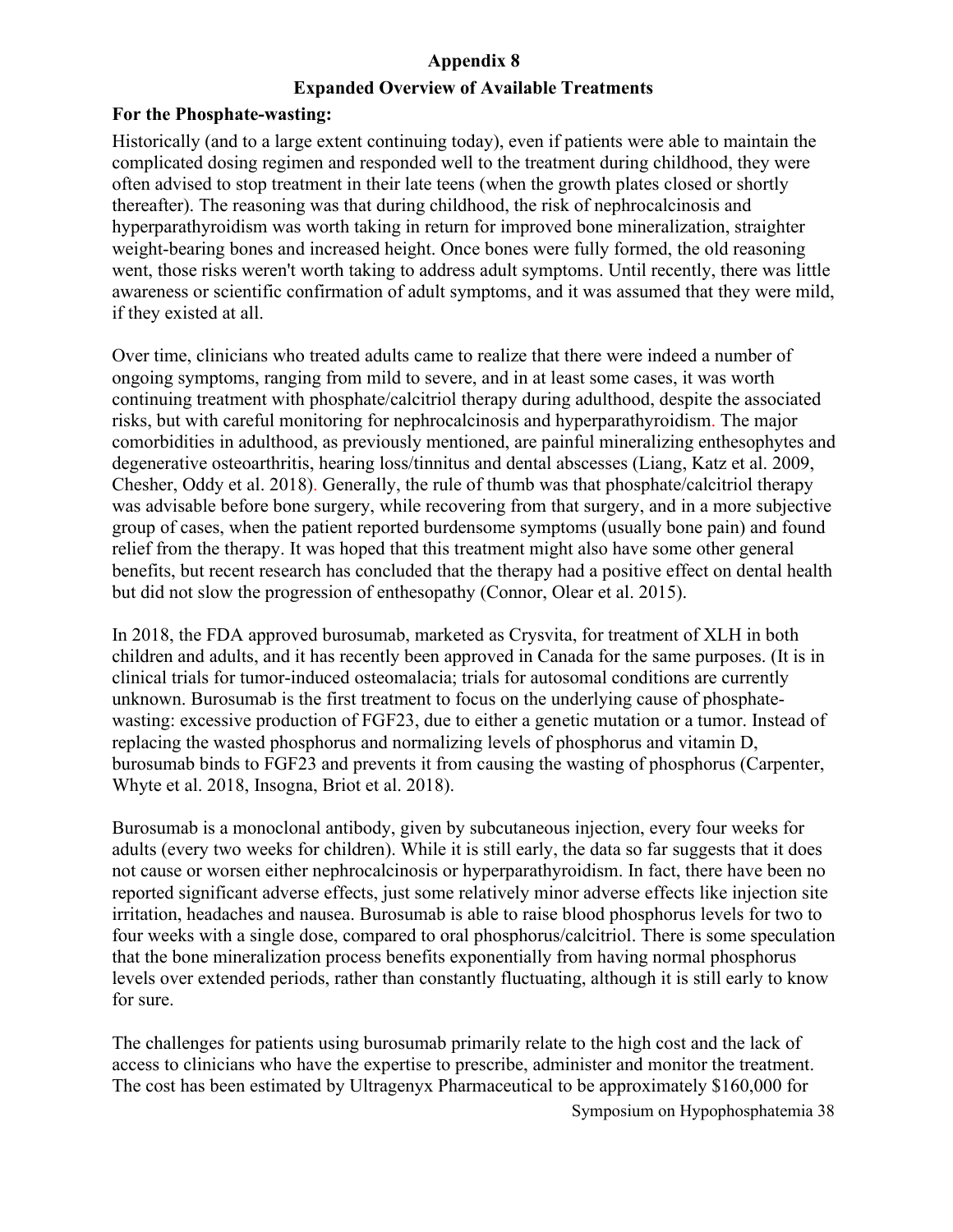children and in excess of \$200,000 for adults (Beck-Nielsen, Brock-Jacobsen et al. 2009, Endo, Fukumoto et al. 2015). The dosage is dependent on weight, and accordingly increases as the child progresses to adulthood. The cost is obviously out of reach for most patients to pay out of pocket. It is still too early to know whether most insurance companies will provide coverage. There are generous patient assistance programs, through Ultragenyx Pharmaceutical's Ultracare program and The Assistance Fund, but they ultimately depend on health insurance coverage

Once the hurdle of cost has been cleared, it's still challenging to find a clinician who a) has ever before treated an adult with chronic hypophosphatemia, b) is aware of burosumab, and c) has the time to learn about a condition and/or treatment sufficiently to be able to take on the patient's care. Just as an example, consider the situation in Florida for treating adults with XLH. The state of Florida has a population of approximately twenty-one million residents, of which eighty percent are adults, so statistically, given the XLH incidence of one in 20,000 births, it would be expected that approximately one thousand residents, or eight hundred adults, would have XLH. The XLH Network, Inc., maintains a database of clinicians known to have experience treating XLH. There are currently no identified clinicians in the database in the state of Florida with expertise to treat adult XLH, although there are several pediatric practitioners. This highlights the universal problem of limited or no access to qualified clinicians to treat rare diseases.

However, there is some good news with newer therapies. Treatment with burosumab is much simpler for the clinician than the current standard of care. Based on current data, there are no known serious side-effects, dosing is straightforward (based on weight, with a few exceptions, seldom requiring trial and error, with frequent adjustments). Monitoring with lab tests and kidney scans will be less frequent.

Still, there are aspects of treatment with burosumab that may not be obvious to a clinician who has never treated anyone with chronic hypophosphatemia before. A great deal of medical education will have to be undertaken, and the issues that need to be addressed, beyond basic education about adult symptoms, are just being uncovered now. For example, inexperienced clinicians may not be aware of how variable serum phosphorus levels are, or that some patients with chronic hypophosphatemia can fleetingly reach normal levels while still needing treatment. Accordingly, the test, after eating, could result in a false normal result and preclude a burosumab dose (since it is contraindicated for patients with normal blood phosphorus levels).

Looking to the future, researchers are considering how to go deeper into the cause of chronic hypophosphatemia, searching for the reason why the mutation that causes XLH results in the overproduction of FGF23. And, of course, even further out, is the hope of gene editing, given that over 300 mutations have been identified that cause the genetic forms of chronic X-linked hypophosphatemia.

Separate from treatment for phosphate-wasting per se, adult patients with chronic hypophosphatemia frequently require pain management. Patients experience some or all of the following: bone pain (unrelated to trauma or arthritis), joint pain (the effect of poor joint alignment, joint degeneration of osteoarthritis, and joint osteophytes), and nerve pain from spinal calcifications (enthesophytes or bone spurs and spinal stenosis), and enthesophytes (bone spurs) formed at tendon or ligament insertions.

A variety of currently available options for pain management have been used by patients with